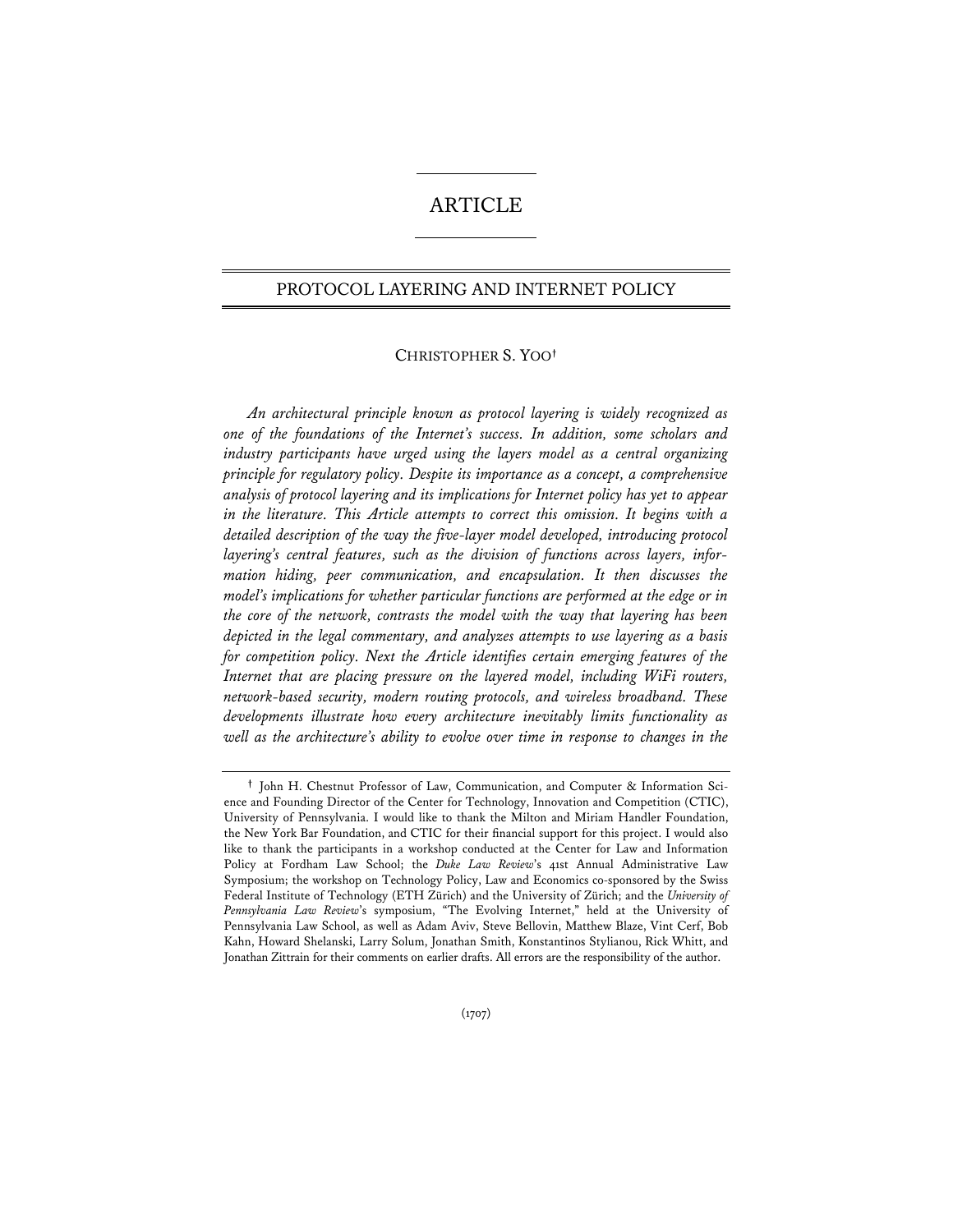*technological and economic environment. Together these considerations support adopting a more dynamic perspective on layering and caution against using layers as a basis for a regulatory mandate for fear of cementing the existing technology into place in a way that prevents the network from innovating and evolving in response to shifts in the underlying technology and consumer demand.* 

| L. | THE CONCEPTUAL UNDERPINNINGS OF |                                                               |  |
|----|---------------------------------|---------------------------------------------------------------|--|
|    |                                 |                                                               |  |
|    | А.                              |                                                               |  |
|    | В.                              |                                                               |  |
|    | C.                              |                                                               |  |
| H. |                                 | THE INTERNET AS AN EXAMPLE OF A                               |  |
|    |                                 |                                                               |  |
|    | А.                              |                                                               |  |
|    | Β.                              | Interconnecting Heterogeneous Transmission Technologies  1735 |  |
|    | C.                              |                                                               |  |
|    |                                 | 1.                                                            |  |
|    |                                 | $\overline{2}$ .                                              |  |
|    |                                 | 3.                                                            |  |
|    |                                 | 4.                                                            |  |
|    |                                 | 5.                                                            |  |
|    | D.                              | Layering's Implications for Where                             |  |
|    |                                 |                                                               |  |
|    |                                 | <b>III. CHARACTERIZATIONS OF THE LAYERED MODEL</b>            |  |
|    |                                 | APPEARING IN THE LEGAL LITERATURE  1748                       |  |
|    | А.                              | Combining the Transport and Network Layers                    |  |
|    |                                 |                                                               |  |
|    | В.                              |                                                               |  |
|    | C.                              |                                                               |  |
|    |                                 | IV. THE IMPACT OF TECHNOLOGICAL CHANGE                        |  |
|    |                                 |                                                               |  |
|    | А.                              |                                                               |  |
|    | B.                              |                                                               |  |
|    | C.                              |                                                               |  |
|    |                                 | 1.                                                            |  |
|    |                                 | Refusal to Back Off in the Face of Congestion 1763<br>a.      |  |
|    |                                 | b.                                                            |  |
|    |                                 | $\mathbf{c}$ .                                                |  |
|    |                                 | 2.                                                            |  |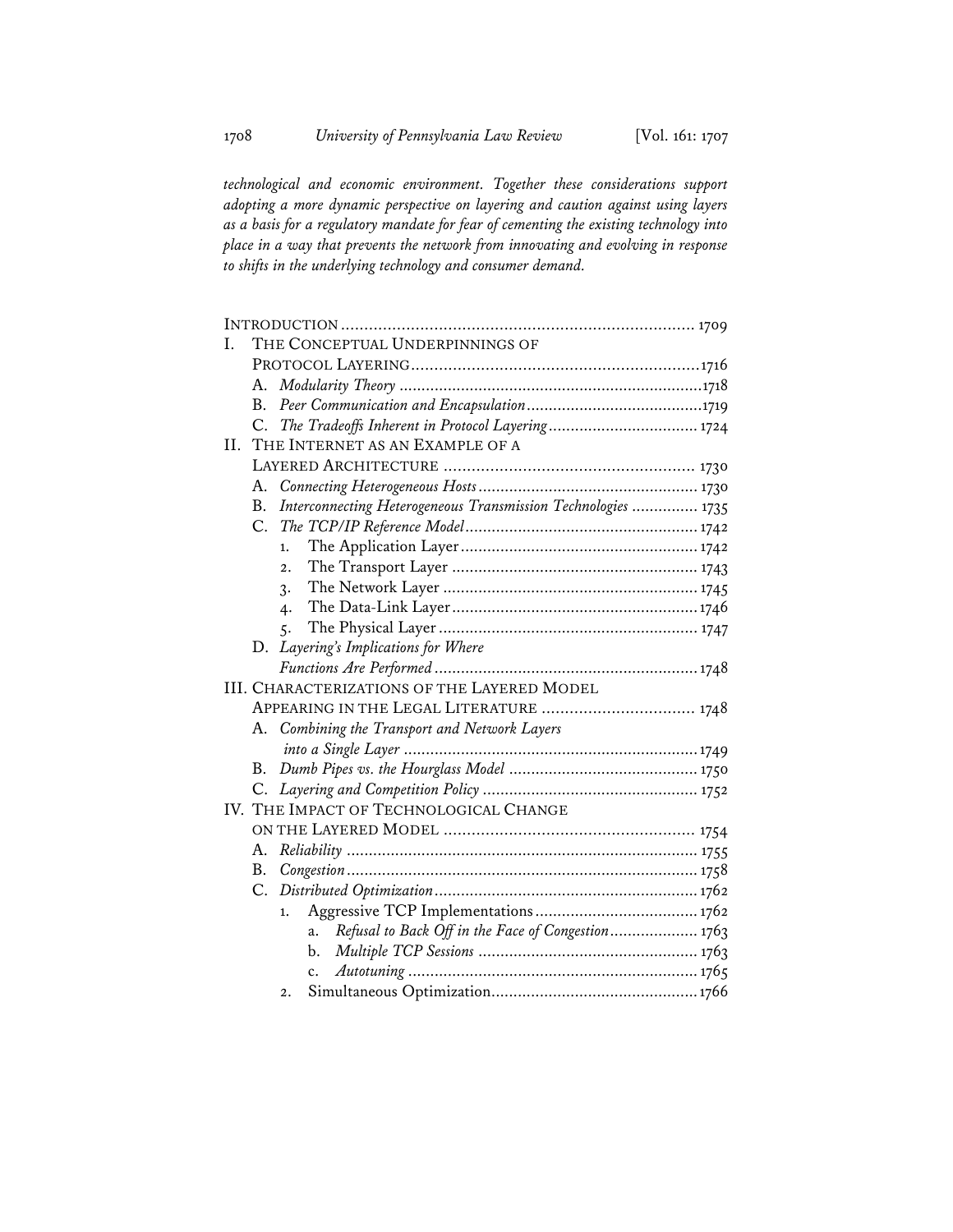2013] *Protocol Layering and Internet Policy* 1709

#### **INTRODUCTION**

One of the most striking developments of the past two decades is the emergence of the Internet both as the dominant medium of communication and as a dynamic engine of innovation. Policymakers and commentators typically attribute the Internet's success to key architectural principles incorporated into its design.**<sup>1</sup>** Among the most frequently cited of these principles is a concept known as protocol layering,**2** which was first developed for the International Standards Organization's (ISO) Open System Interconnection (OSI) Reference model during the late 1970s.**<sup>3</sup>** Layering has become so widely accepted that it now represents the central framework around which most textbooks on network engineering are organized.**<sup>4</sup>**

**<sup>1</sup>** *See, e.g.*, Preserving the Open Internet, Broadband Industry Practices, 25 FCC Rcd. 17905, 17909 para. 11 (2010) (report and order) [hereinafter Open Internet Order] (calling aspects of the Internet's architecture "critical to its unparalleled success"); *Net Neutrality: Hearing Before the S. Comm. on Commerce, Sci. & Transp.*, 109th Cong. 54 (2006) (prepared statement of Lawrence Lessig, C. Wendell and Edith M. Carlsmith Professor of Law, Stanford Law School) ("[T]he innovation and explosive growth of the Internet [has been] directly linked to its particular architectural design."); *id*. at 9 (prepared statement of Vinton G. Cerf, Vice Pres. & Chief Internet Evangelist, Google Inc.) ("The remarkable success of the Internet can be traced to a few simple network principles—end-to-end design, layered architecture, and open standards . . . .").

**<sup>2</sup>** *See, e.g.*, HAL ABELSON ET AL., BLOWN TO BITS 312-13 (2008) (arguing that technological convergence means that "laws and regulations should respect layers" rather than treating each medium, such as telephony, cable, and radio, as its own silo); COMM. ON THE INTERNET IN THE EVOLVING INFO. INFRASTRUCTURE ET AL., NAT'L RESEARCH COUNCIL, THE INTERNET'S COMING OF AGE 4, 36-38 (2001) (discussing the importance of the "hourglass" structure of the Internet, where innovation occurs "at the edge of the network"). The other principal architectural feature is known as the end-to-end argument. I have offered my initial thoughts on this principle elsewhere. *See generally* Christopher S. Yoo, *Would Mandating Broadband Network Neutrality Help or Hurt Competition? A Comment on the End-to-End Debate*, 3 J. ON TELECOMM. & HIGH TECH. L. 23 (2004). I plan to offer a more detailed analysis in my future work.

**<sup>3</sup>** On the OSI Reference Model's adherence to layering, see Meeting of Int'l Org. of Standards Technical Comm., ISO/TC 97/SC 16 N34, Provisional Model of Open-Systems Architecture (1978), *reprinted in* COMPUTER COMM. REV., July 1978, at 49, 49-56; and Hubert Zimmermann, *OSI Reference Model—The ISO Model of Architecture for Open Systems Interconnection*, 28 IEEE TRANSACTIONS ON COMM. 425, 426-27, 429-30 (1980). On the connections between layering in the OSI Reference Model and the Internet model, see M.A. Padlipsky, *A Perspective on the ARPANET Reference Model* 4, 8 (Internet Eng'g Task Force (IETF) Network Working Grp. Request for Comments (RFC) No. 871, 1982) [hereinafter RFC 871], *available at* http://tools. ietf.org/pdf/rfc871.

**<sup>4</sup>** *See, e.g.*, 1 DOUGLAS E. COMER, INTERNETWORKING WITH TCP/IP 161-63 (5th ed. 2006); JAMES F. KUROSE & KEITH W. ROSS, COMPUTER NETWORKING: A TOP-DOWN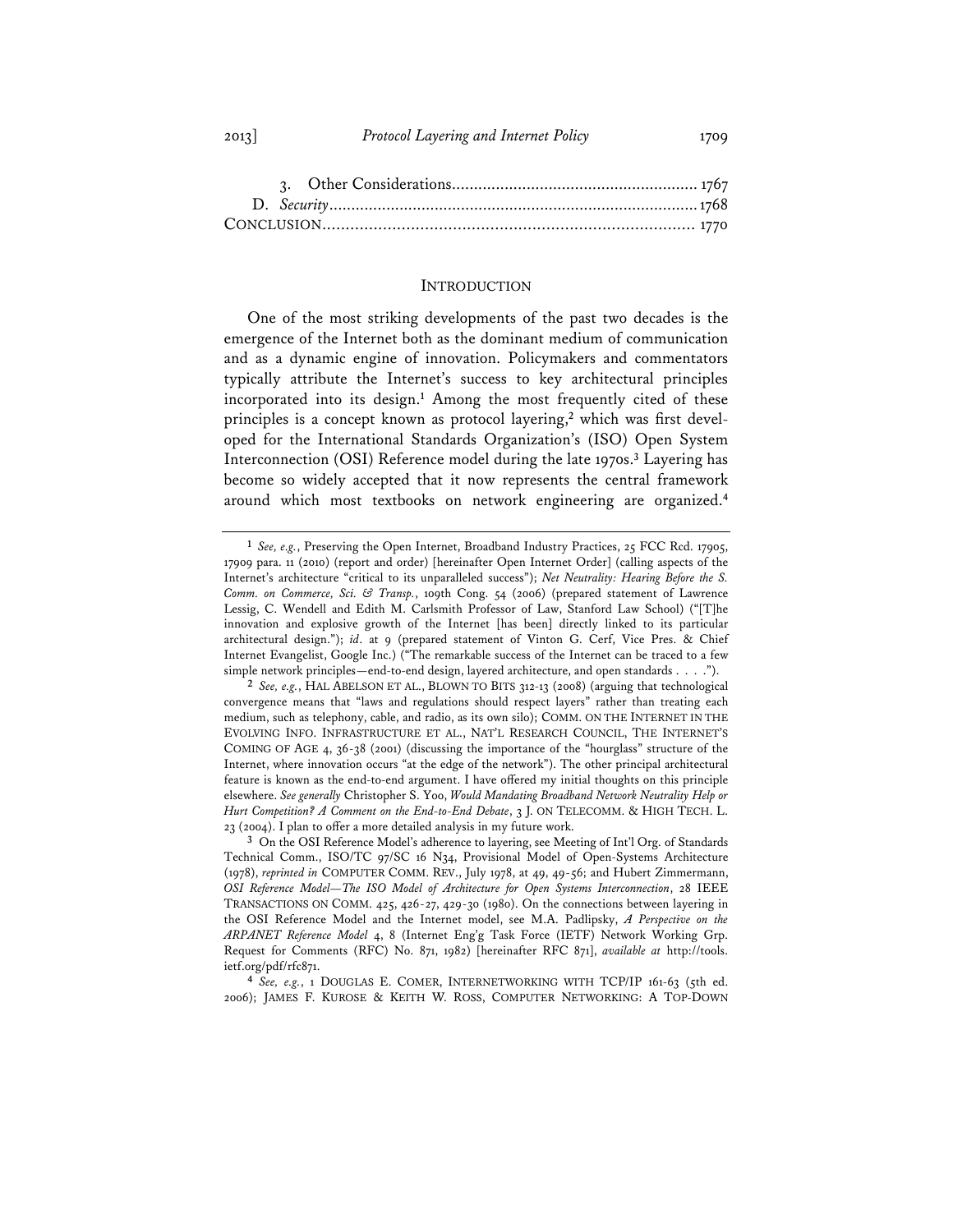Indeed, belief in the layered model has become so strong that it is often widely regarded as the "proper" way to modularize a network.**<sup>5</sup>**

There is widespread agreement that the incorporation of protocol layering into the Internet's architecture has yielded substantial benefits. Layering allows those working on one layer to ignore most of the inner workings of the other layers, which reduces coordination costs and accelerates product development times by permitting parallel testing and innovation. Layered architectures also provide a stable configuration of network resources and interfaces around which actors can focus their efforts. The current architecture has also proven incredibly resilient. Despite originally being designed for a much smaller scale and a more limited technological and economic context, the Internet now integrates a larger number and greater variety of uses and technologies than its designers ever imagined.**<sup>6</sup>**

Protocol layering has also found its way into discussions of Internet policy.**<sup>7</sup>** Early commentators offered it as a technologically agnostic alternative to the regime established by the Communications Act of 1934,**<sup>8</sup>** which subjected communications to distinct regulatory regimes based on whether

**6** *See* STUART MINOR BENJAMIN ET AL., TELECOMMUNICATIONS LAW AND POLICY 713-21 (3d ed. 2012).

**8** Pub. L. No. 416, 48 Stat. 1064 (codified as amended in 47 U.S.C.).

APPROACH 48-56 (5th ed. 2010); ANDREW S. TANENBAUM, COMPUTER NETWORKS (4th ed. 2003). Even textbooks organized along different lines still mention protocol layering prominently. *See, e.g.*, LARRY L. PETERSON & BRUCE S. DAVIE, COMPUTER NETWORKS: A SYSTEMS APPROACH 19-30 (4th ed. 2007).

**<sup>5</sup>** *See* David Clark, *Foreword to the First Edition of* PETERSON & DAVIE, *supra* note 4, at ix, ix ("All good computer scientists worship the god of modularity . . . . The field of network protocols is perhaps unique in that the 'proper' modularity has been handed down to us in the form of an international standard: the seven-layer reference model of network protocols from the ISO."); David D. Clark, *Modularity and Efficiency in Protocol Implementation* 24 (IETF Network Working Grp. RFC No. 817, 1982) [hereinafter RFC 817], *available at* http://tools.ietf.org/pdf/ rfc817 (noting the "tempt[ation] to think that a layer boundary . . . is in fact the proper boundary to use in modularizing the implementation").

**<sup>7</sup>** For leading discussions of layering in the legal literature, see LAWRENCE LESSIG, THE FUTURE OF IDEAS: THE FATE OF THE COMMONS IN A CONNECTED WORLD 23-25 (2001); BARBARA VAN SCHEWICK, INTERNET ARCHITECTURE AND INNOVATION 46-57, 83-105 (2010); JONATHAN ZITTRAIN, THE FUTURE OF THE INTERNET AND HOW TO STOP IT 67-69 (2008); Lawrence B. Solum & Minn Chung, *The Layers Principle: Internet Architecture and the Law*, 79 NOTRE DAME L. REV. 815, 823-849 (2004); Adam Thierer, *Are "Dumb Pipe" Mandates Smart Policy? Vertical Integration, Net Neutrality, and the Network Layers Model*, 3 J. ON TELECOMM. & HIGH TECH. L. 275, 279-83 (2005); Kevin Werbach, *A Layered Model for Internet Policy*, 1 J. ON TELECOMM. & HIGH TECH. L. 37, 57-64 (2002); Richard S. Whitt, *A Horizontal Leap Forward: Formulating a New Communications Public Policy Framework Based on the Network Layers Model*, 56 FED. COMM. L.J. 587, 601-09, 614-36 (2004); and Timothy Wu, Essay, *Application-Centered Internet Analysis*, 85 VA. L. REV. 1163, 1164, 1189-92 (1999).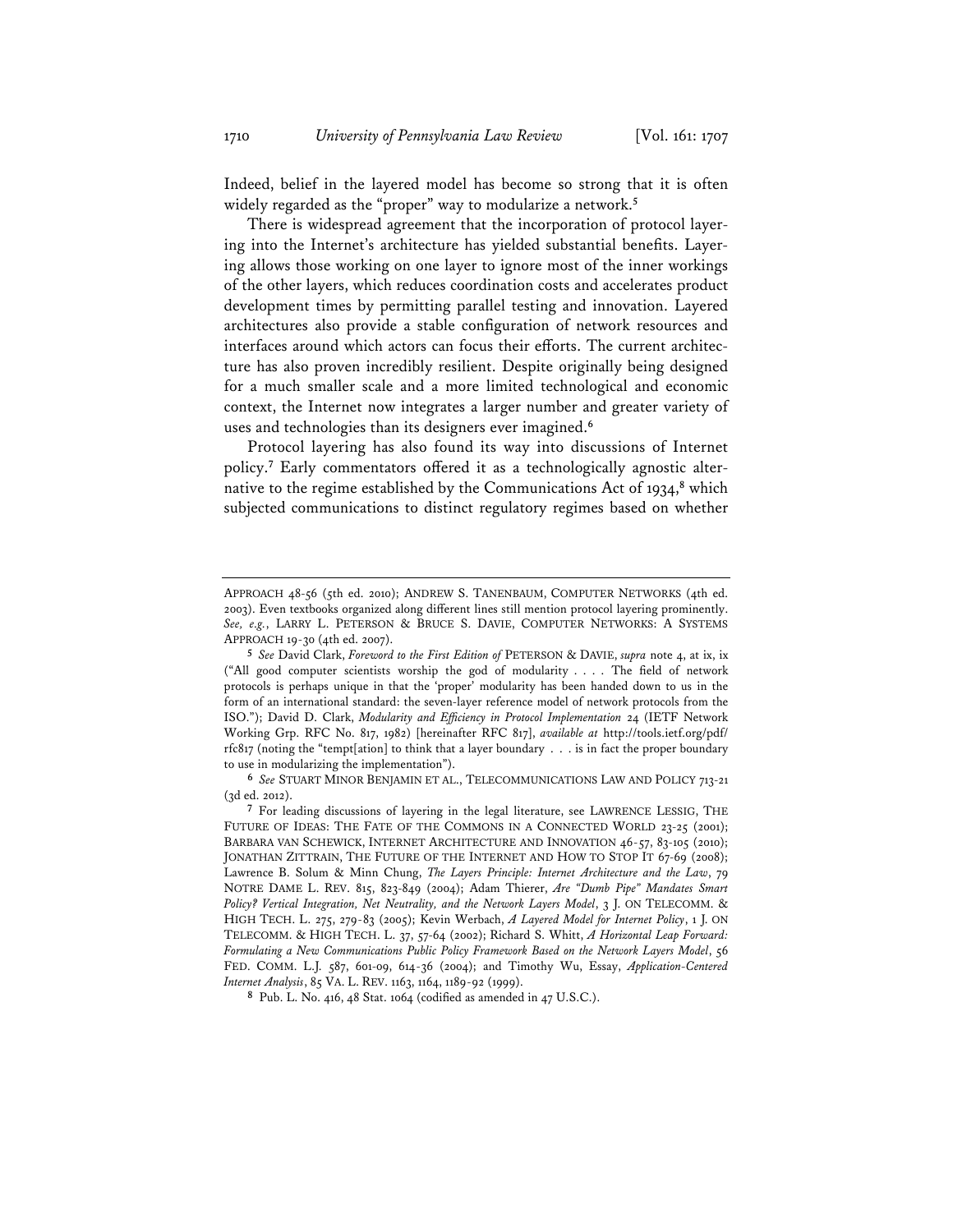they were transmitted over telephone wires, coaxial cables, or spectrum.**<sup>9</sup>** Others argued that the layered model remained properly agnostic about the content of the rules, but argued that problematic practices arising in one layer be addressed only through regulations directly targeted at that layer rather than through regulations designed to curb that behavior by targeting another layer or the system as a whole.**<sup>10</sup>**

Other analyses have drawn stronger policy inferences from the layered model. For example, some commentators argued that the layered model could support competition policy by providing "natural boundaries" for defining markets,**<sup>11</sup>** noting that each layer is subject to different sources of market power.**<sup>12</sup>** Others went further, suggesting that the economics of the lower layers made them particularly susceptible to market power, although they acknowledged the possibility of deregulating the lower layers once they became more competitive.**<sup>13</sup>** Others argued that layering promotes "fair

**<sup>9</sup>** *See* Douglas C. Sicker & Joshua L. Mindel, *Refinements of a Layered Model for Telecommunications Policy*, 1 J. ON TELECOMM. & HIGH TECH. L. 69, 72 (2002) (explaining the "existing policy" of regulating different services under different titles of the Communications Act); Werbach, *supra* note 7, at 64-65 (discussing how the distinct regulation of telephone and cable led to inconsistent treatment between similar technologies, such as DSL and cable modem services); Whitt, *supra* note 7, at 615-17 (surveying critiques of the current silo approach that uses the underlying technology as the basis for regulation rather than concepts of layering).

**<sup>10</sup>** *See* Solum & Chung, *supra* note 7, at 849, 853 (defining the "layers principle" as the need to "respect the integrity of the layers" and advocating "minimization of layer-crossing regulation"); Douglas C. Sicker, Further Defining a Layered Model for Telecommunications Policy 13 (Oct. 3, 2002) (paper presented at the 30th Telecomms. Policy Research Conf.), *available at* http:// www.learningace.com/doc/1675669/875a17ec13593859fdd613067974f72b/tprc\_layered\_model ("[P]olicy issues at one layer should be recognized as different from policy issues at another layer.").

**<sup>11</sup>** Robert Cannon, *The Legacy of the Federal Communications Commission's Computer Inquiries*, 55 FED. COMM. L.J. 167, 195 (2003).

**<sup>12</sup>** *See* Robert M. Entman, *Transition to an IP Environment* ("Higher degrees of competition may be more feasible and desirable at some layers than others. Therefore, policymakers should recognize that a pro-competitive policy may need to treat different layers differently."), *in* ASPEN INST., TRANSITION TO AN IP ENVIRONMENT: A REPORT OF THE FIFTEENTH ANNUAL ASPEN INSTITUTE CONFERENCE ON TELECOMMUNICATIONS POLICY 1, 2-3 (2001), *available at* http:// www.aspeninstitute.org/sites/default/files/content/docs/cands/TRANSITION\_BK.PDF; Michael L. Katz, *Thoughts on the Implications of Technological Change for Telecommunications Policy* (noting that "the assessment of market power should largely take place at each layer separately" and discussing how the sources of market power at the transport layer differ from the sources of market power at the applications layer), *in* ASPEN INST., *supra*, at 25, 37-38.

**<sup>13</sup>** *See, e.g.*, Werbach, *supra* note 7, at 66 ("If the physical and logical infrastructure layers in the relevant markets were sufficiently competitive, ILECs would not be able to gain unfair advantage over competitors at the application and content layers."); Whitt, *supra* note 7, at 592, 649, 653, 667 ("[W]hen applied in the telecommunications industry context, the Network Layers Model targets the lower network layers for discrete regulation based on the existence of significant market power, rather than legacy service or industry labels.").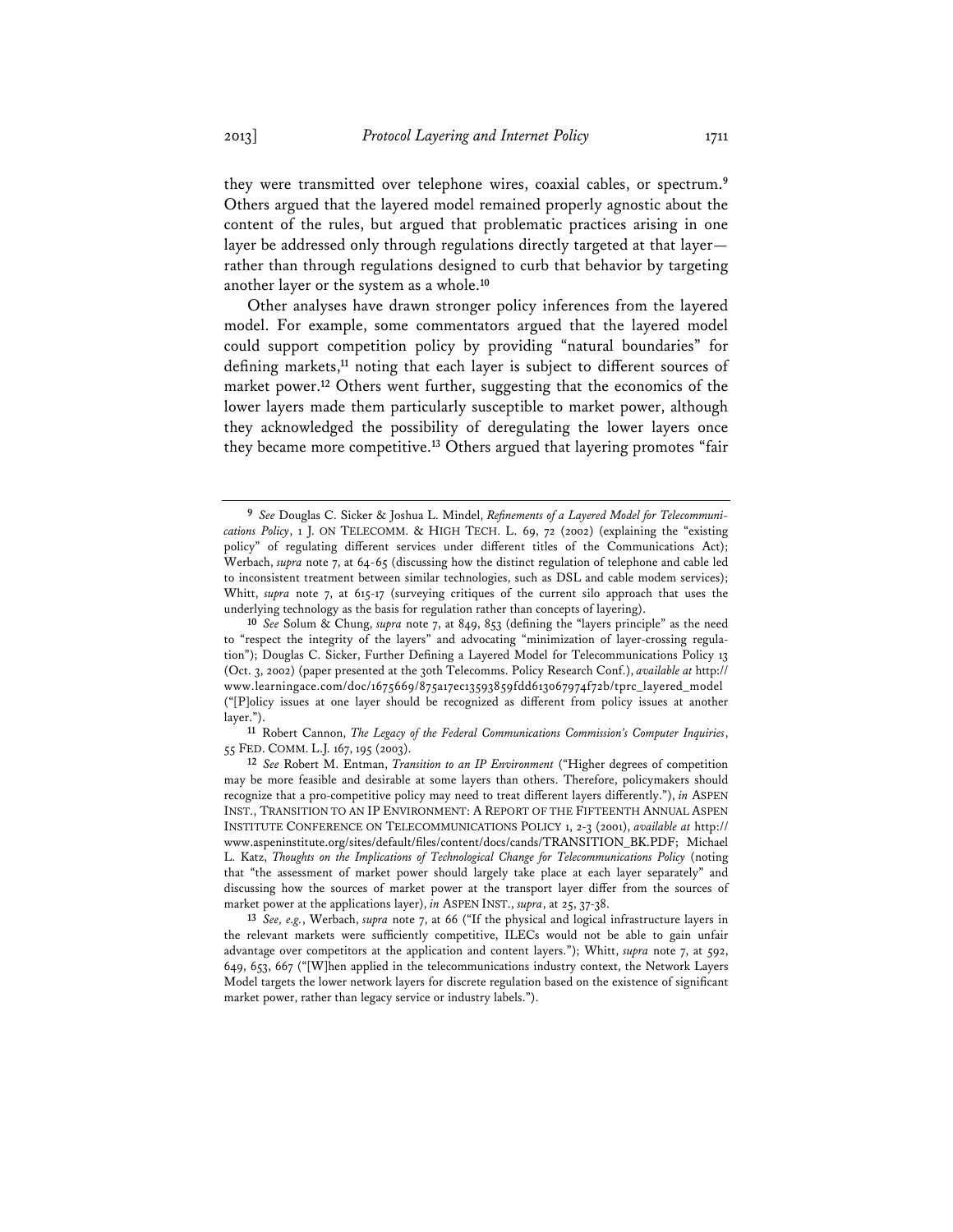and open competition" among providers offering services at each layer.**<sup>14</sup>** Still others equated layering with innovation**<sup>15</sup>** and advocated regulations mandating that the interfaces between layers remain open.**<sup>16</sup>**

More recent analyses have relied on the existing layered architecture as the foundation for proposals to implement the Open Internet Order. For example, some commentators argue for using consistency with the existing layered architecture as the first screen for determining whether a traffic management practice is reasonable,**<sup>17</sup>** a position endorsed by certain policy advocates.**<sup>18</sup>** Others advocate a nondiscrimination rule that maps onto the layered architecture, arguing that lower layers should be forbidden from discriminating on the basis of any information contained in the upper layers.**<sup>19</sup>**

The Internet's success should not obscure, however, that every architecture necessarily has limitations as well as strengths. David Clark, who was the chief protocol architect for the ARPANET during the 1980s, offered

**16** Entman, *supra* note 12, at 16; *see also* Werbach, *supra* note 7, at 66-67 (analyzing conditions under which rules preventing the closure of interfaces between layers would be desirable).

**<sup>14</sup>** Ashish Shah et al., Thinking About Openness in the Telecommunications Policy Context 13 (Sept. 1, 2003) (unpublished manuscript), *available at* http://ssrn.com/abstract=2060641.

**<sup>15</sup>** *See* Solum & Chung, *supra* note 7, at 816 ("The role of the Internet in enabling innovation is not accidental; rather it flows from the Internet's [layered] architecture."); Whitt, *supra* note 7, at 629 (noting "the strong correlation between robust, ends-oriented innovation and the architecture of the Internet"); Wu, *supra* note 7, at 1192-93 (claiming that the layered architecture of the Internet supports "an astoundingly large set of possible applications").

**<sup>17</sup>** Scott Jordan, *Four Questions that Determine Whether Traffic Management Is Reasonable*, 2009 IFIP/IEEE INT'L SYMP. ON INTEGRATED NETWORK MGMT. 137, 138 (2009); *see also* Scott Jordan & Arijit Ghosh, *A Framework for Classification of Traffic Management Practices as Reasonable or Unreasonable*, 10 ACM TRANSACTIONS ON INTERNET TECH. 12:1, 12:7 (2010) (proposing an initial screening test for whether a traffic management technique is applied at the right location for the layer).

**<sup>18</sup>** *See* Comments of Google Inc. 25-26, 69-70 (Jan. 14, 2010), *available at* http://fjallfoss.fcc. gov/ecfs/document/view?id=7020378725 (arguing that "the physical layer provider is uniquely positioned to impede, hinder or deter consumer access to other applications providers," whereas "[a]pplications layer providers obviously do not have a comparable ability," and that "[t]his stark functional difference warrants government scrutiny of lower layer activities" and endorsing Jordan's proposal that "[n]etwork congestion techniques also should be consistent with Internet layers architecture"), *commenting on* Preserving the Open Internet, 24 FCC Rcd. 13064, GN Docket No. 09-191 (2009) (notice of proposed rulemaking); Reply Comments of Ctr. for Democracy & Tech. 18-19 (2010), *available at* http://fjallfoss.fcc.gov/ecfs/document/view?id= 7020437353 (supporting traffic-management practices where they focus on transmission and do not affect caching and paid peering), *commenting on* Preserving the Open Internet, *supra*.

**<sup>19</sup>** Barbara van Schewick, Network Neutrality and Quality of Service: What a Non-Discrimination Rule Should Look Like 54 box 18 (Stanford Law Sch. Ctr. for Internet and Soc'y, unnumbered working paper, 2012), *available at* http://cyberlaw.stanford.edu/files/publication/files/ 20120611-NetworkNeutrality\_0.pdf. The layering principle prohibits network operators from either accessing or acting on information contained in higher-level protocols. Under van Schewick's proposal, network providers can access and analyze this information, but cannot act on it. *Id.* In other words, they can look, but they cannot touch.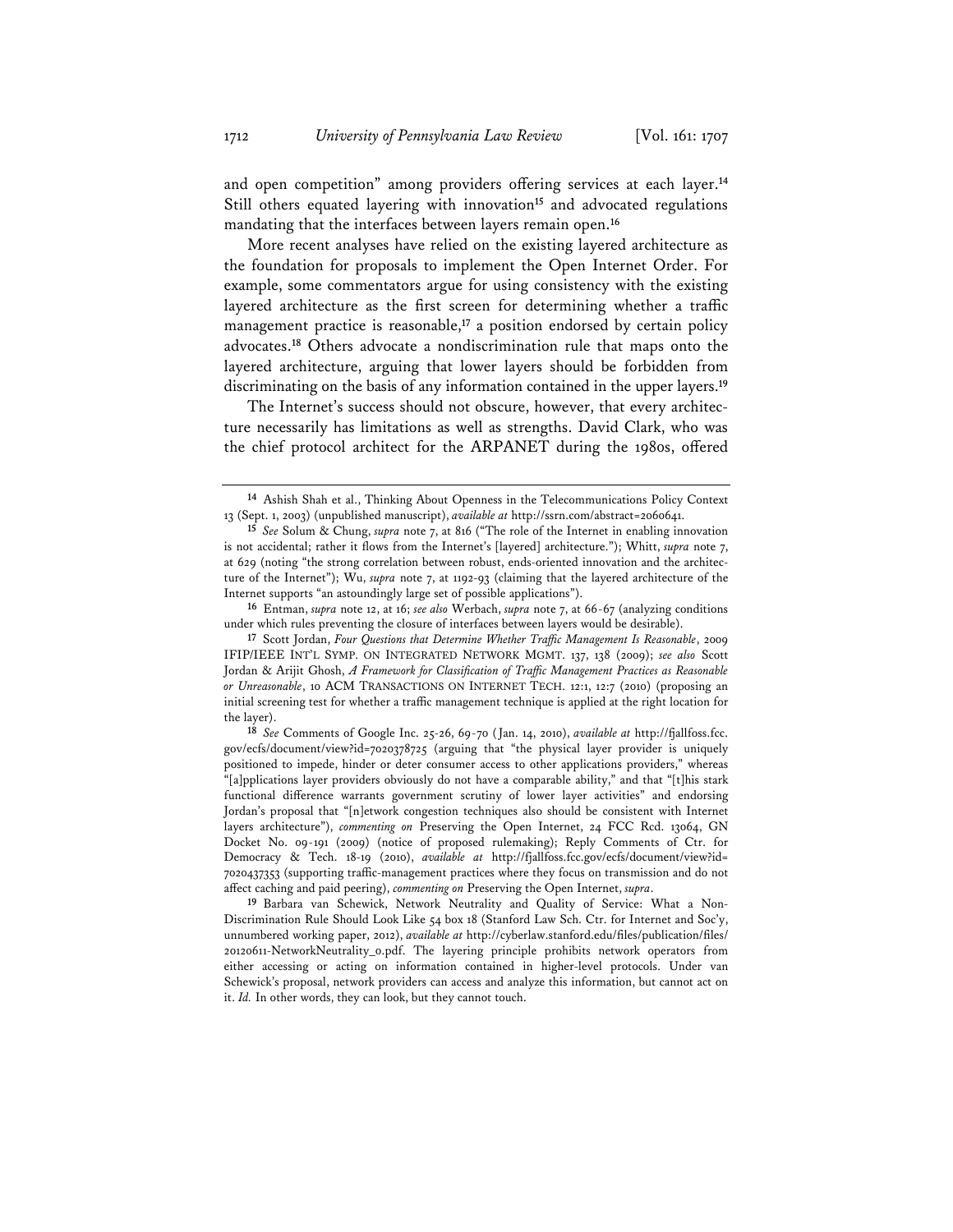some observations about implicit tradeoffs in layering that, despite being made with respect to an earlier architecture and concerns that did not fully mature, still reflect some basic insights. Clark recognized that the centrality of layering in the engineering literature "tends to suggest that layering is a fundamentally wonderful idea which should be a part of every consideration of protocols."**<sup>20</sup>** Such a perspective overlooks the fact that layering provides "both a benefit and a penalty."**<sup>21</sup>** While "[a] visible layer boundary, with a well specified interface, provides a form of isolation between two layers" that permits modifications to one layer without interfering with other layers, "a firm layer boundary almost inevitably leads to inefficient operation."**<sup>22</sup>** Hiding much of the technical complexity behind layer boundaries prevents other layers from taking advantage of the full functionality of the underlying technology, which in turn increases the resources needed to perform the desired task.**<sup>23</sup>** Thus, the "tempt[ation] to think that a layer boundary . . . is in fact the proper boundary to use in modularizing the implementation" is "a potential snare."**<sup>24</sup>** The tradeoff between generality and efficiency is "rarely acknowledged in the computing literature," however.**<sup>25</sup>** A small but important body of work exists in the engineering literature exploring how protocol layering can harm network performance.**<sup>26</sup>**

In fact, layering is a mixed blessing. Clearly, a layer interface is necessary whenever more than one client of a particular layer is to be allowed to use that same layer. But an interface, precisely because it is fixed, inevitably leads to a lack of complete understanding as to what one layer wishes to obtain from another. This has to lead to inefficiency.

#### *Id.* at 24.

**24** *Id.*; *see also* COMER, *supra* note 4, at 169 (observing that "strict layering can be extremely inefficient" by sometimes preventing a layer "from optimizing transfers"); RFC 871, *supra* note 3, at 11 (listing efficiency concerns arising from layering).

**25** Jean-François Blanchette, *A Material History of Bits*, 62 J. AM. SOC'Y FOR INFO. SCI. & TECH. 1042, 1047 (2011).

**26** For classic analyses of the potential downsides of protocol layering, see Greg Chesson, *Protocol Engine Design*, 1987 PROC. USENIX SUMMER CONF. 209; Jon Crowcroft et al., *Is Layering Harmful?*, IEEE NETWORK, Jan. 1992, at 20, 23-24; David Tennenhouse, *Layered Multiplexing Considered Harmful*, *in* PROTOCOLS FOR HIGH-SPEED NETWORKS 143, 144-45 (H. Rudin & R. Williamson eds., 1989); David D. Clark & David L. Tennenhouse, *Architectural Considerations for a New Generation of Protocols*, COMPUTER COMM. REV., Sept. 1990, at 200, 205- 07; and Randy Bush & David Meyer, *Some Internet Architectural Guidelines and Philosophy* 7-12 (IETF Network Working Grp. RFC No. 3439, 2002) [hereinafter RFC 3439], *available at* http:// tools.ietf.org/pdf/rfc3439.

**<sup>20</sup>** RFC 817, *supra* note 5, at 24.

**<sup>21</sup>** *Id.* at 16.

**<sup>22</sup>** *Id.*

**<sup>23</sup>** *Id.* at 17. Clark continues: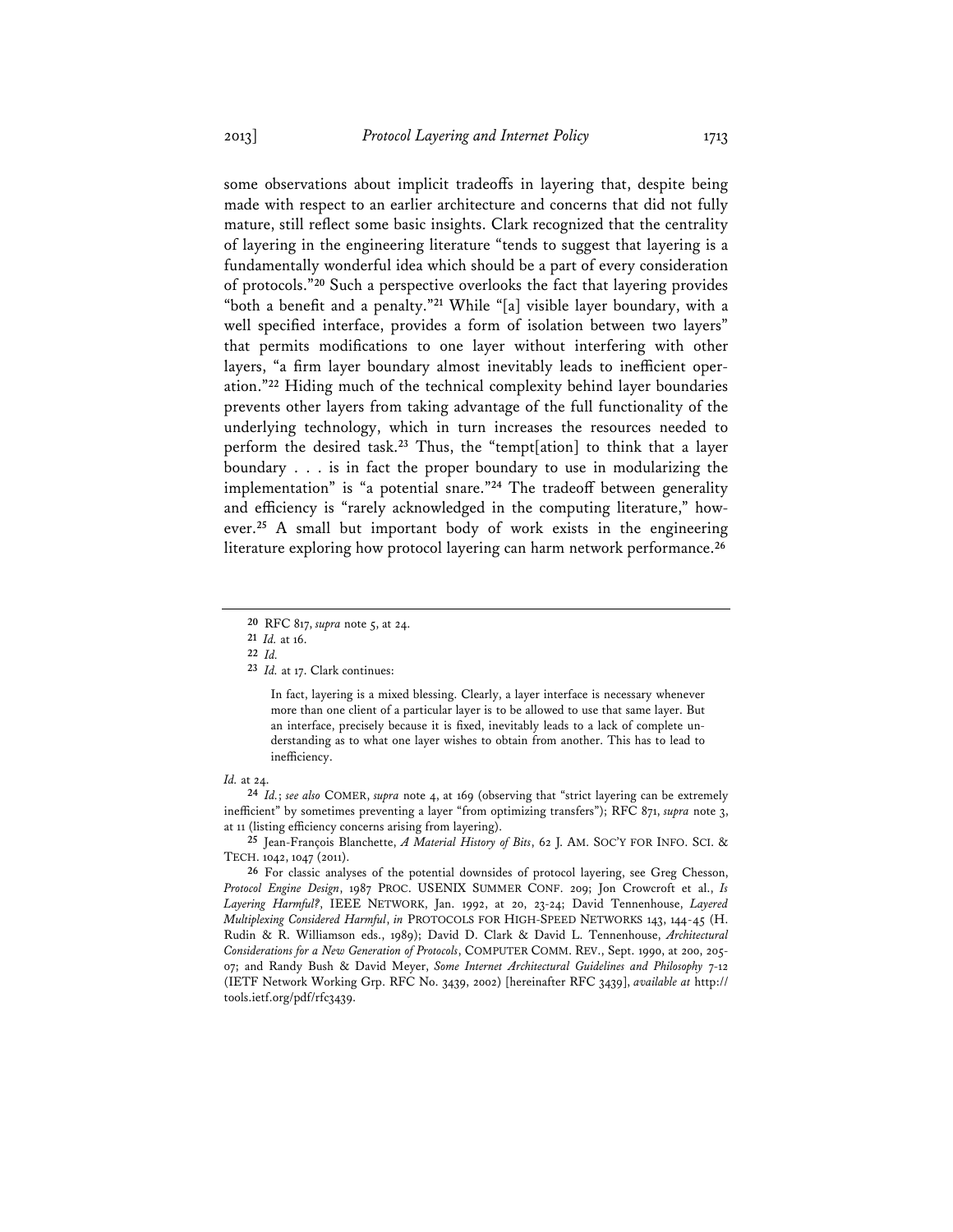In addition to its impact on efficiency, protocol layering can also have an adverse impact on innovation that is often overlooked. Although protocol layering promotes innovations that are consistent with the architecture, at the same time it impedes innovations that are inconsistent with the design hierarchy.**<sup>27</sup>** Moreover, any changes that require a reconfiguration of the design hierarchy require coordinating with actors operating at the layers both above and below the locus of the innovation, which makes such innovations all the more difficult to implement.

The existing policy debate based on protocol layering largely ignores the extent to which it is something of a mixed blessing from the standpoint of innovation. On the one hand, to yield any benefits, an architecture must be relatively stable and change only rarely.**<sup>28</sup>** Indeed, the natural temptation for computer scientists to optimize for particular applications**<sup>29</sup>** or to redesign the entire system from scratch means that any calls for a fundamental redesign of the entire architecture should be greeted with a healthy amount of skepticism.**<sup>30</sup>**

On the other hand, to say architectural changes should be infrequent is not to say that they should never occur. Even the strongest proponents of the layered model recognize that the architecture can and should evolve over time.**<sup>31</sup>** Major changes transforming the Internet environment including the growing heterogeneity of end users, the advent of Internetbased video and cloud computing, and the emergence of wireless broadband and the smartphone operating system as the relevant platforms—raise the possibility that circumstances may have changed sufficiently to justify a change in the architecture.**<sup>32</sup>** Indeed, the emergence of wireless broadband as an important medium of transmission has spawned a growing literature on cross-layer design exploring new architectures that deviate from the

**<sup>27</sup>** *See infra* notes 76-78 and accompanying text.

**<sup>28</sup>** *See* Blanchette, *supra* note 25, at 1054.

**<sup>29</sup>** D.L. Parnas, *Information Distribution Aspects of Design Methodology*, 1 INFO. PROCESSING 71: PROC. IFIP CONG. 71, at 339, 342 (1972).

**<sup>30</sup>** *See* Blanchette, *supra* note 25, at 1055 (noting that developers "often fantasize" about a "clean slate" but that effective "infrastructural change proceeds just as much through improvisation, bricolage, and drift").

**<sup>31</sup>** *See* Solum & Chung, *supra* note 7, at 865 ("As the Internet evolves, it is possible that superior architectures may be conceived."); Werbach, *supra* note 7, at 66 ("If the physical and logical infrastructure layers in the relevant markets were sufficiently competitive, ILECs would not be able to gain unfair advantage over competitors at the application and content layers."); Whitt, *supra* note 7, at 619 ("At its core, the layers principle is a pragmatic tool . . . [and] policymakers should take care not to enshrine it as either definitive or dispositive in each and every situation.").

**<sup>32</sup>** *See* CHRISTOPHER S. YOO, THE DYNAMIC INTERNET 4 (2012) ("The dramatic shift in Internet usage suggests that its founding architectural principles . . . may no longer be appropriate today.").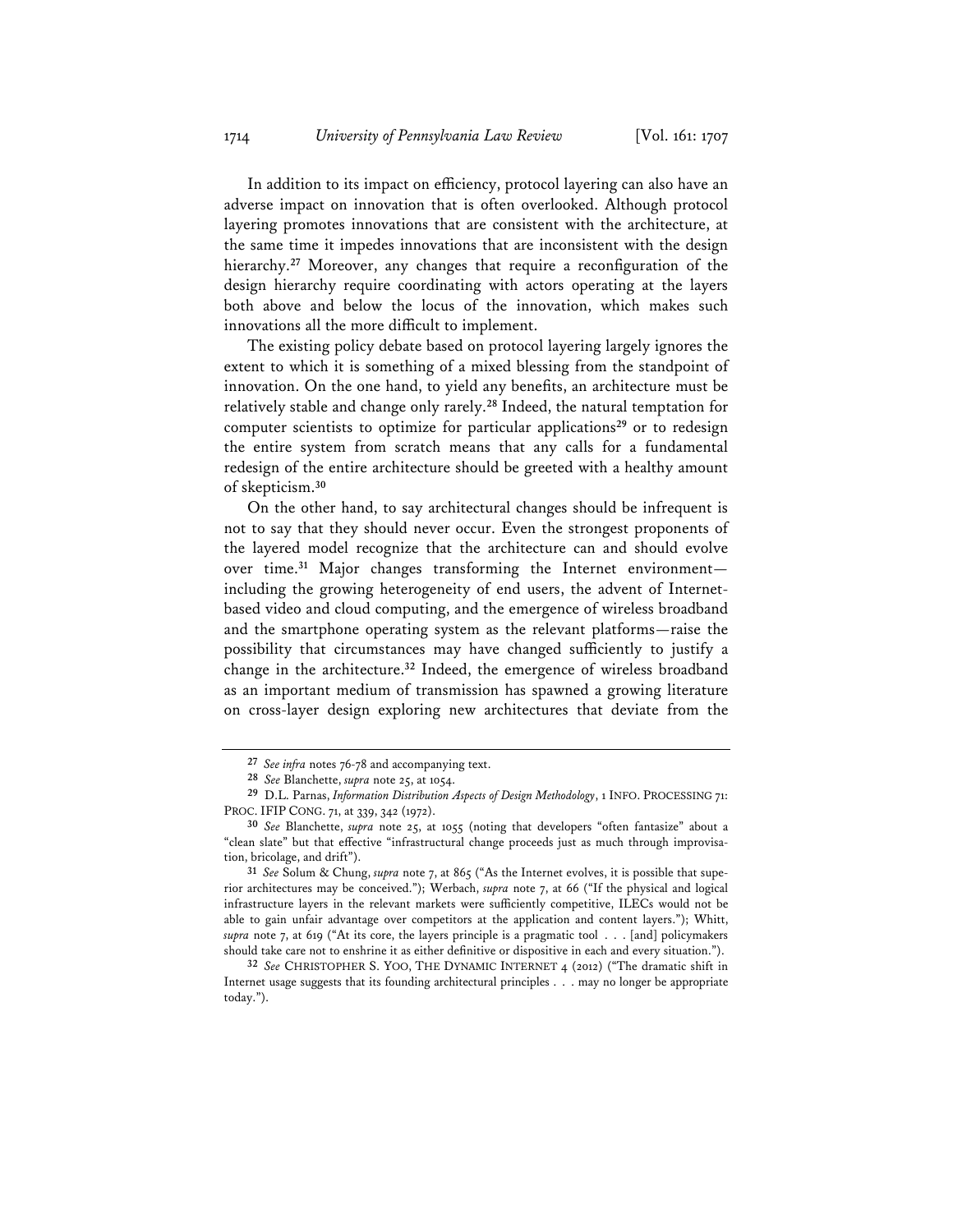existing layered stack.**<sup>33</sup>** While cross-layer design has many proponents, it has proven controversial, with many other engineers contending that it is an unnecessary deviation.**<sup>34</sup>**

These technological developments are leading both the engineering community and policymakers to try to determine the optimal rate of architectural change and to develop analytical frameworks for recognizing the circumstances under which it should occur. This requires a better understanding of the tradeoffs implicit in protocol layering. Absent such an understanding, regulations that embody a particular vision of the architecture risk effectively locking the existing implementation into place without taking into account the contingencies that may necessitate changes in the underlying architecture. Policymakers should understand the underlying tradeoffs and risks before enshrining any architecture into law, no matter how successful it has proven in the past. Without such an understanding, the invocation of engineering concepts can provide a veneer of technological legitimacy to what is more properly regarded as a normative claim.**<sup>35</sup>** It also prevents the balancing of other considerations that may favor greater integration and coordination.**<sup>36</sup>**

This Article seeks to fill that gap. Part I introduces the basic principles underlying protocol layering. Part II reviews the evolution of the layered architecture underlying the Internet. Part III critiques the conceptions of protocol layering in the legal literature, including attempts to invoke it as a guide to competition policy. Part IV identifies developments that are putting pressure on the current layered stack. The conclusion offers an assessment of layering's affirmative implications, determining that, until policymakers understand the principles underlying layering, the invocation

**<sup>33</sup>** *See infra* note 243 and accompanying text.

**<sup>34</sup>** *See, e.g.*, Vikas Kawadia & P.R. Kumar, *A Cautionary Perspective on Cross-Layer Design*, IEEE WIRELESS COMM., Feb. 2005, at 3, 7-8 (providing examples of negative and unintended system performance consequences that could result from cross-layer design).

**<sup>35</sup>** *See* Marjory S. Blumenthal, *End-to-End and Subsequent Paradigms*, 2002 L. REV. M.S.U.- D.C.L. 709, 710 ("Although the embrace of engineering principles . . . appears to impart a legitimacy to certain kinds of advocacy, that advocacy reaches beyond the engineering to the ideology long associated with the Internet.").

**<sup>36</sup>** *See* COMM. ON THE INTERNET IN THE EVOLVING INFO. INFRASTRUCTURE ET AL., *supra* note 2, at 145-46 (considering the benefits of vertically integrated companies and possible coordination benefits from combining applications and content); Timothy F. Bresnahan & M. Trajtenberg, *General Purpose Technologies: "Engines of Growth"?*, 65 J. ECONOMETRICS 83, 94-96 (1995) (showing how greater vertical coordination can help internalize positive externalities generated by general purpose technologies); David J. Teece, *Profiting from Technological Innovation: Implications for Integration, Collaboration, Licensing and Public Policy*, 15 RES. POL'Y 285, 288, 291-92 (1986) (suggesting that innovation requires close coordination of "complementary assets" to protect against inequalities in bargaining power and to encourage relationship-specific investments).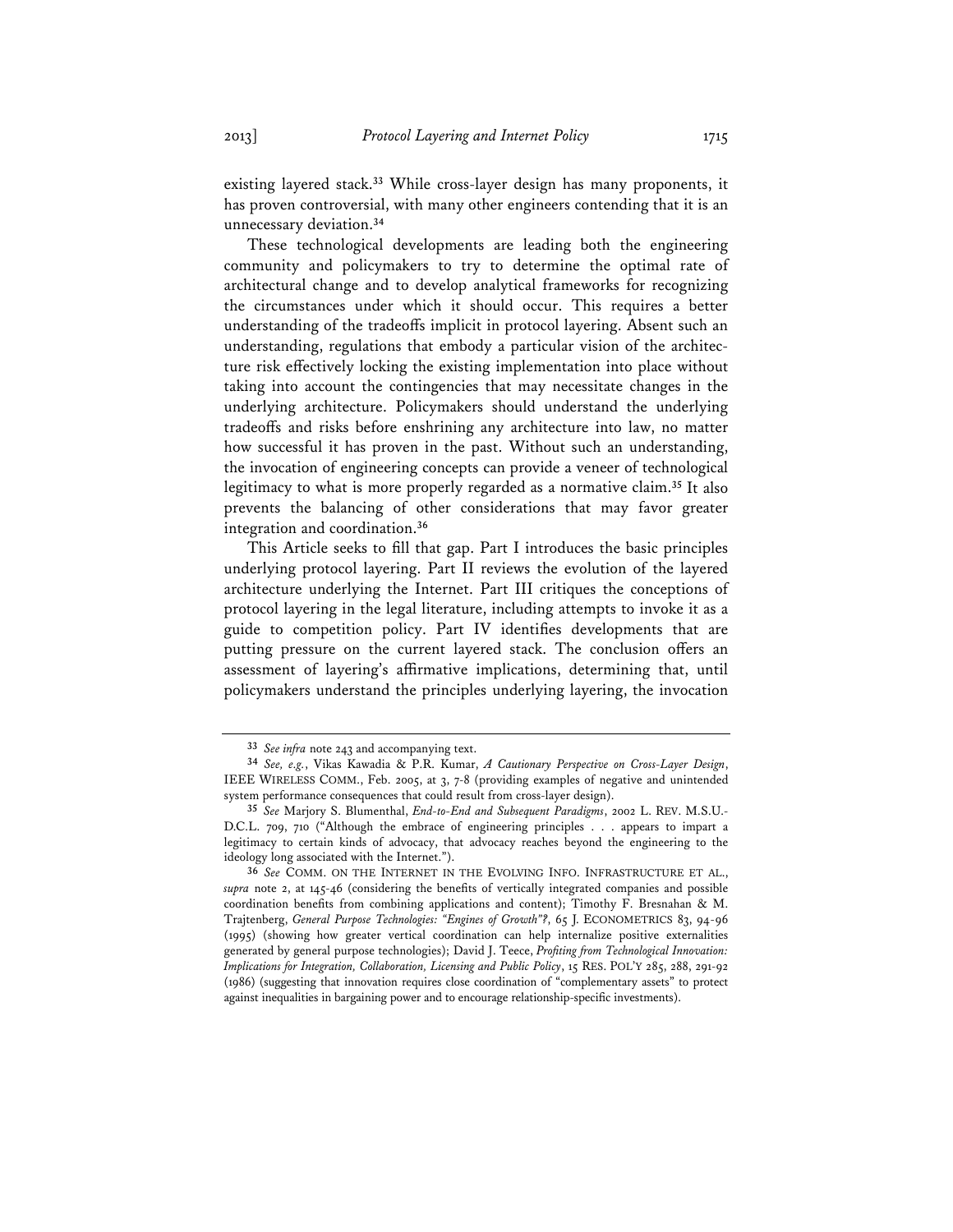of engineering principles will obscure rather than promote sound policy analysis.

## I. THE CONCEPTUAL UNDERPINNINGS OF PROTOCOL LAYERING

As described above, understanding the relative merits of a layered architecture as well as the circumstances under which it can and should change requires understanding the theory underlying the principle. Because layering is widely recognized as a particular form of modularity,**<sup>37</sup>** Section A offers a basic introduction to modularity theory. Section B moves past modularity in general to discuss protocol layering in particular. Section C analyzes the advantages and disadvantages to layering suggested by the theory.

To deal first with some preliminary matters of nomenclature, the computers with which end users connect to the Internet are called *hosts*, and the various programs running on any particular host comprise a number of *processes*. Because the Internet is a network of networks, some of these computers are located within a network, while others serve as gateways between networks. Nodes that route traffic within a network are typically called *switches*, while nodes that route traffic between networks are called *routers*. **38**

A particular convention for formatting, interpreting, and reacting to a communication is called a *protocol*. **<sup>39</sup>** The functions of a protocol are well illustrated by the protocol used in the traditional postal system. Effective transmission of the mail requires agreement between those sending and carrying mail as to where to locate the relevant information. By convention, the return address for letters is located in the upper left-hand corner, the postage in the upper right-hand corner, and the destination address in the middle. The convention for postcards is somewhat different. For many postcards, the return address, the destination address, and the postage are all located on the right-hand side of the card.

Mail systems must also agree on how to interpret the content of the information conveyed in these locations, such as the significance of particular ZIP codes, street addresses, and bar codes. Standardizing where important

**<sup>37</sup>** For discussions of layering as a unique form of modularity, see VAN SCHEWICK, *supra* note 7, at 46, 379; Blanchette, *supra* note 25, at 1046; Crowcroft et al., *supra* note 26, at 23; RFC 871, *supra* note 3, at 7; Douglas C. Sicker & Lisa Blumensaadt, *Misunderstanding the Layered Model(s)*, 4 J. ON TELECOMM. & HIGH TECH. L. 299, 305 (2006); Philip J. Weiser, *Law and Information Platforms*, 1 J. ON TELECOMM. & HIGH TECH. L. 1, 4 (2002); Werbach, *supra* note 7, at 59 n.85; Wu, *supra* note 7, at 1190.

**<sup>38</sup>** PETERSON & DAVIE, *supra* note 4, at 253.

**<sup>39</sup>** KUROSE & ROSS, *supra* note 4, at 9.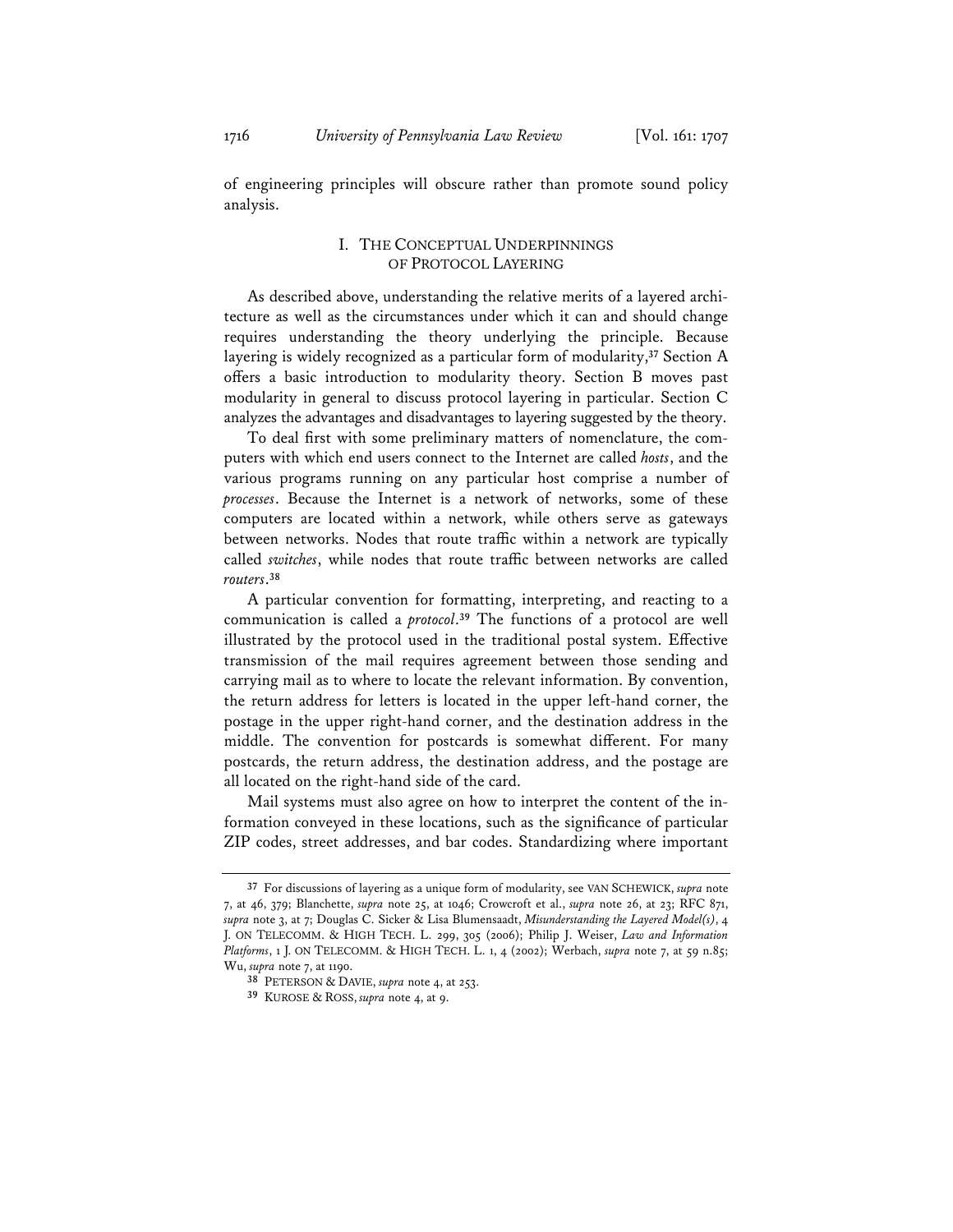information is located greatly facilitates the mail system's ability to process the mail while simultaneously flagging for the carrier what information may safely be ignored, such as the personal message written on the left-hand side of post cards. American conventions are by no means the only feasible formats. Indeed, many mail systems in Asia format addresses in the reverse order, with the state being listed first, followed by the city, and then the street address.**<sup>40</sup>** Despite these differences, these systems will remain interoperable so long as each mail system is able to interpret and convert addresses in the other format.

In addition, mail systems must share an understanding of how to handle particular situations. Some of these features control the tasks internal to one actor, such as how they should treat hold orders and change-of-address notices. The actors must also agree on what happens if the post office attempting to deliver a piece of mail cannot locate the destination address. For first-class mail, post offices return undeliverable mail to the location listed in the return address. For lower classes of mail, however, the post office simply discards the mail.

Understanding how other actors are expected to behave under particular circumstances provides each actor with a guide to interpreting and reacting to what has happened. To use the example described above, if a piece of first-class mail is not returned to sender, the person sending it may assume that it was successfully delivered.**<sup>41</sup>** The different treatment of lower classes of mail means that senders cannot infer anything from the fact that an article sent via a lower class was not returned. And at a far end of the spectrum, some classes of service require the post office to send a confirmation of delivery back to the sender once mail is delivered, whereas most classes of mail do not. If the sender knows that the post office is supposed to send a delivery confirmation, it may regard the failure to receive a confirmation within a reasonable amount of time as an indication that the letter never arrived. Based on this inference, the sender can take whatever action it deems appropriate, whether that means resending the letter, choosing a different mode of communication, or abandoning attempts to convey the information altogether.

**<sup>40</sup>** *Appendix V International Address Formats*, MICROSOFT DEVELOPER NETWORK, http:// msdn.microsoft.com/en-us/library/cc195167.aspx (last visited Apr. 4, 2013).

**<sup>41</sup>** This inference is not conclusive, as it is always possible that the mail was lost or destroyed. Whether the sender should take additional means to verify delivery depends on the likelihood of an adverse event as well as the value of what was sent.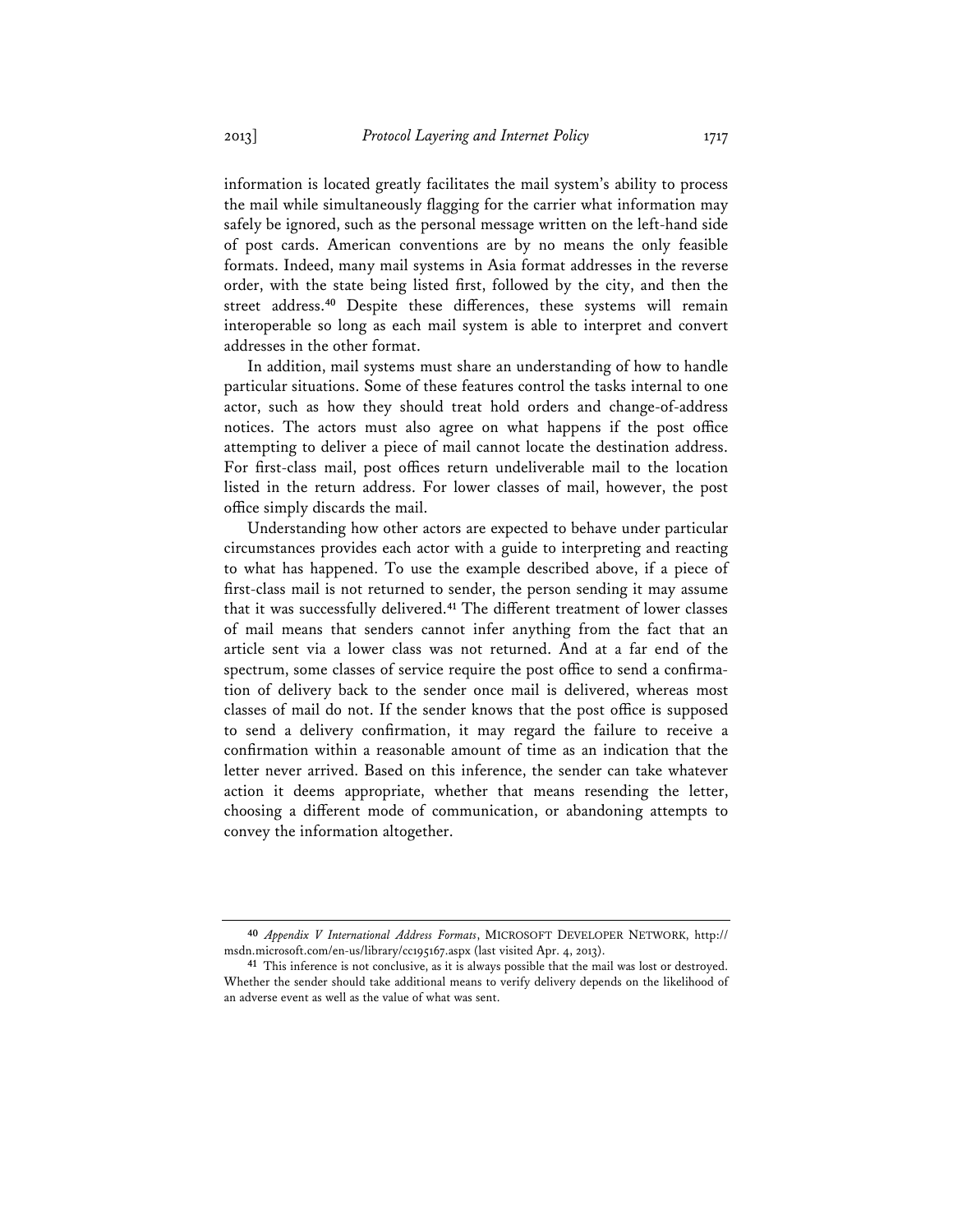#### A. *Modularity Theory*

Modularity is one of the principal mechanisms for managing complex systems.**<sup>42</sup>** When the tasks constituting a system are highly interdependent, changes to one task will necessarily affect a wide range of other tasks. Anyone seeking to change one part of the system must then analyze the effect of that change on all of the other interdependent tasks. Modularity seeks to reduce the number of interdependencies that must be analyzed by identifying which tasks are highly interdependent and which ones are not. Highly interdependent tasks are grouped within modules.**<sup>43</sup>** The points of relatively low interdependence become the natural locus for interfaces between modules.**<sup>44</sup>**

Limiting the number of interdependencies between modules greatly simplifies the number of permutations that must be tested in order to verify that a change to one module is not adversely affecting the complex system.**<sup>45</sup>** Predefining the way in which different modules interact with one another also reduces coordination costs.**<sup>46</sup>** Modular architectures ensure that other modules take into account only those interdependencies permitted by the design through a technique known as *information hiding*. **<sup>47</sup>** Information needed to support the interdependencies with other modules contemplated by the architectural design must be included in the interface; information relating solely to interdependencies within the module is omitted from the interface and thus hidden from other modules.**<sup>48</sup>** With respect to these hidden parameters, other blocks may regard this information as a "black box."**<sup>49</sup>**

**<sup>42</sup>** The discussion that follows is based on the more comprehensive discussion of modularity theory in Christopher S. Yoo, Modularity and Internet Policy 5-12 (Sept. 23, 2012) (paper presented at the 40th Telecomms. Policy Research Conf.), *available at* http://ssrn.com/abstract= 2032221.

**<sup>43</sup>** *See id.* at 8 ("A well designed module . . . is a unit whose structural elements are powerfully connected among themselves and relatively weakly connected to elements in other units." (internal quotation marks omitted)).

**<sup>44</sup>** *Id.* at 7.

**<sup>45</sup>** *Id.* at 8, 13 (citing Edsger W. Dijkstra, *The Structure of the "THE"-Multiprogramming System*, 11 COMM. ACM 341, 343 (1968)).

**<sup>46</sup>** *See id.* at 14 ("[M]odularity facilitates the division of labor by enabling autonomous innovation that requires little coordination among modules." (citing Richard N. Langlois & Paul L. Robertson, *Networks and Innovation in a Modular System: Lessons from the Microcomputer and Stereo Component Industries*, 21 RES. POL'Y 297, 302 (1992))).

**<sup>47</sup>** *Id.* at 10 (citing Parnas, *supra* note 29, at 342).

**<sup>48</sup>** *Id.* at 11 (citing 1 CARLISS Y. BALDWIN & KIM B. CLARK, DESIGN RULES: THE POWER OF MODULARITY 72-73 (2000)).

**<sup>49</sup>** *Id.* at 11 (quoting BALDWIN & CLARK, *supra* note 48, at 91).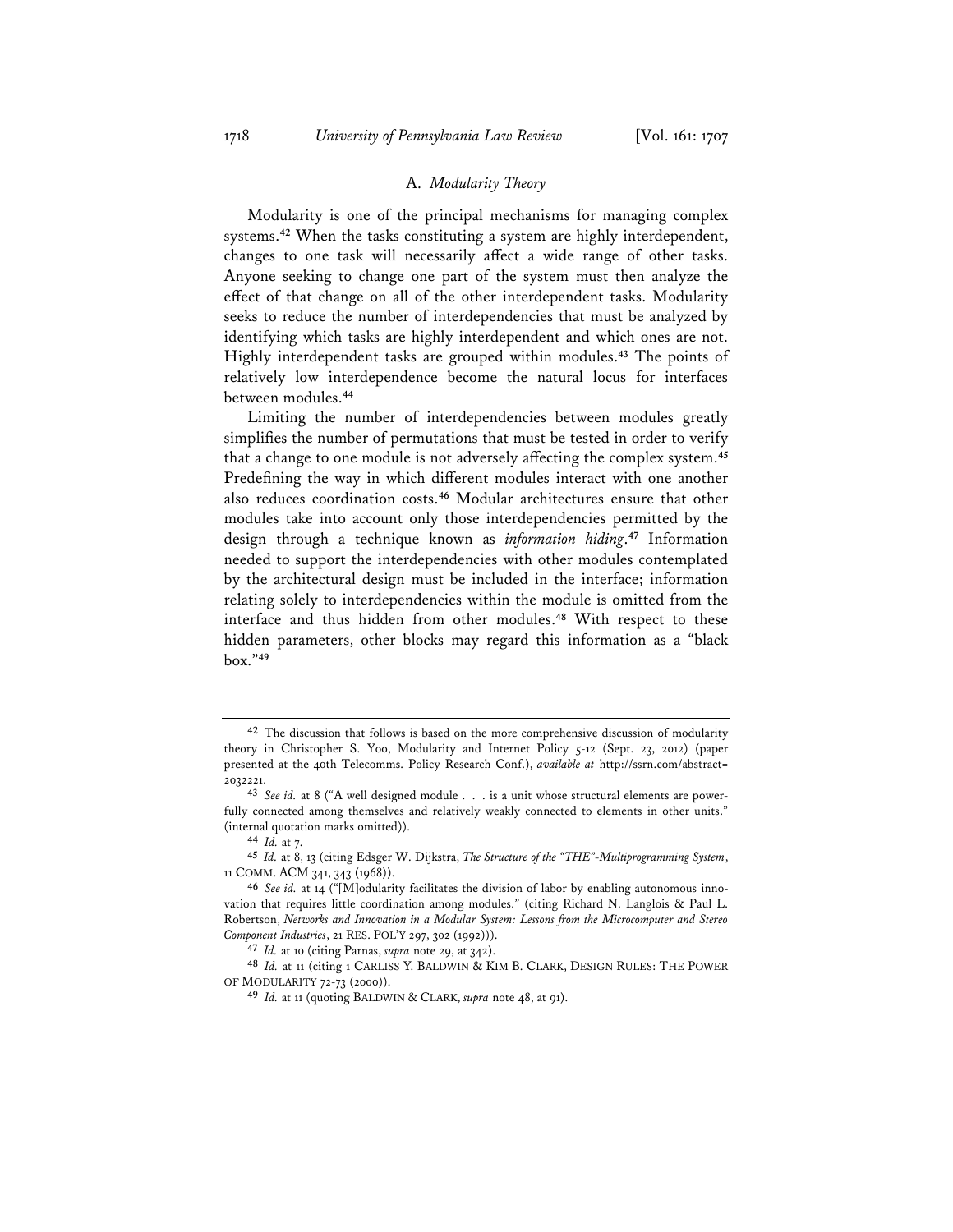Consider, for example, the advent of printers using USB ports. Certain aspects of printer design are intimately tied to whether the printer is a laser or an inkjet printer. The creation of a modular interface allows computers connected to those printers to ignore almost all of the details about how any particular printer operates. As long as the computer provides the data in the correct format, the printer should operate without any problems. Conversely, as long as the printer remains ready to process any data submitted in the correct format, the printer's design can be changed without having any impact on the overall system.

Despite the design architect's best efforts, modular systems can rarely be defined a priori. Many aspects of how tasks interact with one another can be understood only after the architect experiments with different solutions.**<sup>50</sup>** Consequently, modular systems more often result from "improvisation, bricolage, and drift" than from some theoretical conception of the ideal architecture.**<sup>51</sup>**

#### B. *Peer Communication and Encapsulation*

Layering represents a very particular form of modularity, in which different parts of the overall system are arranged into parallel hierarchies. In the typical Internet transaction, a process generates a message and transfers it to the operating system running on the host. The operating system divides the message into packets configured for the Internet and hands them off to the first-hop router of a communications network. The sending communications network will convey these packets to the receiving communications network, which in turn passes them to the receiving host's operating system. The operating system then passes them to the process running on the receiving host.

The type of modularity enforced by layering has several distinct characteristics. First, the modules are arranged into a series of client-server relationships, where "each layer is a server to the layer above, and a client to the layer below."**<sup>52</sup>** Second, this arrangement is strictly hierarchical; every

**<sup>50</sup>** *See* BALDWIN & CLARK, *supra* note 48, at 254 ("Given such a high degree of complexity, it simply is not possible for designers to know enough about the system to eliminate all uncertainty. Thus each new design is fundamentally an experiment."); Sendil K. Ethiraj & Daniel Levinthal, *Modularity and Innovation in Complex Systems*, 50 MGMT. SCI. 159, 172 (2004) (noting that designers "lack omniscience").

**<sup>51</sup>** Blanchette, *supra* note 25, at 1055.

**<sup>52</sup>** *Id.* at 1046.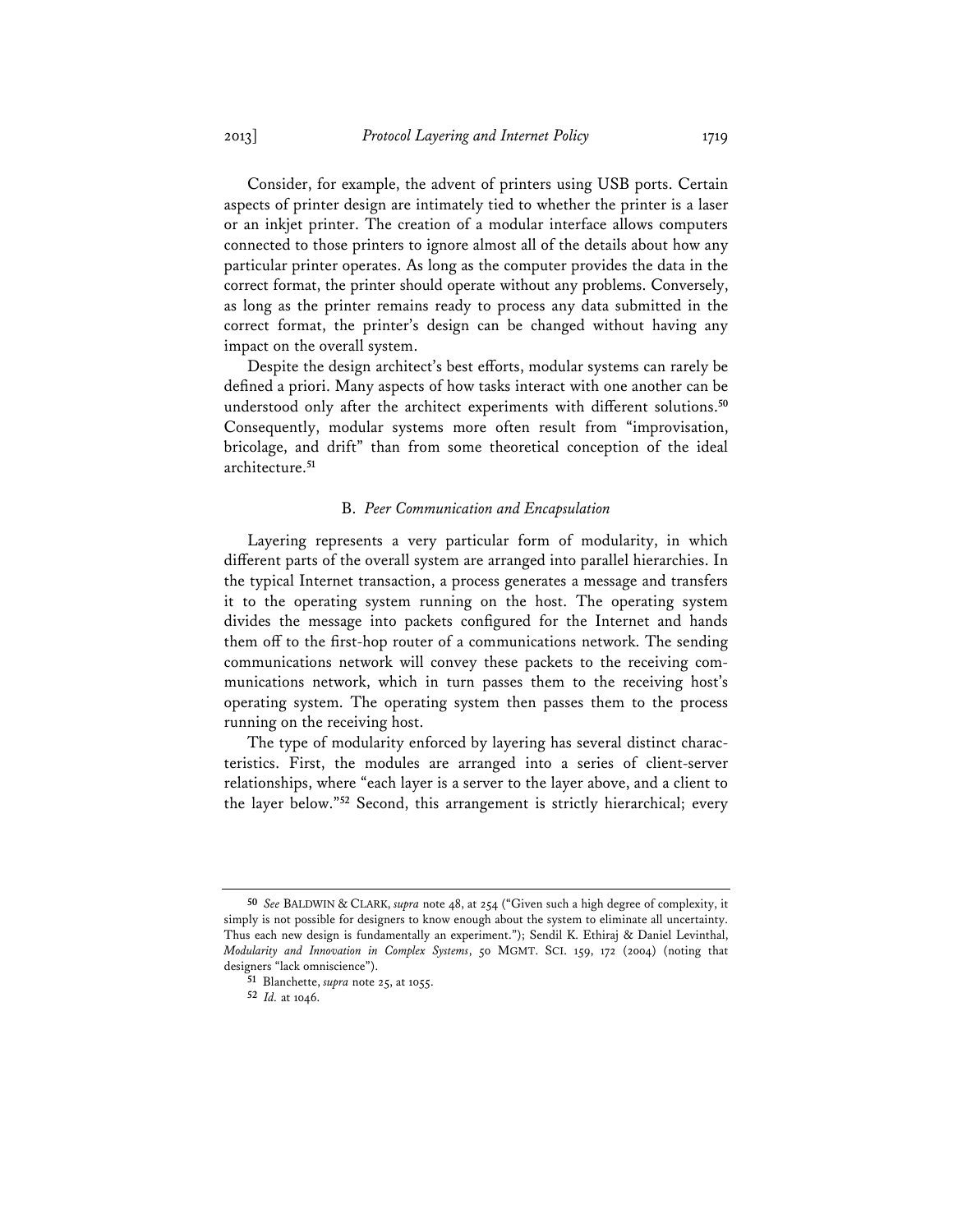layer interacts exclusively with the layers above and below with respect to every communication without bypassing either.**<sup>53</sup>**

Third, layering differs from other modular schemes in its focus on establishing communication between peers.**<sup>54</sup>** Unlike the example of the USB port given above, in which a personal computer could establish a connection directly with a printer, layered architectures require that connections be established only between parallel elements in the hierarchy. For example, applications communicate with other applications; operating systems communicate with other operating systems; routers communicate with other routers.



**Figure 1: Layering as Peer Communication<sup>55</sup>**

Layering ensures that peers communicate only with peers operating at the same level through a practice known as *encapsulation*. Under this approach, each layer takes the data packet provided by the layer above, extracts all of the information that the next layer will need to perform its functions, places that information into a new packet's header, and then places the entirety of the packet it received from the higher layer in the payload of the new packet.**<sup>56</sup>** Since layering requires that each layer examine only the information contained in the header and prohibits it from examining

**<sup>53</sup>** *See* RFC 871, *supra* note 3, at 9 (explaining that protocols operate in a hierarchy with a strict "chain of command").

**<sup>54</sup>** *See* TANENBAUM, *supra* note 4, at 26-30 (explaining how layering protocols facilitate communication between peers).

**<sup>55</sup>** *See id.* at 27 fig.1-13.

**<sup>56</sup>** KUROSE & ROSS, *supra* note 4, at 55-56.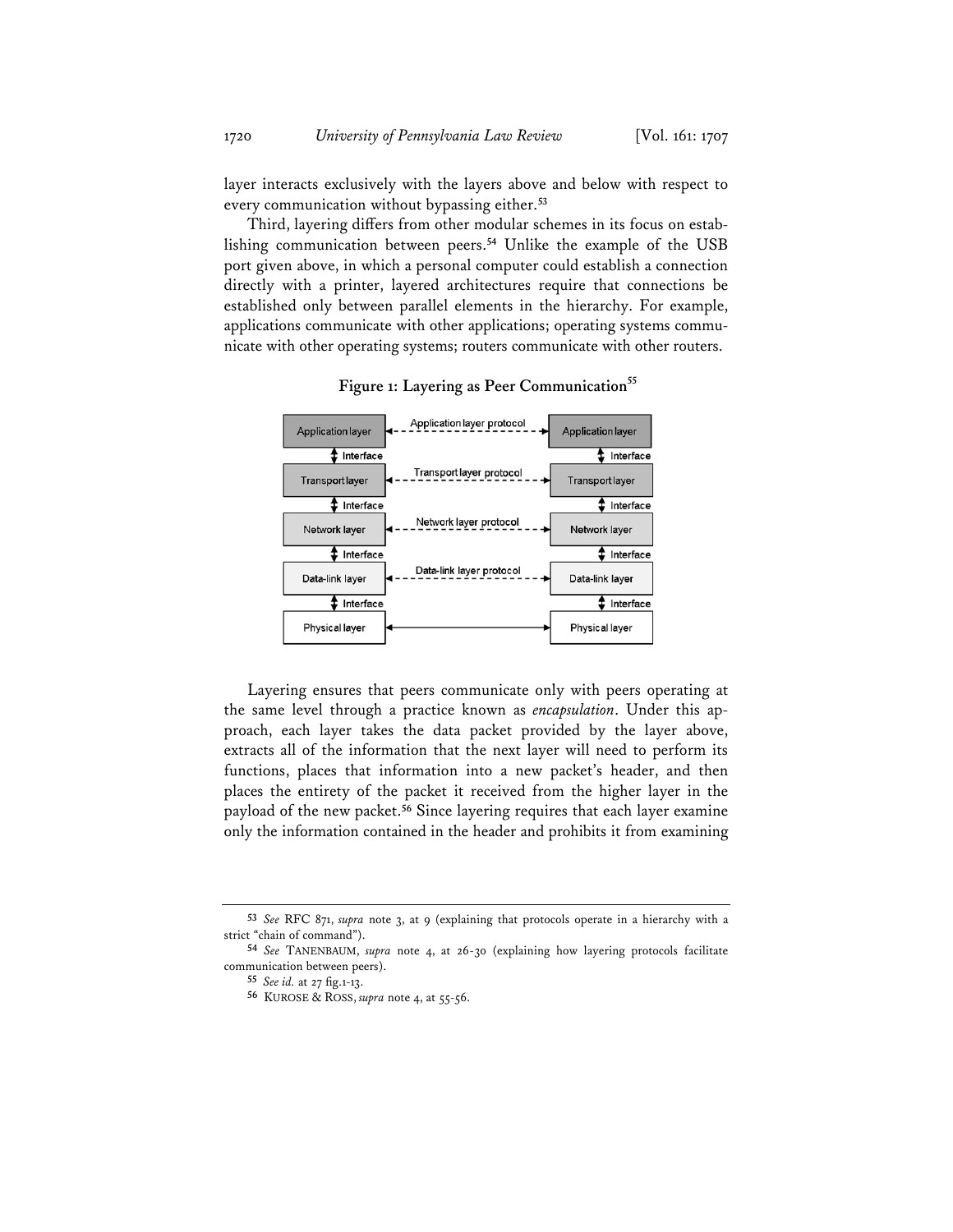or altering any of the information contained in the payload, the content of the packet remains hidden.**<sup>57</sup>**



**Figure 2: Layering as Encapsulation58**

An analogy to the postal system is illustrative.**<sup>59</sup>** Suppose that Vint wants to send a memo to a colleague named Bob, who is working in a different branch office of the same company. Vint takes the memo and places it in an interoffice envelope with Bob's name and department written on the front. The company's internal mail system brings the interoffice envelope to the mail room and, without opening it, places the entire contents inside a larger envelope, using the information on the outside of the interoffice envelope to inscribe the mailing address, formatted in the manner required by the U.S. Postal System, on the outside of the envelope. The mail room then gives the postal envelope to a U.S. Postal Service letter carrier who places it inside a shipping container with a bar code on its outside. After the shipping container arrives at a post office in the city where Bob's branch office is located, the post office opens the shipping container, removes the postal envelope, reads the address on its outside, and delivers it to the branch office. The mail room of the branch office opens the postal envelope, reads the address on the interoffice envelope, and delivers it to Bob. Finally, Bob opens the interoffice envelope and reads the content

**<sup>57</sup>** *See* TANENBAUM, *supra* note 4, at 448 (describing "the most fundamental rule of protocol layering: layer *k* may not make any assumptions about what layer *k* + 1 has put into the payload field").

**<sup>58</sup>** For a similar figure showing an example of encapsulation of an IP datagram, see COMER, *supra* note 4, at 78.

**<sup>59</sup>** The example is adapted from TANENBAUM, *supra* note 4, at 56. *See also* VAN SCHEWICK, supra note 7.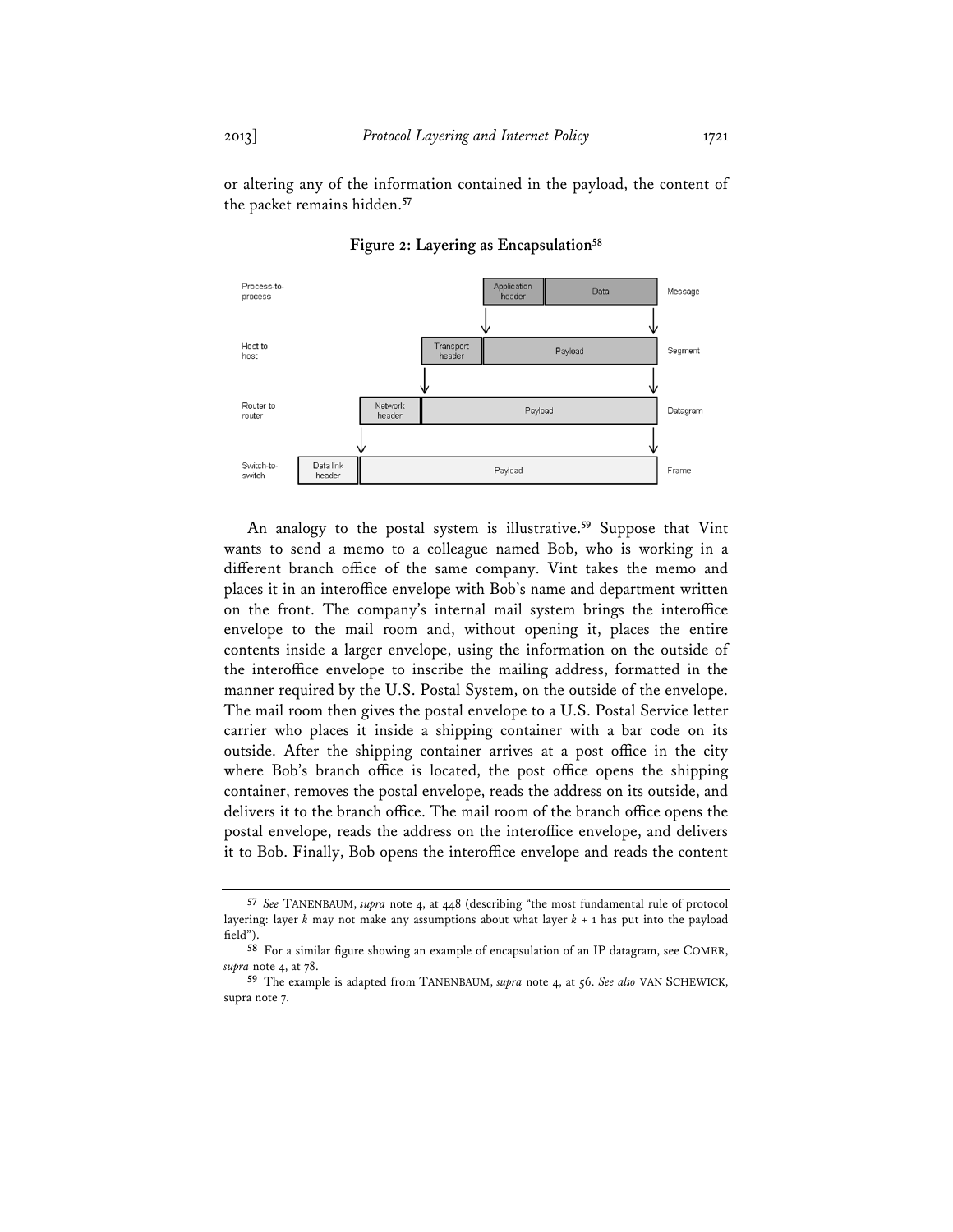of the message from Vint—a message no one but the two of them had any occasion to see.

Note the key features of this system. Each of the peers receives the exact same communication. After the memo is removed from the interoffice mail envelope, Bob receives the exact message sent by Vint. Once the U.S. mail envelope is opened, the receiving mail room receives precisely the same interoffice mail envelope and contents as the one sent by the sending mail room. After the shipping container is unpacked, the two post offices exchange precisely the same envelope containing the same message as well. The fact that each actor encapsulates the entirety of the communication in a larger envelope ensures that at each step the original message can be recovered unaltered. In addition, refusing to look inside the envelope until it is de-encapsulated ensures that lower-layer protocols cannot make any assumptions about objects handed to them by the upper-layer protocols.

Using an example more closely related to the Internet, consider what occurs when an end user sends an email message. The end user's email client, such as Microsoft Outlook, first extracts the source and destination addresses and places that information in the Simple Mail Transfer Protocol (SMTP) header, which is the general format used for email. Then the email client encapsulates the email in an SMTP message by placing the entire email in the payload of the packet and passes it to the next layer, the transport layer. The transport layer, in turn, reads the information it needs from the SMTP header and places that information in the Transmission Control Protocol (TCP) header, places the segment in the payload, and passes the segment to the network layer. The network layer reads the source and destination addresses from the TCP header, places the necessary information in the Internet Protocol (IP) header, encapsulates the segment into an IP datagram, and passes the datagram to the data-link layer. The data-link layer reads the information it needs from the IP header, places the relevant information in the frame header, and encapsulates the datagram into a data-link layer frame. The data-link layer will use the header information to move the frame hop by hop.

As long as each hop remains within both the same network and the same data-link technology, there is no need to de-encapsulate the frame to reveal information. But when the hop reaches a gateway to another network, the technology may change. Because moving to another network may involve shifting to a different data-link technology, the gateway de-encapsulates the data-link layer frame and passes it to the next network as an IP datagram. The next network will re-encapsulate it in a frame appropriate for its datalink technology and will pass it along in this manner until it reaches the border of another network, when the de-encapsulation process begins again.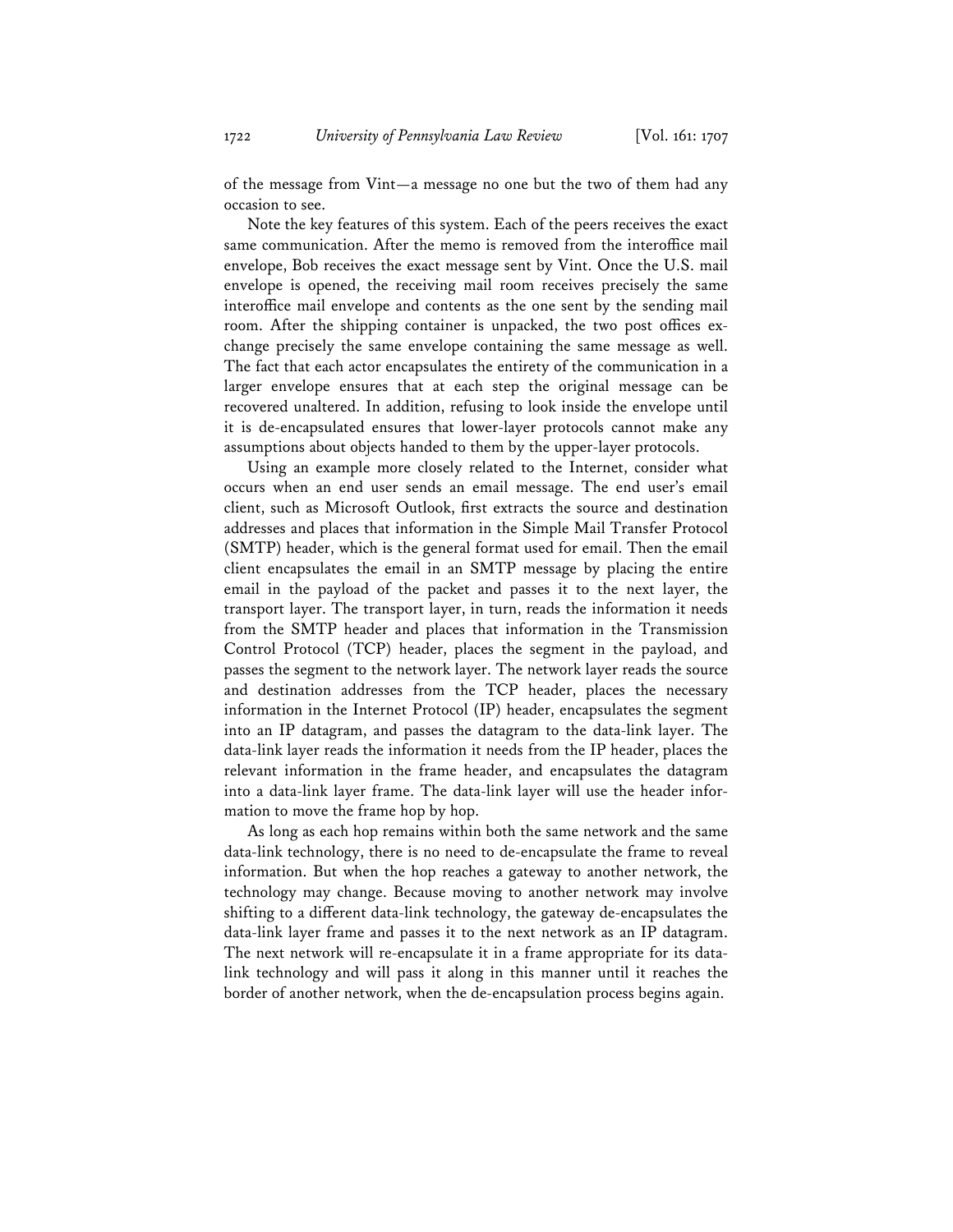Eventually, the packet will reach the receiving host. The host will deencapsulate the data-link header and pass the IP datagram to the network layer. The network layer will remove the IP header and pass the segment to the transport layer. The transport layer will strip off the TCP header and pass the SMTP message to the application layer. Finally, the application layer will strip off the SMTP header and pass the email to the program that the receiving end user is using to read the message.

Although it is the email clients that are exchanging messages, no direct transfers of data occur between them. Instead, each layer passes the data and control information down through the stack until it reaches the physical layer, which provides the only direct connection. After the communication arrives at the receiving host, the data passes up through the layered stack until it reaches the same layer as the peer sending the communication, at which point it can act on the same information. For this reason, all connections above the physical layer are simply virtual.**<sup>60</sup>**

It is often said that layered architectures ensure that every entity in the receiving hierarchy receives the exact same object as the one sent by its peer in the sending hierarchy.**<sup>61</sup>** As is the case with almost every generalized network engineering principle, there are important exceptions. To return to the postal example, one post office may use a postmark to cancel a stamp, in which case the object received will differ in a small way from the object sent. Similar changes occur in the email example. For example, intermediate mail transfer agents will include information in email messages noting that they were received. In addition, the IP header contains a counter that is reduced by one every time a packet traverses a hop, with routers ceasing to route a packet further when the counter hits zero to ensure that packets do not wander around the Internet forever. Nonetheless, the generalization remains a useful concept as a reference model.

A related principle of layering is that lower layers can make no assumptions about the nature of the communications in the upper layers.**<sup>62</sup>** Because all of the information that any particular layer needs is supposed to be included in the packet's header, no layer is expected to look inside the payload of any packet that it processes. Any attempt to do so is regarded as

**<sup>60</sup>** TANENBAUM, *supra* note 4, at 27, 30.

**<sup>61</sup>** *See, e.g.*, COMER, *supra* note 4, at 164 ("Layered protocols are designed so that layer *n* at the destination receives exactly the same object sent by layer *n* at the source."); *id.* at 165 ("Thus, the layering principle states that the packet received by the transport layer at the ultimate destination is identical to the packet sent by the transport layer at the original source.").

**<sup>62</sup>** TANENBAUM, *supra* note 4, at 448; RFC 871, *supra* note 3, at 16.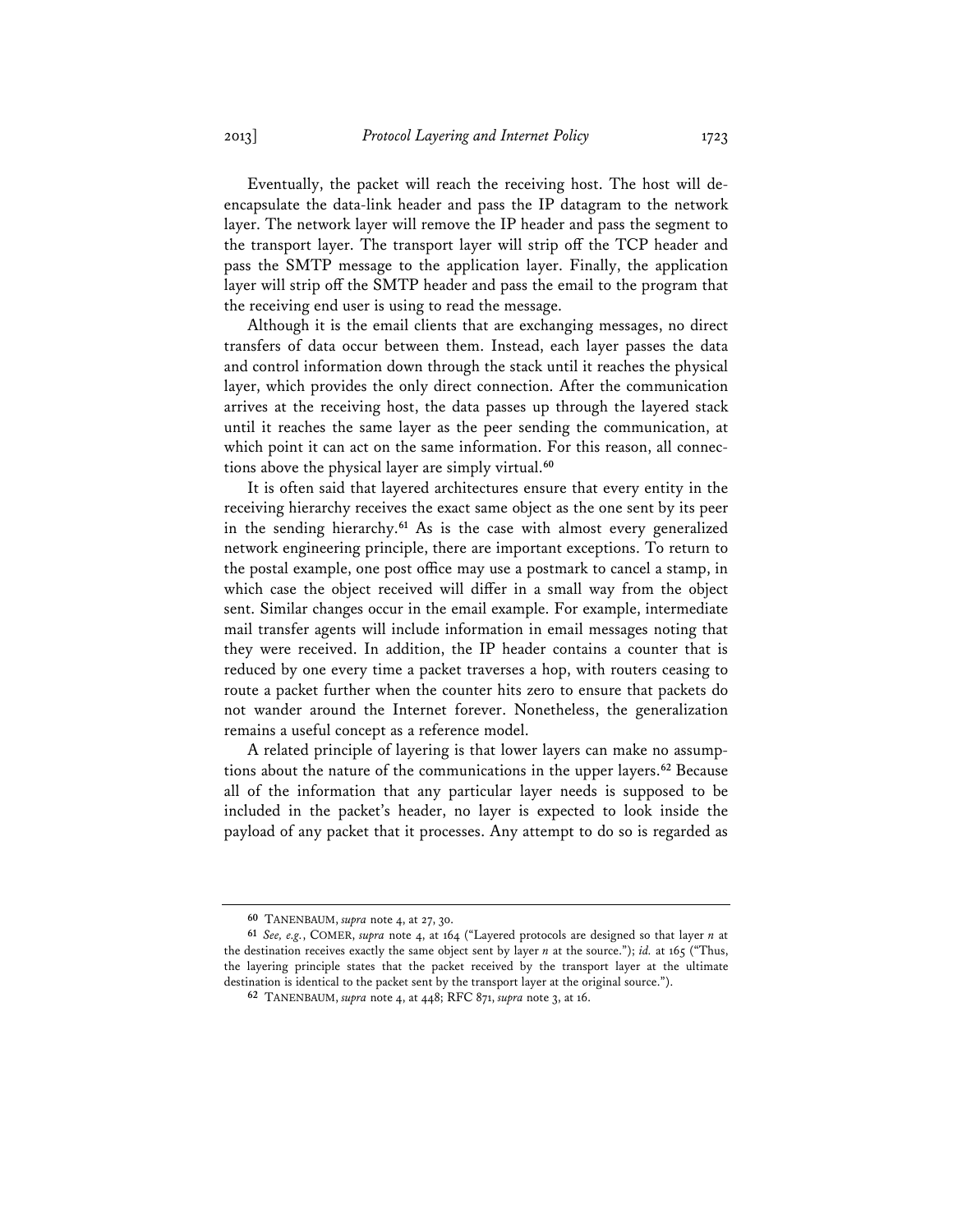*deep packet inspection*. **<sup>63</sup>** However, many widely deployed technologies represent exceptions to this general principle against deep packet inspection.

#### C. *The Tradeoffs Inherent in Protocol Layering*

Protocol layering yields a number of substantial benefits.**<sup>64</sup>** Like other modular systems, layering breaks down complex systems into subparts small enough for a single person or a small group of people to describe and understand.**<sup>65</sup>** In addition, by predetermining how each layer interacts with other layers, layering allows for the development of individual subparts in isolation without having to understand the architecture as a whole.**<sup>66</sup>** Only those interactions recognized by the design need be taken into account; any details associated with interdependencies encapsulated within modules can be safely ignored.**<sup>67</sup>** Even more importantly, cabining the number of possible interdependencies between modules reduces the combinatorial explosion of system variants that must be tested when changes are made to the system.**<sup>68</sup>**

Segregating different functions and defining how they interact with one another also permit development of each layer to proceed independently and limit the impact that changes to individual components have on the system as a whole.**<sup>69</sup>** Eliminating the need for direct coordination facilitates the division of labor across workgroups**70** and firms.**71** Furthermore, it promotes competition by creating entry points for new firms.**<sup>72</sup>**

**<sup>63</sup>** Under a strict layering principle, each layer is allowed to invoke the services only of the layer located immediately below it. More relaxed versions permit a layer to invoke the services of any layer below it even if it is not immediately adjacent to it. VAN SCHEWICK, *supra* note 7, at 47. **64** This discussion is based on Yoo, *supra* note 42, at 12-17.

**<sup>65</sup>** *See* Blanchette, *supra* note 25, at 1046; Herbert A. Simon, *The Architecture of Complexity*, 106 PROC. AM. PHIL. SOC'Y 467, 474, 477 (1962).

**<sup>66</sup>** *See* D.L. Parnas et al., *The Modular Structure of Complex Systems*, PROC. 7TH INT'L CONF. ON SOFTWARE ENG'G 408, 410 (1984).

**<sup>67</sup>** *See* BALDWIN & CLARK, *supra* note 48, at 91 (noting that modularity "accommodates uncertainty" in the design process).

**<sup>68</sup>** *Id.* at 273-75; *see also* Dijkstra, *supra* note 45, at 344 (concluding that a hierarchical structure prevented the number of potential states from "explod[ing] to such a height that exhaustive testing would have been an illusion").

**<sup>69</sup>** D.L. Parnas, *On the Criteria to Be Used in Decomposing Systems into Modules*, 15 COMM. ACM 1053, 1054 (1972); Simon, *supra* note 65, at 477.

**<sup>70</sup>** *See* Parnas, *supra* note 69, at 1054 ("[D]evelopment time should be shortened because separate groups would work on each module with little need for communication . . . ."); Langlois & Robertson, *supra* note 46, at 301-02 (discussing the benefits of division of labor into different groups).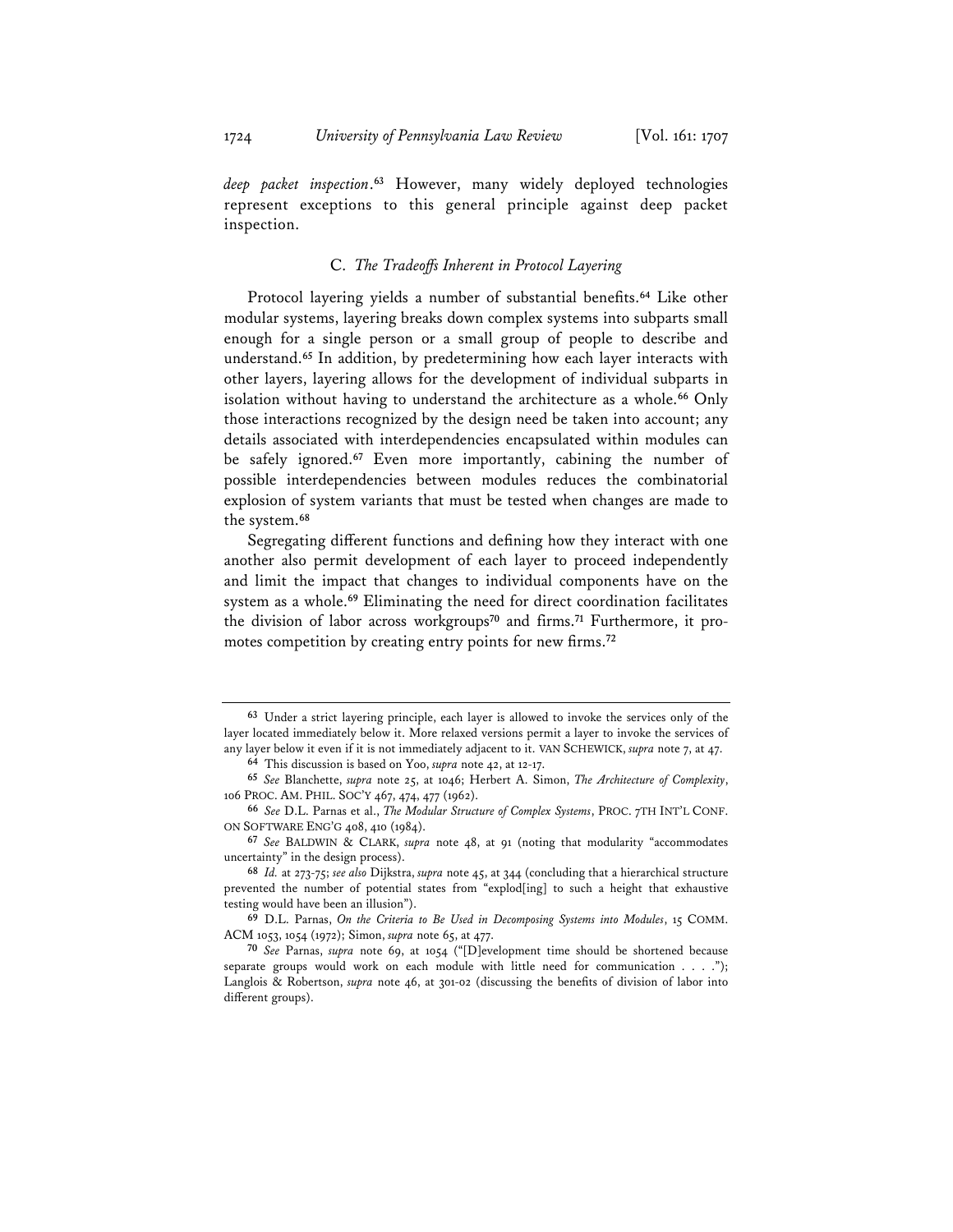Layering can also hasten innovation by allowing experiments with different solutions in different layers to proceed in parallel.**<sup>73</sup>** In addition, protocol layering accommodates uncertainty by making it easy to incorporate subsequent improvements into the existing system.**<sup>74</sup>** As real-option theory indicates, the ability to postpone such choices can be an important source of value, provided that the interfaces are clearly defined and remain stable.**<sup>75</sup>**

Like any modular system, protocol layering embodies a precommitment about the types of information permitted to pass between modules. Preventing adjacent modules from acting on certain types of information reduces the complexity of the system by constraining the number of interdependencies that must be taken into account. At the same time, prohibiting modules from taking into account all of the possible information inevitably limits both the efficiency and functionality of the resulting system.

In terms of efficiency, the generality of the layers necessarily means that certain customized solutions tailored to particular situations must be foregone.**<sup>76</sup>** The layers and the interfaces connecting them predefine and limit the way those layers interact.**<sup>77</sup>**

**76** *See* RFC 817, *supra* note 5, at 16, 24 ("[A]n interface, precisely because it is fixed, inevitably leads to a lack of complete understanding as to what one layer wishes to obtain from another. This has to lead to inefficiency."); RFC 871, *supra* note 3, at 20-22 (discussing the tradeoff inherent in the fact that fixed layers lead to less design flexibility). Blanchette discusses the loss of efficiency resulting from generalization:

[T]he most efficient programs are hand-tailored, providing no generalization whatsoever; conversely, highly general abstractions will result in significant loss in efficiency. This is because the specification of an abstraction (the interface) general enough to accommodate a wide range of implementations necessarily involves trade-offs, between the freedom that the abstraction provides and the efficiency of possible implementation.

Blanchette, *supra* note 25, at 1046-47 (internal quotation marks omitted).

**<sup>71</sup>** *See* Carliss Y. Baldwin & Kim B. Clark, *Managing in an Age of Modularity*, HARV. BUS. REV., Sept.–Oct. 1997, at 84, 85 ("Different companies can take responsibility for separate modules and be confident that a reliable product will arise from their collective efforts.").

**<sup>72</sup>** Langlois & Robertson, *supra* note 70, at 301.

**<sup>73</sup>** Baldwin & Clark, *supra* note 71, at 91; *see also* Karl Ulrich, *The Role of Product Architecture in the Manufacturing Firm*, 24 RES. POL'Y 419, 435 (1995) ("For the modular architecture, detailed design of each component can proceed almost independently and in parallel.").

**<sup>74</sup>** Baldwin & Clark, *supra* note 71, at 91.

**<sup>75</sup>** *See* BALDWIN & CLARK, *supra* note 48, at 234-37 (applying real option theory to show how modularity permits industries to postpone having to commit to any particular technological solution); *id.* at 284-93 (discussing the option value of hidden modules).

**<sup>77</sup>** *See* TANENBAUM, *supra* note 4, at 27 ("The interface defines which primitive operations and services the lower layer makes available to the upper one."); Parnas, *supra* note 29, at 339 ("The connections between modules are the assumptions which the modules make about each other.").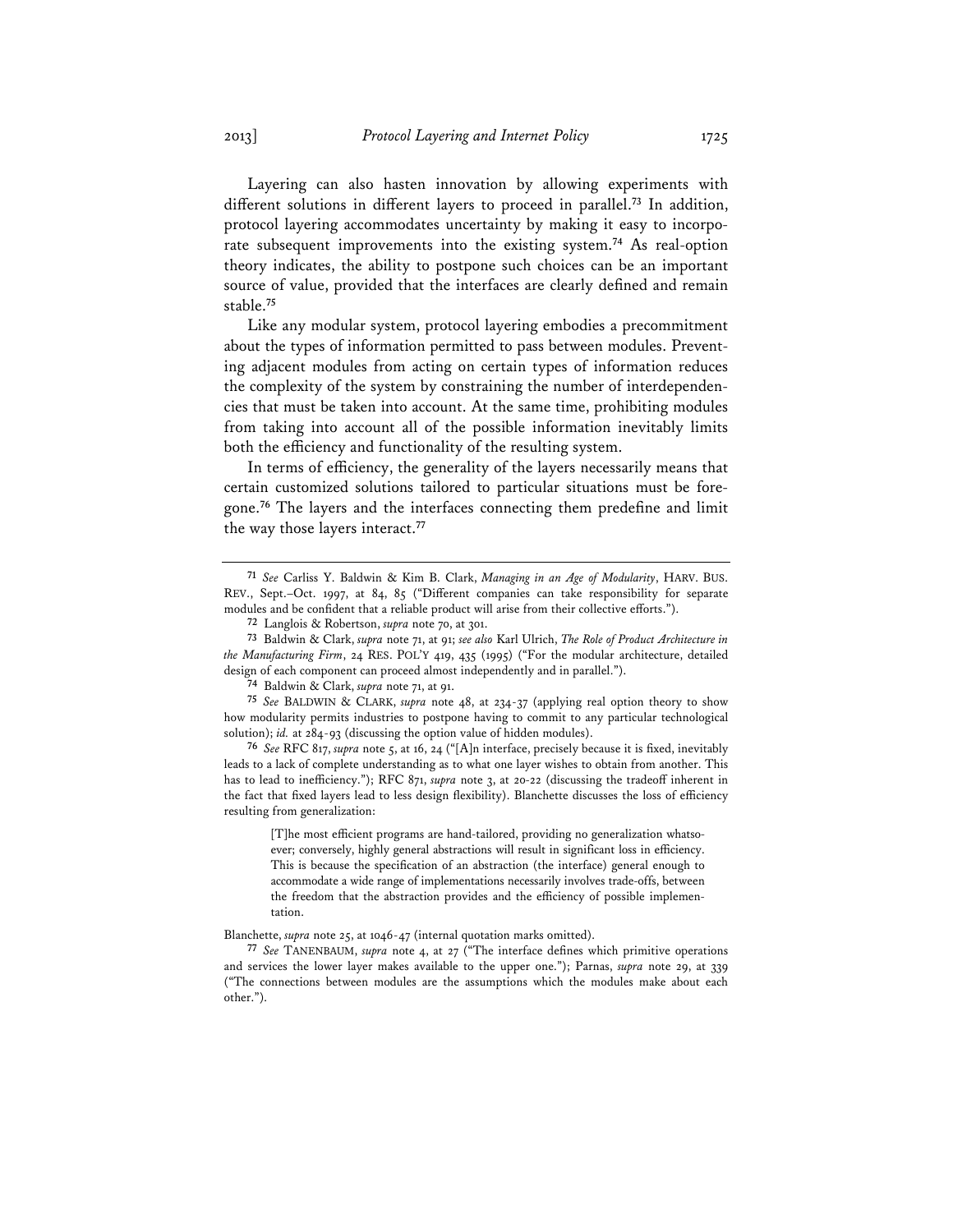Engineers have long recognized that hiding information can both harm and promote innovation. Specifically, innovation that depends upon the sharing of particular information cannot proceed if that information is held in another layer and if the particular form of modularity imposed by the architecture does not permit that information to pass through the protocol stack. The aforementioned information hiding means that layering "hide[s] vital information that lower layers may need to optimize their performance" and requires "that the optimization of each layer . . . be done separately," which can "conflict with efficient implementation of data manipulation functions."**<sup>78</sup>**

In other words, design hierarchies represent something of a mixed blessing from the standpoint of innovation.**<sup>79</sup>** On the one hand, they facilitate innovation that is consistent with the hierarchy. Indeed, the existing layered architecture has proven incredibly robust. On the other hand, predetermining the locus of the interfaces and the information that can pass between layers discourages innovations that are inconsistent with the hierarchy.**<sup>80</sup>**

Protocol layering also limits the network's ability to evolve. Any system of modularity necessarily envisions that change to the basic architecture will occur relatively slowly.**<sup>81</sup>** For the most part, the stability of the architecture yields benefits. Predefining the interactions between particular components makes it easier to make changes to individual components without disturbing the system as a whole. Without a high degree of stability, actors could not innovate in individual layers with any confidence.**<sup>82</sup>**

At the same time, however, this stability can impede the network's ability to evolve into a fundamentally different architecture. Economic theory has long recognized that having an installed base in a network industry can

**<sup>78</sup>** RFC 3439, *supra* note 26, at 7-8; *see also* Crowcroft et al., *supra* note 26, at 23 ("[T]he flip side to modularization and data-hiding is that tuning the efficiency of the data path for transfer of data becomes difficult . . . . Vertical partitioning emphasises the discontinuities in the data path, which then obstruct the application from receiving the quality of service it requires.").

**<sup>79</sup>** Christopher S. Yoo, *Product Life Cycle Theory and the Maturation of the Internet*, 104 NW. U. L. REV. 641, 655-56 (2010).

**<sup>80</sup>** *See* Kim B. Clark, *The Interaction of Design Hierarchies and Market Concepts in Technological Evolution*, 14 RES. POL'Y 235, 246 (1985) (using automobiles as an example and noting that "[o]nce choices about core concepts in engines were established, innovative effort moved down into subsidiary parameters").

**<sup>81</sup>** *See* COMM. ON THE INTERNET IN THE EVOLVING INFO. INFRASTRUCTURE, *supra* note 2, at 38 (arguing that innovation at the "center of the network" is slow because building new features into the existing network requires coordinating the actions of multiple developers); Parnas et al., *supra* note 66, at 409 (explaining that changes to modular interfaces should be limited to changes that are unlikely to be needed).

**<sup>82</sup>** *See* Blanchette, *supra* note 25, at 1054.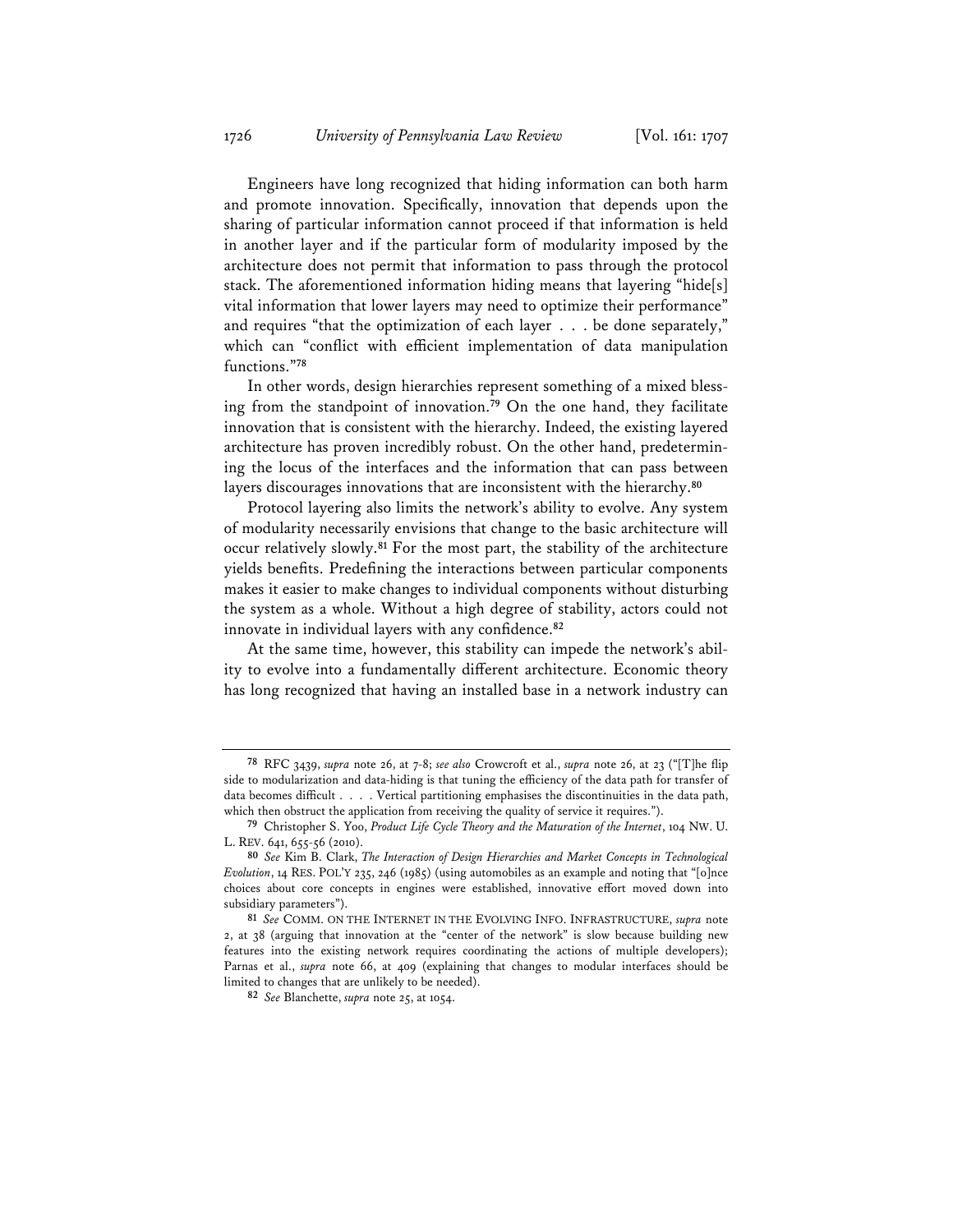lead to technological lock-in.**<sup>83</sup>** Placing such considerations in a design hierarchy amplifies this effect, as any change to the architecture requires parallel changes in the levels both above and below.**<sup>84</sup>** This process provides a new perspective on what is sometimes termed "Internet time."**<sup>85</sup>** Although innovation within layers proceeds at breakneck speeds, innovation in the architecture proceeds at a glacial pace.**<sup>86</sup>**

The sociology of technology provides another drag on innovation.**<sup>87</sup>** The emergence of a design hierarchy establishes a technical agenda for a product's development, directing further innovation along particular lines.**<sup>88</sup>** Established technological paradigms guide research along innovation avenues consistent with the incumbent design hierarchy.**<sup>89</sup>** These paradigms become ingrained in the institutional filters that organizations use to manage information, which tends to further reinforce the status quo.**<sup>90</sup>** The engineering literature is replete with complaints that the ossification of the Internet is preventing the architecture from evolving.**<sup>91</sup>** The technological paradigm established by a design hierarchy even extends into the education system. Indeed, some computer science researchers have reportedly expressed reluctance to pursue research inconsistent with the TCP/IP stack.**<sup>92</sup>**

**90** Philip Anderson & Michael L. Tushman, *Technological Discontinuities and Dominant Designs: A Cyclical Model of Technological Change*, 35 ADMIN. SCI. Q. 604, 618 (1990).

**91** *See, e.g.*, Paul Laskowski & John Chuang, A Leap of Faith? From Large-Scale Testbed to the Global Internet 2 (Sept. 2009) (paper presented at the 37th Telecomms. Policy Research Conf.) (collecting sources indicating that "[t]he predominant view from within the research community is that the internet is incapable of significant architectural change" and that "the network architecture is described as stagnant, even ossified").

**92** *See* Vint Cerf et al., FIND Observer Panel Report 2 (Apr. 9, 2009) (unpublished manuscript), *available at* http://www.nets-find.net/FIND\_report\_final.pdf (citing a concern among some faculty that "architectural research that is not incremental might be considered 'too risky'").

**<sup>83</sup>** *See, e.g.*, Joseph Farrell & Garth Saloner, *Installed Base and Compatibility: Innovation, Product Preannouncements, and Predation*, 76 AM. ECON. REV. 940, 942 (1986) (finding that the existence of a large installed base can cause "excess inertia" and make new technology less likely to be adopted).

**<sup>84</sup>** Yoo, *supra* note 79, at 656.

**<sup>85</sup>** *See generally, e.g.*, MICHAEL A. CUSUMANO & DAVID B. YOFFIE, COMPETING ON INTERNET TIME: LESSONS FROM NETSCAPE AND ITS BATTLE WITH MICROSOFT (1998) (discussing and investigating the pace of competition in the Internet age).

**<sup>86</sup>** *See* Blanchette, *supra* note 25, at 1054 (arguing that, contrary to popular conceptions, computing infrastructure evolves slowly).

**<sup>87</sup>** Yoo, *supra* note 79, at 651-55.

**<sup>88</sup>** Blanchette, *supra* note 25, at 1054.

**<sup>89</sup>** *See* Giovanni Dosi, *Technological Paradigms and Technological Trajectories*, 11 RES. POL'Y 147, 152 (1982); Devendra Sahal, *Technological Guideposts and Innovation Avenues*, 14 RES. POL'Y 61, 71, 78-79 (1985).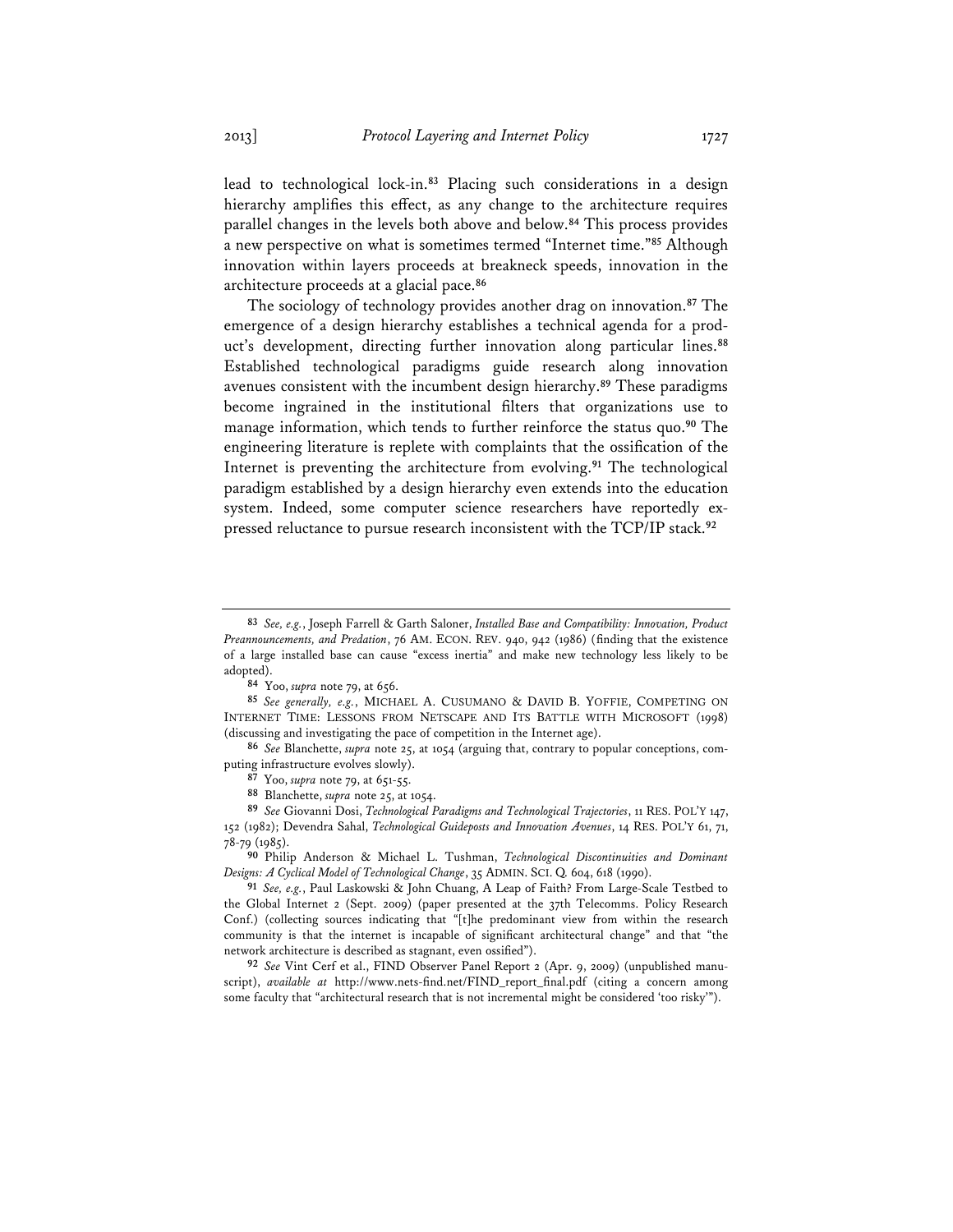Technological and economic changes can often pressure high-tech industries to evolve toward a fundamentally different architecture.**<sup>93</sup>** Examples include the desktop PC's absorption of functions that used to be provided by standalone peripheral devices (such as hard disks, modems, and WiFi cards**<sup>94</sup>**) and the advent of last-mile broadband networks (such as DSL and cable modem systems), both of which undercut the rationale for a standalone regional ISP.**<sup>95</sup>** In any layered stack, however, the danger is that modularity may inhibit systemic innovation by creating economic pressures and organizational structures that lock the existing interfaces into place. It is thus too simplistic to suggest that modularity and protocol layering present a simple tradeoff between short-run efficiency and long-run evolvability.**<sup>96</sup>** Indeed, promoting evolvability falls on both the modular and nonmodular sides of the balance. Moreover, although the existing regulatory regime is often criticized as creating vertical, technology-specific silos that ignore the extent to which different means of transmission compete with one another, protocol layering risks creating silos of its own.**<sup>97</sup>**

Whether any particular architecture strikes the correct balance depends on context. Modular structures reflect the number and location of task interdependencies as well as a particular vision of which interdependencies multiple layers should be permitted to take into account. Changes in technology and end-user demand for network services, however, can cause the nature and relative importance of particular interdependencies to

**<sup>93</sup>** *See* Carliss Y. Baldwin, *Where Do Transactions Come from? Modularity, Transactions, and the Boundaries of Firms*, 17 INDUS. & CORP. CHANGE 155, 180 (2008) (noting that "there is no process of technological determinism at work driving the task network toward ever-higher levels of modularity" and that changes in strategies, knowledge, and technologies can cause "task networks to become more integral (i.e., less modular) over time"); Michael G. Jacobides & Sidney G. Winter, *The Co-Evolution of Capabilities and Transaction Costs: Explaining the Institutional Structure of Production*, 26 STRATEGIC MGMT. J. 395, 405 (2005) (noting how the emergence of new productive structures and new knowledge bases can cause the pattern of increasing specialization and vertical disintegration to reverse).

**<sup>94</sup>** *See, e.g.*, Transamerica Computer Co. v. IBM Corp., 698 F.2d 1377, 1382-83 (9th Cir. 1983) (discussing the increasing integration between the CPU and certain peripherals); Cal. Computer Prods., Inc. v. IBM Corp., 613 F.2d 727, 743-44 (9th Cir. 1979) (discussing how the new IBM computer "integrated the disk control function into the CPU"); ILC Peripherals Leasing Corp. v. IBM Corp., 448 F. Supp. 228, 231-32 (N.D. Cal. 1978) (describing how IBM abandoned removable disk drives in favor of nonremovable drives with the head-disk assembly integrated into the computer itself that provided greater storage capacity), *aff 'd sub nom.* Memorex Corp. v. IBM Corp., 636 F.2d 1188 (9th Cir. 1980); Telex Corp. v. IBM Corp., 367 F. Supp. 258, 342 (N.D. Okla. 1973) (describing how IBM integrated memory and control units into its CPUs), *rev'd on other grounds*, 510 F.2d 894 (10th Cir. 1975).

**<sup>95</sup>** Yoo, *supra* note 2, at 33-34.

**<sup>96</sup>** *See* VAN SCHEWICK, *supra* note 7, at 370-71.

**<sup>97</sup>** *See* Jacobides & Winter, *supra* note 93, at 404.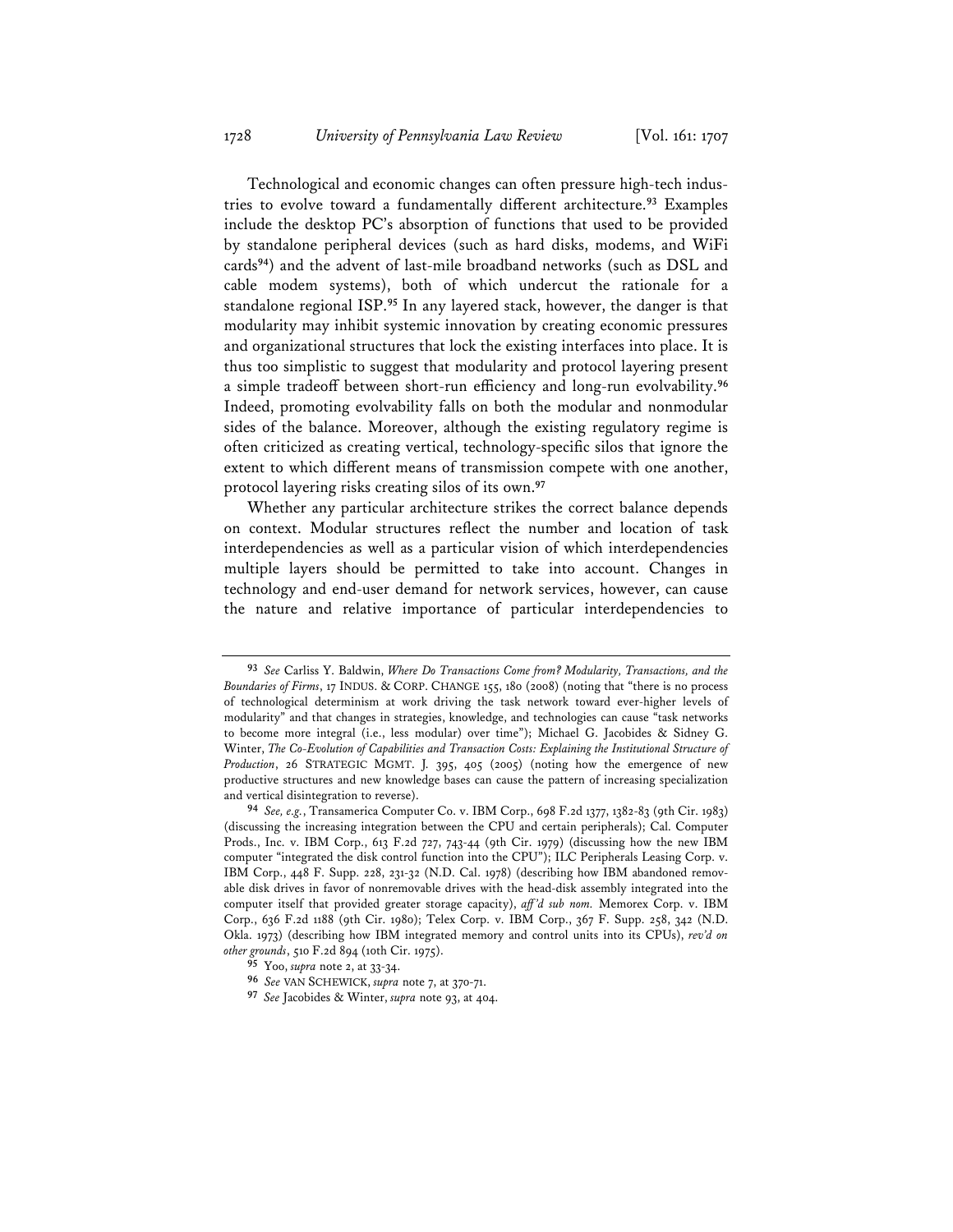change over time. These changing priorities pressure the prevailing modular architecture to change. The intensity and the stability of the demands being placed on the network may also place a higher premium on efficiency.

Indeed, an IETF document known as RFC 1958, which is often cited by policy advocates as laying out the basic architectural principles underlying the Internet,**<sup>98</sup>** recognized that "fundamentally new requirements might lead to a fundamentally new protocol."**<sup>99</sup>** RFC 1958 continues:

In searching for Internet architectural principles, we must remember that technical change is continuous in the information technology industry . . . In this environment, some architectural principles inevitably change. Principles that seemed inviolable a few years ago are deprecated today. Principles that seem sacred today will be deprecated tomorrow. The principle of constant change is the only principle of the Internet that should survive indefinitely.**<sup>100</sup>**

The document thus squarely rejected the existence of any "dogma about how Internet protocols should be designed."**<sup>101</sup>**

The question, then, is not whether any particular implementation of protocol layering should ever change. It surely will eventually, if infrequently. Instead, the proper questions are better framed as trying to determine the optimal rate of architectural change and how to recognize the circumstances under which such changes are warranted. Policymakers should therefore develop heuristics for determining the circumstances under which such change might be appropriate. Given the key role that stability plays in fostering innovation and the costs of making such transitions, changes should occur infrequently and should be approached with considerable caution.**<sup>102</sup>**

**<sup>98</sup>** *See, e.g.*, LESSIG, *supra* note 7, at 36; VAN SCHEWICK, *supra* note 7, at 105.

**<sup>99</sup>** *Architectural Principles of the Internet* 3 (IETF Network Working Grp. RFC No. 1958, B. Carpenter ed., 2006) [hereinafter RFC 1958], *available at* http://tools.ietf.org/pdf/rfc1958.pdf.

**<sup>100</sup>** *Id.* at 1.

**<sup>101</sup>** *Id.* at 2.

**<sup>102</sup>** Timothy F. Bresnahan, *New Modes of Competition: Implications for the Future Structure of the Computer Industry* ("It is neither desirable nor even possible to have frequent [pieces of radical change]; the costs of all that change are considerable."), *in* COMPETITION, INNOVATION AND THE MICROSOFT MONOPOLY: ANTITRUST IN THE DIGITAL MARKETPLACE 155, 161 (Jeffrey A. Eisenach & Thomas M. Lenard eds., 1999).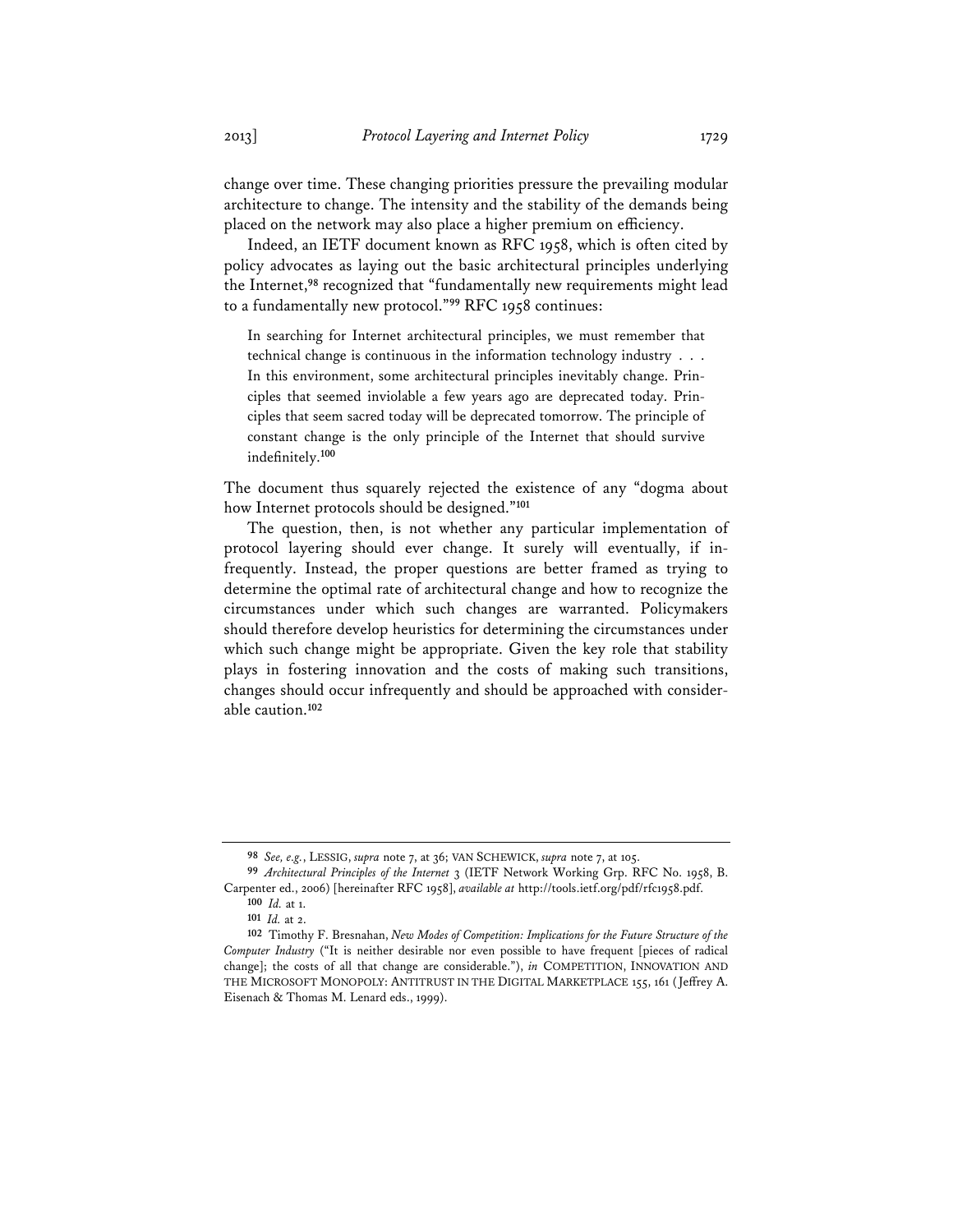### II. THE INTERNET AS AN EXAMPLE OF A LAYERED ARCHITECTURE

Perhaps the best way to understand the way protocol layering works and the advantages it provides is to examine the history of the ARPANET, which was operated by the Defense Department from 1967 to 1990 and which is widely recognized as the precursor to the modern Internet.**<sup>103</sup>**

#### A. *Connecting Heterogeneous Hosts*

One of the major challenges facing the ARPANET's designers was to find a way to interconnect the huge variety of computers that end users were using as hosts.**<sup>104</sup>** The scope of this problem is depicted in Figure 3, which depicts the first four ARPANET sites, each of which used a different type of computer as its host. These hosts operated on fundamentally incompatible design principles.**<sup>105</sup>**

#### **Figure 3: The ARPANET as of December 1969106**



**<sup>103</sup>** *See* JANET ABBATE,INVENTING THE INTERNET 44, 195 (1999) (chronicling the ARPANET's initial funding, in 1967, and its final decommissioning, in 1990).

**<sup>104</sup>** *Id.* at 51-53.

**<sup>105</sup>** *Id.* at 48.

**<sup>106</sup>** C. Stephen Carr et al., *HOST-HOST Communication Protocol in the ARPA Network*, 36 AFIPS CONF. PROC. 589, 590 fig.1 (1970).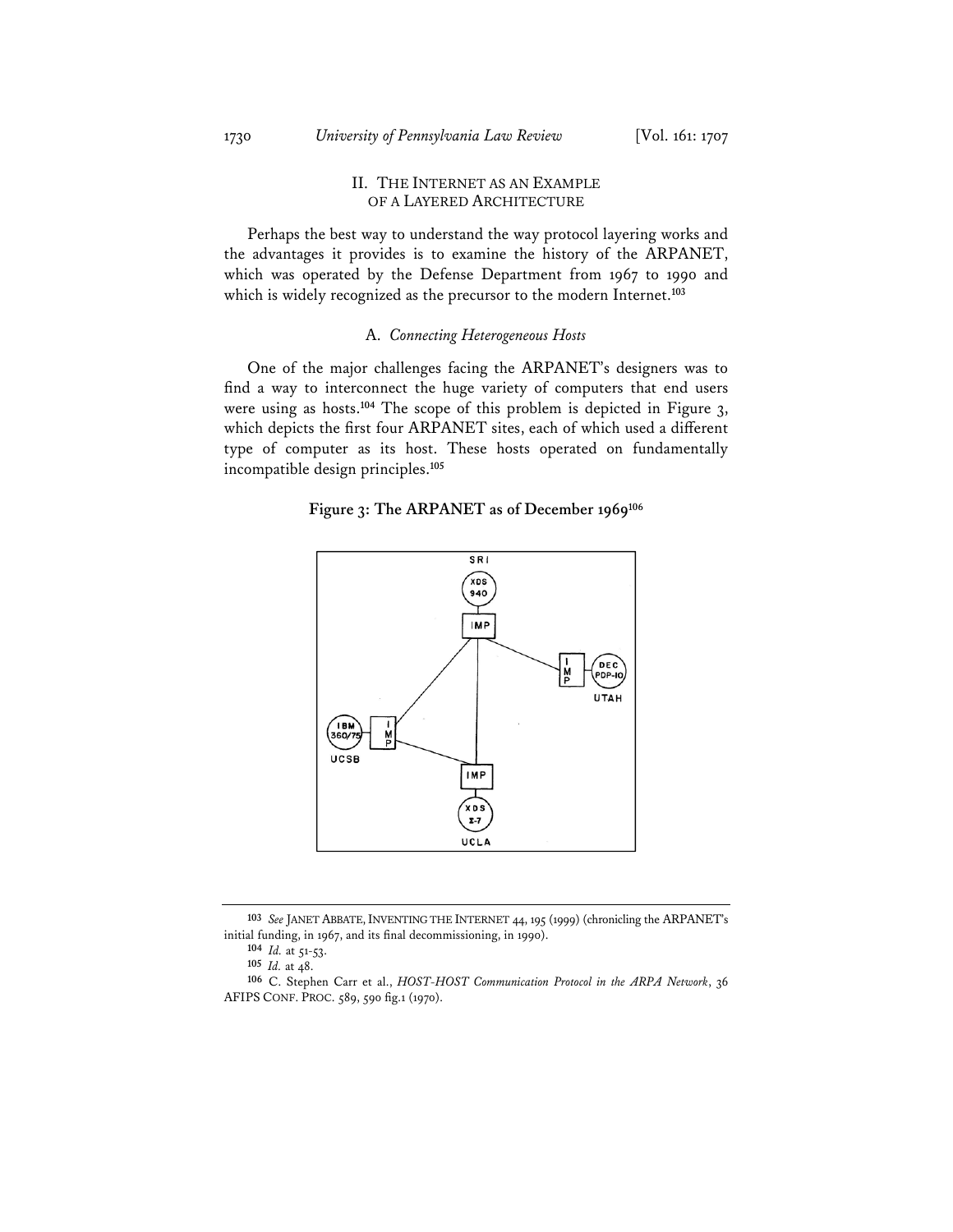The solution was to require each host to attach to the network through a minicomputer known as an Interface Message Processor (IMP), which served as that host's contact point with the rest of the network and buffered the network against the heterogeneity of the hosts.**<sup>107</sup>** All early IMPs were made by the same company from the same technology, ran the same software, and interconnected with one another through the same transmission protocol.**108** The fact that all IMPs were constructed from the same components and ran the same software simplified the challenge of managing the interactions between IMPs and helped organize them into a large, integrated system. Interestingly, the sending-and-receiving IMPs established a virtual circuit that confirmed that there was enough room at the destination to permit transmission of the message and maintained the flow below the maximum rate that the receiving host and the networks supporting the connection could accommodate.

Like the postal service, the ARPANET needed protocols for its network to function properly. One protocol dictated communication at the IMP level. So long as the hosts presented packets to the IMPs formatted in accordance with the protocol, IMPs could accept packets from any type of host without knowing anything about the technological principles on which that particular host was based.**<sup>109</sup>** At the same time, standardization had the reflexive property of relieving the hosts from needing any knowledge of the details of the underlying network.

The ARPANET's architects also needed to create host-to-host protocols, the most important of which was known as the Network Control Protocol (NCP).**<sup>110</sup>** Each host typically ran more than one program at the same time.**<sup>111</sup>** Thus, every sending host needed some way to sift through the return data streams and to route the incoming data to the correct process. The difficulty was that each host employed its own scheme for naming

**<sup>107</sup>** *See* F.E. Heart et al., *The Interface Message Processor for the ARPA Computer Network*, 36 AFIPS CONF. PROC. 551, 551 (1970). Each IMP was initially connected to a single host, although the design permitted each IMP to serve up to four hosts. *Id.* at 553. The architecture was later redesigned to permit IMPs to serve larger numbers of hosts. *See* S.M. Ornstein et al., *The Terminal IMP for the ARPA Computer Network*, 40 AFIPS CONF. PROC. 243, 244-45 (1972).

**<sup>108</sup>** All IMPs were built by Bolt, Beranek & Newman around a Honeywell DDP-516. *See* Heart et al., *supra* note 107, at 557-58.

**<sup>109</sup>** ABBATE, *supra* note 103, at 52-53.

**<sup>110</sup>** Carr et al., *supra* note 106; Alex McKenzie & Jon Postel, *Host-to-Host Protocol for the ARPANET*, *in* ARPANET PROTOCOL HANDBOOK 5, 11 (Elizabeth Feiner & Jonathan Postel eds., 1978).

**<sup>111</sup>** *See* Carr et al., *supra* note 106, at 590-91 (describing the independent uses and timesharing system governing the network's computers).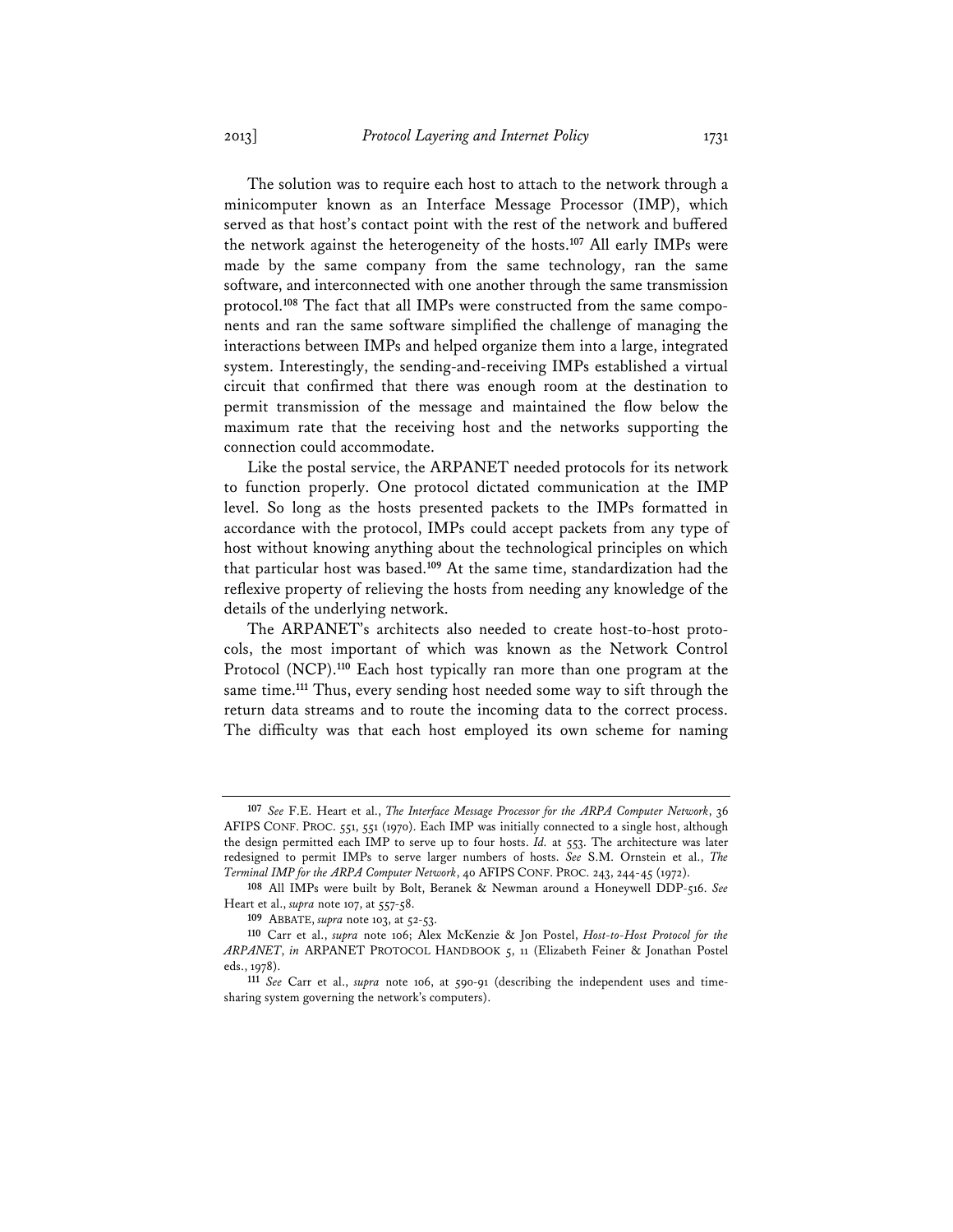internal processes, and many of these naming schemes were incompatible with one another.**<sup>112</sup>**

NCP solved this problem by creating a standardized, intermediate scheme for naming processes called sockets, which were a series of virtual ports (represented by a socket number) that organized incoming and outgoing traffic.**<sup>113</sup>** To ensure that both the sending and receiving hosts knew which socket to use for a given session, the sending host would send a command, known as a request for connection, that specified the socket it would like to use for sending the traffic as well as the socket it would like to use for receiving the traffic associated with that connection.**<sup>114</sup>** The receiving host that accepted the connection would respond by identifying the sockets it planned to use to send and receive traffic.**<sup>115</sup>** This exchange became known as the opening handshake.**<sup>116</sup>** After the communication was completed, the sending and receiving hosts exchanged messages containing a close command, notifying both hosts that the sockets could be released and made available for other processes.**<sup>117</sup>** The use of sockets thus permitted each host to use its own system for mapping its internal scheme for naming processes onto particular sockets.**<sup>118</sup>**

NCP also played an important role in flow control and reliability. In order to prevent a flood of incoming messages from a faster source, or from the simultaneous arrival of flows from multiple sources that exceeded an IMP's or host's ability to process them, NCP prevented the IMP connected to the sending host from forwarding the next packet in a communication until the destination host's IMP successfully sent a return message, known as a Request for Next Message (RFNM). This return message confirmed that the previous packet had been successfully delivered and that the incoming link was now unblocked and available for additional traffic.**<sup>119</sup>**

**<sup>112</sup>** *Id.* at 591.

**<sup>113</sup>** *Id.* at 591-92.

**<sup>114</sup>** *Id.* at 592-93.

**<sup>115</sup>** The request for connection used to initiate a connection was called a sender-to-receiver (STR) command, whereas the message accepting a request for connection was known as a receiver-to-sender (RTS) command. McKenzie & Postel, *supra* note 110, at 15.

**<sup>116</sup>** *See Requirements for Internet Hosts—Communication Layers* 93 (IETF Network Working Grp. RFC No. 1122, R. Braden ed., 1989) [hereinafter RFC 1122], *available at* http://tools.ietf.org/ pdf/rfc1122 (describing a connection attempt as a "three-way handshake").

**<sup>117</sup>** McKenzie & Postel, *supra* note 110, at 17.

**<sup>118</sup>** Carr et al., *supra* note 106, at 591-92. The specification of this proposal appears as S. Crocker et al., *New HOST-HOST Protocol* (IETF Network Working Grp. RFC No. 33, 1970), *available at* http://tools.ietf.org/pdf/rfc33.

**<sup>119</sup>** Carr et al., *supra* note 106, at 590; Heart et al., *supra* note 107, at 553. NCP was later modified to allow the number of packets in transit to vary. McKenzie & Postel, *supra* note 110, at 18-20.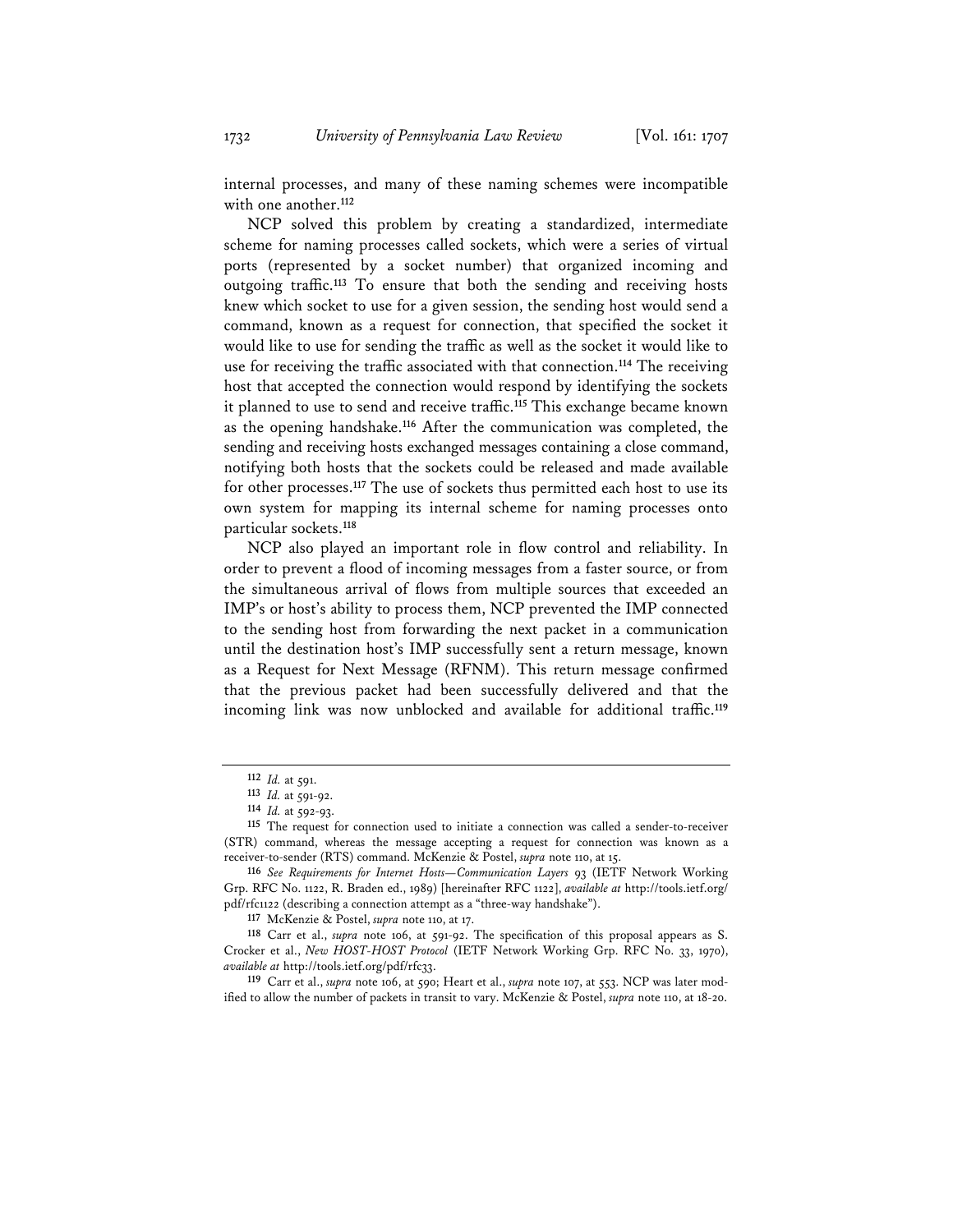Interestingly, the ARPANET placed responsibility for RFNMs on the IMPs connected to the hosts rather than on the hosts themselves.**<sup>120</sup>** Some engineers presciently suggested that responsibility for this function properly resided with the receiving host rather than with its IMP.**<sup>121</sup>** Moreover, the

ARPANET ensured reliability on a hop-by-hop basis, as each IMP retained a copy of the data until it received confirmation that the downstream IMP had received it successfully.**<sup>122</sup>**

NCP was not the only host-to-host protocol. The ARPANET's protocol architects designed other host-to-host protocols to meet different needs, such as the Network Voice Protocol (NVP) designed to support packet voice.**<sup>123</sup>** Because real-time communications are more tolerant of packet loss than other transmissions, NVP did not require IMPs to retransmit lost packets.**<sup>124</sup>** Moreover, because both the source and destination hosts were

Instead of waiting to send an RFNM until the network is not congested, another approach is to allow the receiving host to instruct its IMP to send a request to stop sending. The sending host would then hold any additional traffic until the receiving host sent a message authorizing the sending host to resume its transmission. S. Crocker, *Protocol Notes* 2 (IETF Network Working Grp. RFC No. 36, 1970), *available at* http://tools.ietf.org/pdf/rfc36. The protocol designers would obviate this requirement by having the sending hosts maintain a counter that increased or decreased based on commands sent by the receiving host. Instead of sending a specific request to stop sending, the receiving host could accomplish the same end simply by refusing to send the command to increment the counter. Steve Crocker et al., *An Official Protocol Proffering* 2 (IETF Network Working Grp. RFC No. 54, 1970), *available at* http://tools.ietf.org/pdf/rfc54.

**<sup>120</sup>** Carr et al., *supra* note 106, at 590; Heart et al., *supra* note 107, at 554.

**<sup>121</sup>** *See* M. Elie, *Comments on Memory Allocation Control Commands CEASE, ALL, GVB, RET) and RFNM* 1 (IETF Network Working Grp. RFC No. 68, 1970), *available at* http://tools.ietf. org/pdf/rfc68 ("[T]here is no reason why the RFNM could not be initiated by the receiving host as an acknowledgment of the correct reception of the message . . . ."); J. Kreznar, *Some Questions Re: HOST-IMP Protocol* 1 (IETF Network Working Grp. RFC No. 17, 1969), *available at* http:// tools.ietf.org/pdf/rfc17 (quoting Stephen Crocker as asking, "Can a HOST, as opposed to its IMP, control RFNM's?"); *accord* J.H. Saltzer et al., *End-to-End Arguments in System Design*, 2 ACM TRANSACTIONS ON COMPUTER SYS. 277, 282 (1984) ("Another strategy for obtaining immediate acknowledgments is to make the target host sophisticated enough that when it accepts delivery of a message it also accepts responsibility for guaranteeing that the message is acted upon by the target application.").

**<sup>122</sup>** Heart et al., *supra* note 107, at 554.

**<sup>123</sup>** Danny Cohen, *Specifications for the Network Voice Protocol (NVP)* (IETF Network Working Grp. RFC No. 741, 1976), *available at* http://tools.ietf.org/pdf/rfc741; Dan Cohen, *A Protocol for Packet Switching Voice Communication*, 2 COMPUTER NETWORKS 320, 326-29 (1978) (discussing early development of NVP and the establishment of "real-time high quality voice conferencing"); Robert F. Sproull & Dan Cohen, *High-Level Protocols*, 66 PROC. IEEE 1371, 1377-80 (1978) (describing the purposes and challenges of NVP).

**<sup>124</sup>** *See* Sproull & Cohen, *supra* note 123, at 1379 ("No retransmission to remedy errors is required because a lost message is not catastrophic . . . . Moreover, retransmission would introduce highly variable delays that cause worse perceptual damage than the loss of the message. The only effect of a lost message is an audible error for the period represented by the missing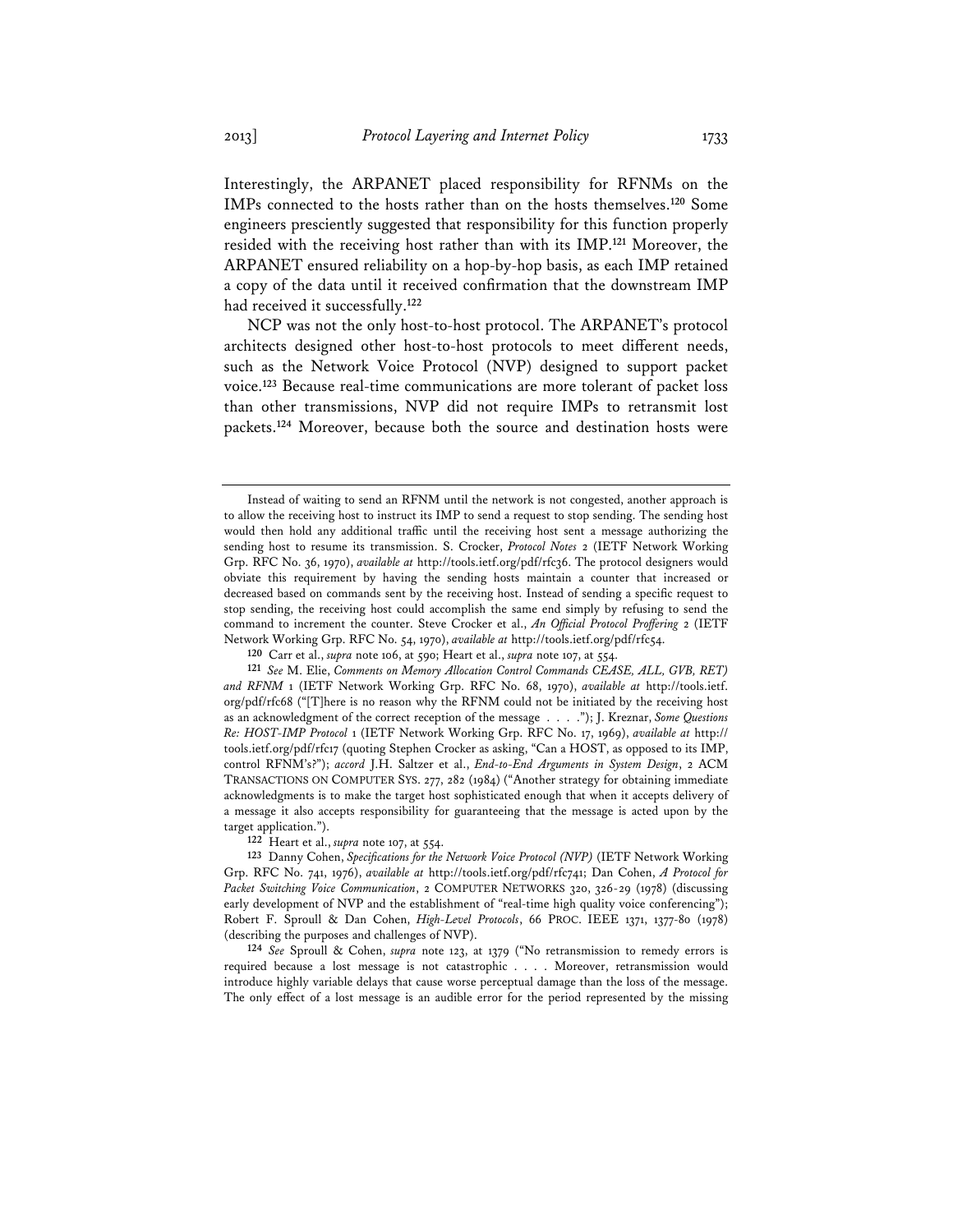operating in real time, NVP also omitted RFNM-based flow control associated with NCP.**<sup>125</sup>** Interestingly, it is the unreliable service associated with NVP, informed by Louis Pouzin's experience with a similar French network known as CYCLADES,**<sup>126</sup>** that would serve as the model for IP, the protocol that would knit the entire Internet together.

The original solicitation of formal bids on the ARPANET project divided the network into two parts: a user subnet that would support functions used by hosts (and thus by end users) and a communications subnet that managed the functions of IMPs.**<sup>127</sup>** The ARPANET's designers began to refer to these subnets as two different layers.**<sup>128</sup>** From this perspective, the ARPANET can be disaggregated into two distinct layers: a host layer responsible for organizing the functions provided by the hosts and a communications layer consisting of the IMPs and the leased telephone lines.**<sup>129</sup>** As is true generally speaking, the primary advantage of layering within the ARPANET was that it allowed the set of functions in one layer to largely ignore the detailed internal mechanics of the functions in the other layers.**<sup>130</sup>**

## **Figure 4: ARPANET Protocols as a Two-Layer Stack (circa 1970)131**

| Laver |               | Location     | <b>Functions</b>                                                                       |
|-------|---------------|--------------|----------------------------------------------------------------------------------------|
|       | Host          | Host-to-Host | Handles user activities; initiates and<br>maintains connections between hosts          |
|       | Communication | IMP-to-IMP   | Moves data through the subnet using packet<br>switching; ensures reliable transmission |

data."). The mild effect of a lost message in the voice context stands in contrast to the high reliability required in transmitting more sensitive data.

**125** *Id.*

**126** ABBATE, *supra* note 103, at 125.

**127** *See* F. HEART ET AL., REPORT NO. 4799, A HISTORY OF THE ARPANET: THE FIRST DECADE, at III-14 to -24 (1981), *available at* http://www.cs.utexas.edu/users/chris/DIGITAL\_ ARCHIVE/ARPANET/DARPA4799.pdf (discussing the criteria of the 1968 request for quotes); *see also* Heart et al., *supra* note 107, at 551 ("This approach divides the genesis of the ARPA Network into two parts: (1) design and implementation of the IMP subnet, and (2) design and implementation of protocols and techniques for the sensible utilization of the network by the Hosts.").

**128** *See* Stephen D. Crocker et al., *Function-Oriented Protocols for the ARPA Computer Network*, 40 AFIPSCONF. PROC. 271, 271 (1972) (describing the "layers" in the protocols in the ARPANET).

**129** Heart et al., *supra* note 107, at 552-53.

**130** RFC 871, *supra* note 3, at 3 ("[Layering is designed so that] a given set of related functions . . . should not take special cognizance of the detailed internal mechanics of another set of related functions . . . .").

**131** ABBATE, *supra* note 103, at 53.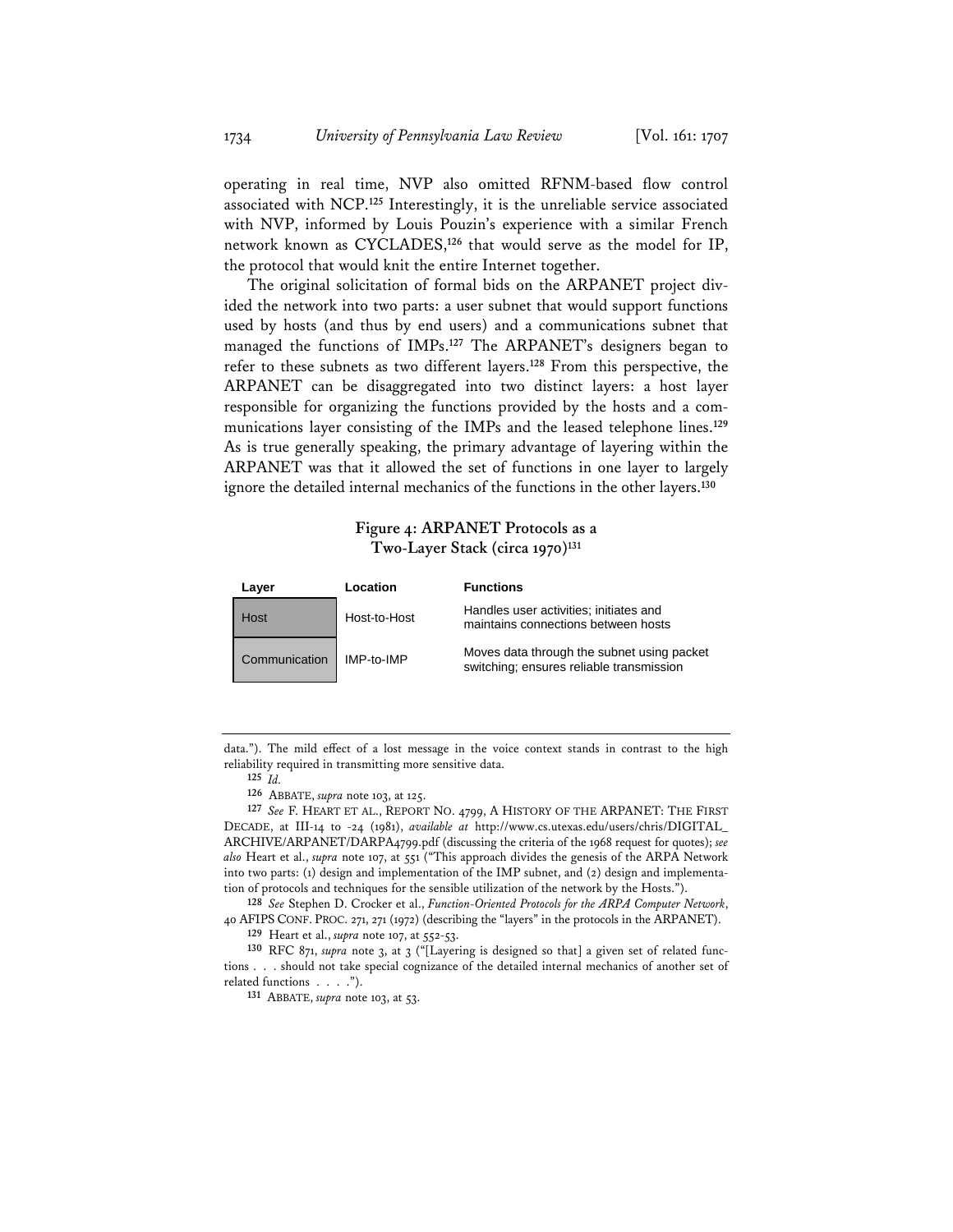Combining all host functions into a single layer meant that host-system programmers had to design host-to-host connection systems into every program they wrote, even though many programs required the exact same functions. The protocol designers reduced this redundancy by conceptually disaggregating the host layer into two separate subnetworks. The *host subnetwork* represented the host-to-host functions associated with NCP, which provided general connection services needed by many applications. The *end-user subnetwork* encompassed the user interfaces and functionality employed by particular programs, such as file transfers and remote logins.**<sup>132</sup>** Although the protocol designers did not yet use the term, a modern observer would characterize this as a decision to divide what was previously considered a single host layer into separate host and applications layers.**<sup>133</sup>**

| Laver         | Location               | <b>Functions</b>                                                                       |
|---------------|------------------------|----------------------------------------------------------------------------------------|
| Application   | Process-to-<br>process | Handled user activities                                                                |
| Host          | Host-to-Host           | Initiated and maintained connections between<br>hosts                                  |
| Communication | IMP-to-IMP             | Moved data through the subnet using packet<br>switching; ensured reliable transmission |

## **Figure 5: ARPANET Protocols as a**  Three-Layer Stack (circa 1973)<sup>134</sup>

#### B. *Interconnecting Heterogeneous Transmission Technologies*

In addition to interconnecting heterogeneous hosts, another goal of the Internet project was to enable the interconnection of heterogeneous transmission technologies. The solution to this problem was devised by Vinton Cerf and Robert Kahn.**<sup>135</sup>** Their solution was to divide the packet switches

**<sup>132</sup>** *See* Peggy M. Karp, *Origin, Development and Current Status of the ARPA Network* (comparing the host subnetwork and the user-level subnetwork), *in* DIGEST OF PAPERS: "COMPUTING NETWORKS FROM MINI THROUGH MAXIS—ARE THEY FOR REAL?", PROC. 7TH ANNUAL IEEE COMPUTER SOC'Y INT'L CONF. 49, 49-50 (1973); *see also* RFC 871, *supra* note 3, at 13 (distinguishing the Host-Host layer, which confers interprocess communication functionality, and the Process Level/Applications layer, which contains those protocols that perform resource sharing and remote access functions).

**<sup>133</sup>** ABBATE, *supra* note 103, at 67-68.

**<sup>134</sup>** *Id.* at 68.

**<sup>135</sup>** They laid out the solution in their classic 1974 paper. *See* Vinton G. Cerf & Robert E. Kahn, *A Protocol for Packet Network Intercommunication*, 22 IEEE TRANSACTIONS ON COMM. 637  $(1974).$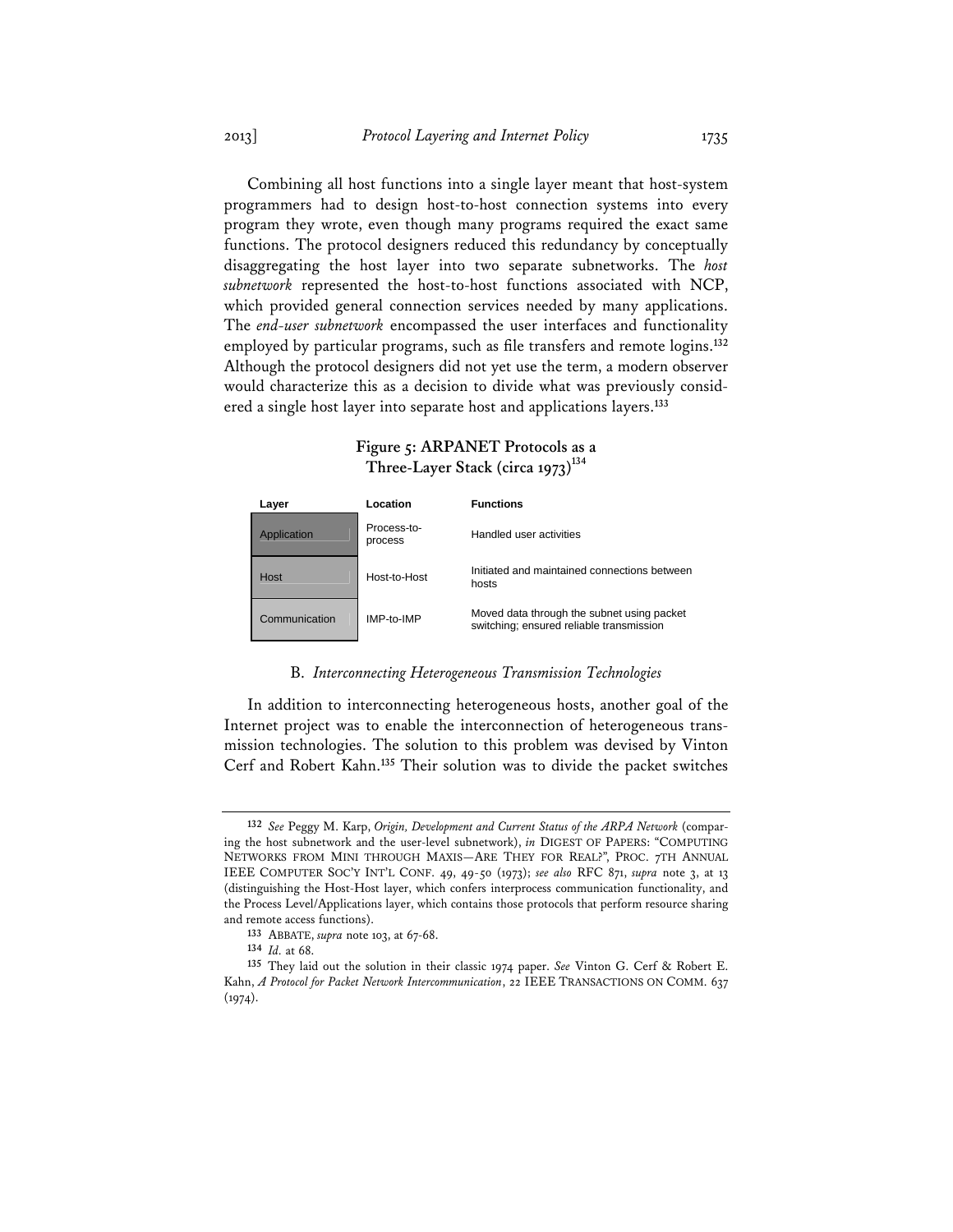into two types: those that operated entirely within one type of network later known as interior nodes or switches—and those that operated at the border between two different types of networks—which the authors called gateways and which were later known as routers.**<sup>136</sup>** The distinction between interior and gateway nodes greatly simplified the management problem by restricting the number of nodes that needed to know information about how to connect different types of networks. Information needed to interconnect with other types of networks, such as addressing, status detection, routing, and fault detection, could be restricted to the gateways.**<sup>137</sup>**

To minimize the problems of interconnecting disparate networks, Cerf and Kahn proposed that all networks employ a single, uniform addressing scheme.**138** In addition, instead of having each gateway identify the "language" spoken by the next network and translate it, Cerf and Kahn established a single common language that all networks could understand.**139** To facilitate its use by multiple networks, this common language was kept as simple as possible and included only the minimum information needed to transmit the communication.**<sup>140</sup>** All of this information was placed in an internetwork header that every gateway could read without modifying.**<sup>141</sup>**

The result was to subdivide what was previously called the communication layer into two distinct layers: one responsible for *inter*network communications—which was then called the Internet layer and would later be called the network layer—and another responsible for *intra*network communications—which was then called the network access layer. The result is the four-layer stack depicted in Figure 6.

**<sup>136</sup>** *See id.* at 638 (introducing the concept of gateways, which serve as the interfaces between different types of networks).

**<sup>137</sup>** ABBATE, *supra* note 103, at 128-29.

**<sup>138</sup>** *See* Cerf & Kahn, *supra* note 135, at 641 ("A uniform internetwork TCP address space, understood by each gateway and TCP, is essential to routing and delivery of internetwork packets."); *see also* Vinton G. Cerf & Peter T. Kirstein, *Issues in Packet-Network Interconnection*, 66 PROC. IEEE 1386, 1393-99 (1978) (discussing the common internal address structure required for packet-level interconnectivity).

**<sup>139</sup>** Cerf & Kahn, *supra* note 135, at 638-39.

**<sup>140</sup>** *See* Barry M. Leiner et al., *The DARPA Internet Protocol Suite*, IEEE COMM., Mar. 1985, at 29, 31 ("The decision on what to put into IP and what to leave out was made on the basis of the question 'Do gateways need to know it?'.").

**<sup>141</sup>** Cerf & Kahn, *supra* note 135, at 638-39.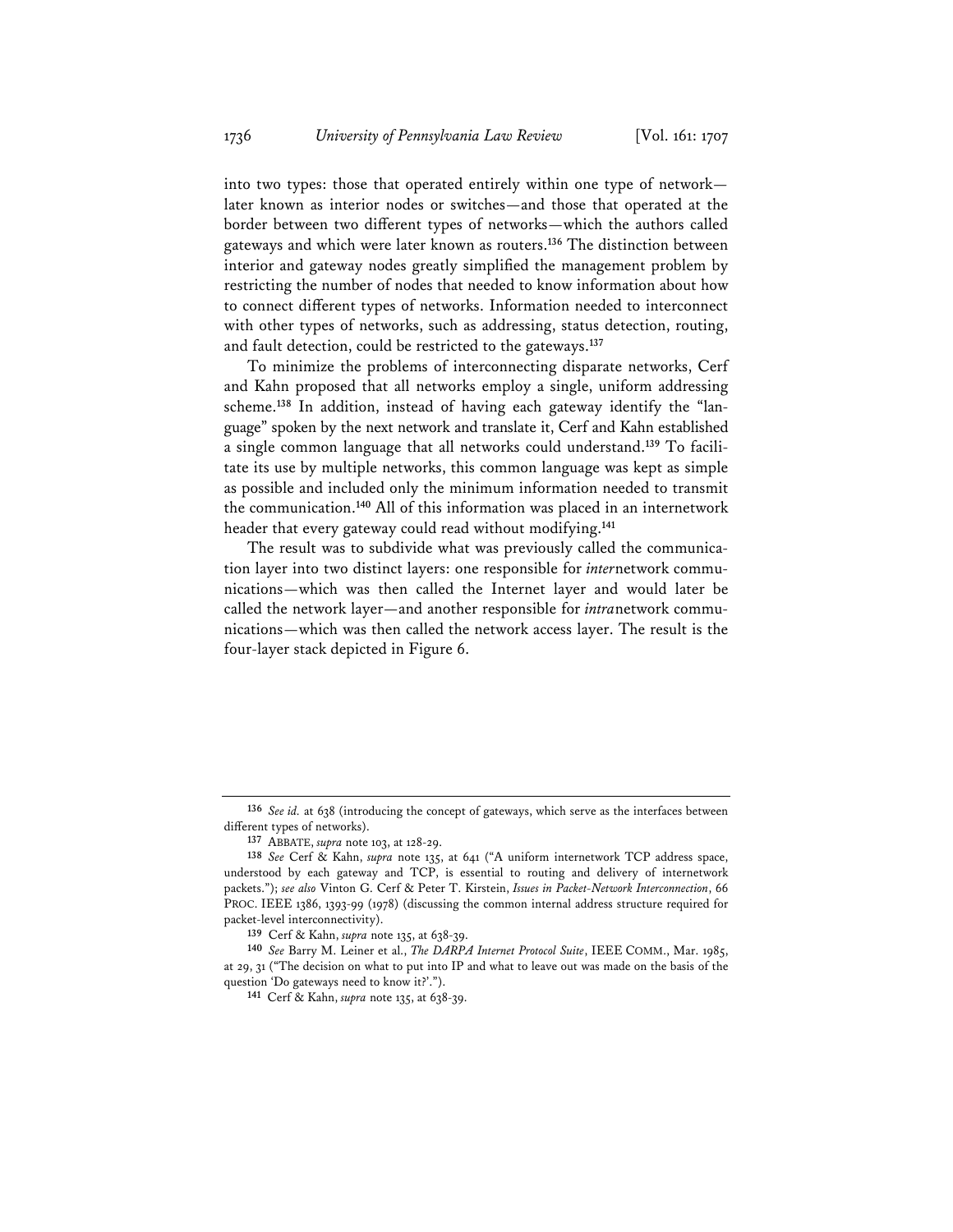## **Figure 6: ARPANET Protocols as a**  Four-Layer Stack (circa 1974)<sup>142</sup>

| Layer          | Location               | <b>Functions</b>                                                        |
|----------------|------------------------|-------------------------------------------------------------------------|
| Application    | Process-to-<br>process | Handled user activities                                                 |
| Host           | Host-to-Host           | Initiated and maintained connections<br>between pairs of host processes |
| Internet       | Gateway-to-<br>gateway | Moves data between networks                                             |
| Network Access | Switch-to-<br>switch   | Moved data within networks                                              |

In the initial design, both interdomain routing and the host-to-host functions, such as reliability, were managed by a single large protocol called the Transmission Control Program.**<sup>143</sup>** After several years of trying to make this architecture work, the protocol architects realized that combining router-to-router and host-to-host functions within a single protocol contravened the basic principles of protocol layering. They decided to split the Transmission Control Program into two separate protocols: a host-to-host protocol called the Transmission Control Protocol and a router-to-router protocol called the Internet Protocol. As a result, the acronym changed from simply TCP to TCP/IP.**<sup>144</sup>**

The decision to split the protocol into two parts reflected a fundamental insight about the key layer of connectivity. The key to maintaining universal interconnectivity was the Internet Protocol running in the network

**<sup>142</sup>** Leiner et al., *supra* note 140, at 29, 31 fig.3; *see also* RFC 1122, *supra* note 116, at 8-10 (listing and explaining the four-layer stack consisting of application, transport, Internet, and link layers, analogous to those depicted in Figure 6).

**<sup>143</sup>** Cerf & Kahn, *supra* note 135, at 640.

**<sup>144</sup>** *See* Jon Postel, *Comments on Internet Protocol and TCP* 1 (Internet Experiment Note No. 2, Aug. 15, 1977), *available at* http://www.rfc-editor.org/in-notes/ien/ien2.txt ("We are screwing up in our design of internet protocols by violating the principle of layering. Specifically we are trying to use TCP to do two things: serve as a host level end to end protocol, and to serve as an internet packaging and routing protocol. These two things should be provided in a layered and modular way. I suggest that a new distinct internetwork protocol is needed, and that TCP be used strictly as a host level end to end protocol."); *see also* David D. Clark, *The Design Philosophy of the DARPA Internet Protocols*, COMPUTER COMM. REV., Aug. 1988, at 106, 109 (discussing how differences in applications' need for reliability led designers to separate TCP into two host-to-host protocols (TCP and UDP) and a single router-to-router protocol (IP)).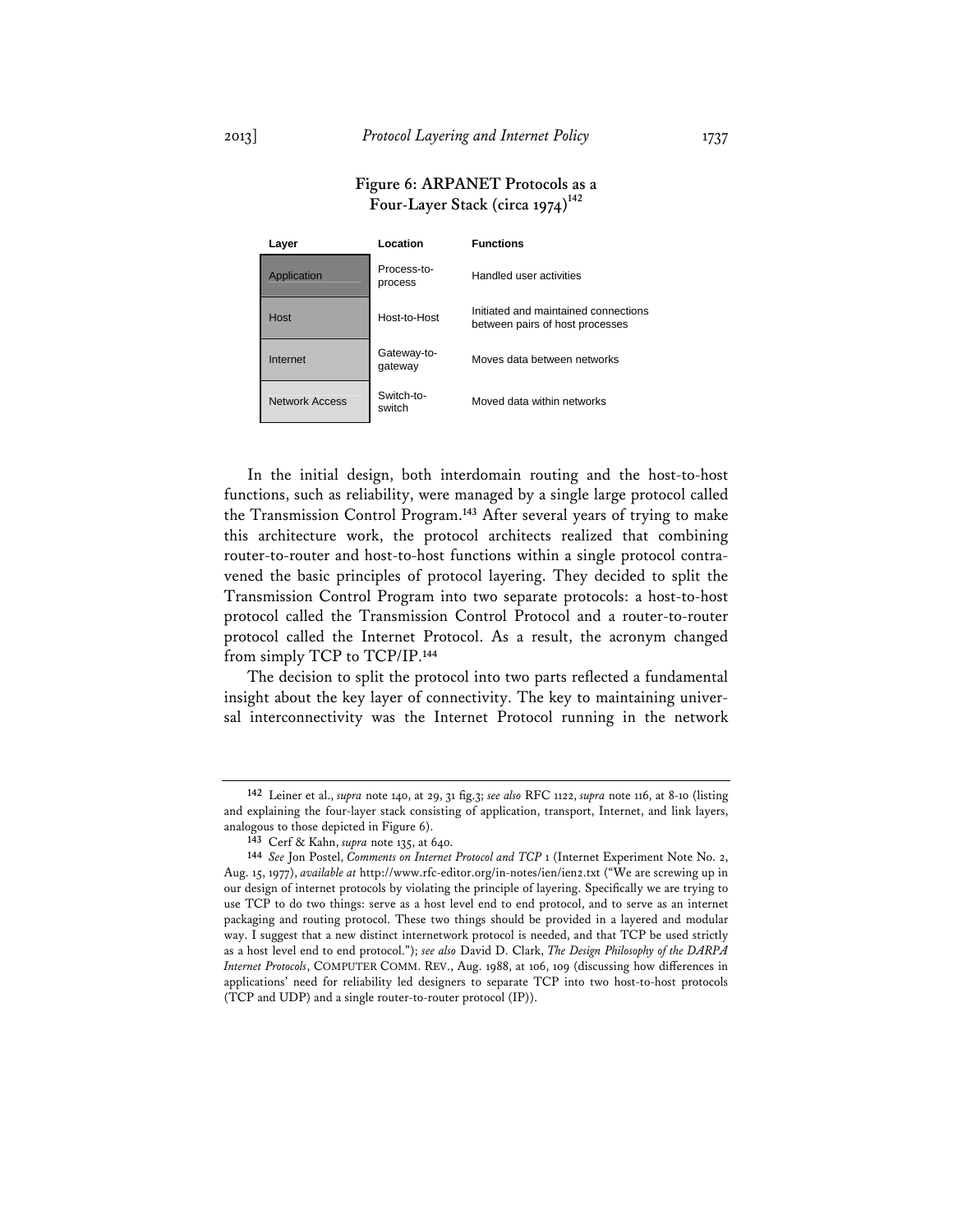layer.**<sup>145</sup>** This approach envisioned innovation in the hosts and applications operating in the layers above the network layer as well as in network resources operating in the layers below the network layer. Both sides could ignore any heterogeneity on the other side so long as the various components exchanged information through the Internet Protocol. Moreover, the fields in the interface established by the Internet Protocol limited the functionality of the network by determining what information could pass from the hosts to the routers and switches and vice versa.

Although the ARPANET's success and scope made it the most prominent packet-switched network sponsored by the Department of Defense, it was by no means the only one. ARPA also created the San Francisco Bay Area Packet Radio Network (PRNET). First operational in 1975, the PRNET enabled mobile hosts—including one in a radio-equipped van—to connect to four packet-radio repeaters located at high points around the Bay and to a central control station located at the Stanford Research Institute (SRI).**<sup>146</sup>** Another was the Atlantic Packet Satellite Network (SATNET), which used a satellite to establish a packet-switched connection to locations in Maryland, West Virginia, England, and Sweden.**<sup>147</sup>**

The presence of multiple, independent packet-switched networks inevitably led ARPA to look for ways to interconnect them.**148** But interconnecting networks that employed different technologies proved significantly more difficult than interconnecting the technologically identical IMPs associated with the ARPANET. As an initial matter, PRNET and SATNET created the possibility of multipath routing by employing broadcast technologies capable of simultaneously transmitting the same packet to multiple recipients instead of establishing a connection and

**148** *See* ABBATE, *supra* note 103, at 121-22.

**<sup>145</sup>** *See* Cerf & Kahn, *supra* note 135, at 638; Leiner et al., *supra* note 140, at 31; RFC 1958, *supra* note 99, at 2-3; *see also* KUROSE & ROSS, *supra* note 4, at 52-53; TANENBAUM, *supra* note 4, at 432.

**<sup>146</sup>** *See* Robert E. Kahn et al., *Advances in Packet Radio Technology*, 66 PROC. IEEE, 1468, 1488-90 (1978) (describing and diagramming the PRNET). The PRNET benefited from the operational experience of a Hawaii-based packet radio network known as ALOHA. *See* Norman Abramson, *The ALOHA System—Another Alternative for Computer Communications*, 37 AFIPS CONF. PROC. 281, 282-85 (1970) (describing the random-access radio communications developed for use within the ALOHA system); R. Binder et al., *ALOHA Packet Broadcasting—A Retrospect*, 44 AFIPS CONF. PROC. 203, 203-15 (1975) (discussing packet broadcasting systems generally and focusing on lessons learned from the ALOHANET).

**<sup>147</sup>** *See generally* Vinton G. Cerf, *Packet Satellite Technology Reference Sources* 2 (IETF Network Working Grp. RFC No. 829, 1982), *available at* http://tools.ietf.org/pdf/rfc829 (describing SATNET as "a packet satellite system which would support the sharing of a common, high speed channel among many ground stations"); Irwin Mark Jacobs et al., *General Purpose Packet Satellite Networks*, 66 PROC. IEEE 1448, 1460-65 (1978) (discussing SATNET's experimental facilities, measurement activities, and results).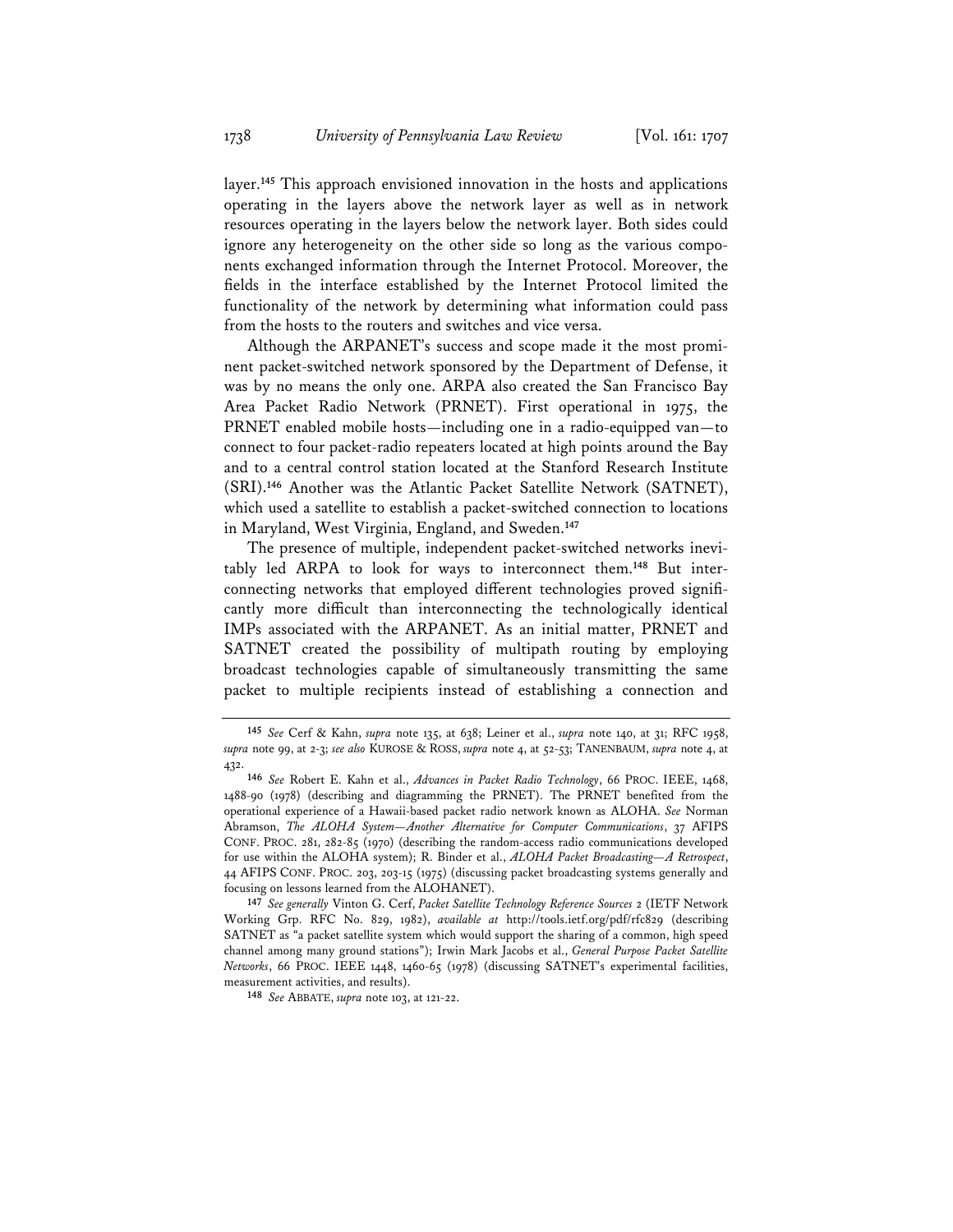transferring packets between two specific hosts.**<sup>149</sup>** In addition, SATNET was subject to propagation delays that were much longer than those associated with the other networks.**<sup>150</sup>** Spectrum-based transmission technologies like those used in PRNET and SATNET were also much more prone to packet loss than telephone-based transmission technologies. As a result, these networks employed network-based error recovery rather than simply relying on the hosts.**<sup>151</sup>** The packet switches within these different networks also provided radically different levels of service in terms of packet size, reliability, error correction, in-order packet delivery, and transmission speeds.**<sup>152</sup>** Finally, each network employed its own distinct scheme for assigning addresses to individual hosts.**<sup>153</sup>**

The International Network Working Group (INWG), a group working parallel with the ARPANET project, considered various solutions to these problems.**<sup>154</sup>** One was to require every host to implement every protocol used by other types of networks.**<sup>155</sup>** Another proposed solution was to allow each network to be aware of all other protocols and to translate the communication whenever it crossed a boundary between networks. The INWG rejected such systems as too cumbersome and prone to failure, particularly when the translation involved protocols employing fundamentally different principles.**<sup>156</sup>** Moreover, translation programming would also have to be updated whenever a new networking technology was added, with the

**<sup>149</sup>** *See* Jacobs et al., *supra* note 147, at 1449 (noting that SATNET was a broadcast technology that could send "at any given time to all earth stations within its transmission coverage area" with only one hop); Kahn et al., *supra* note 146, at 1469, 1480 (noting that the PRNET was based on a single-hop broadcasting system that "is not a particularly efficient mode of operation for two party communications, but it is a very robust way to distribute packets to all parts of the net").

**<sup>150</sup>** *See* Jacobs et al., *supra* note 147, at 1449 (noting that packet satellite networks are subject to propagation delays of roughly 250 milliseconds, making the round-trip delay a total of 500 milliseconds, or half a second).

**<sup>151</sup>** *See id.* (noting that "[f]orward error correction techniques provide an efficient way to improve error performance" with respect to satellite networks); *id.* at 1458 (discussing the use and suppression of network-based reliability in the PODA algorithm employed in SATNET); Kahn et al., *supra* note 146, at 1479, 1492-93 (noting that packet radio networks are subject to higher error rates than wire-based communications and that, as a result, the PRNET used forward-error correction rather than leaving error correction to the hosts).

**<sup>152</sup>** ABBATE, *supra* note 103, at 121-22.

**<sup>153</sup>** Cerf & Kahn, *supra* note 135, at 641.

**<sup>154</sup>** ABBATE, *supra* note 103, at 131-32.

**<sup>155</sup>** *See* Cerf & Kahn, *supra* note 135, at 638.

**<sup>156</sup>** *See* ABBATE, *supra* note 103, at 128 (noting that designers considered requiring every network to be able to translate all existing host protocols, but rejected it because such a scheme would not scale and would not work seamlessly); Cerf & Kirstein, *supra* note 138, at 1399 (discussing the possibility of translating protocols at every boundary between networks, noting that mismatches in concept and the lack of a common address space would limit the functionality of such an approach and the difficulty of sequentially translating across multiple networks).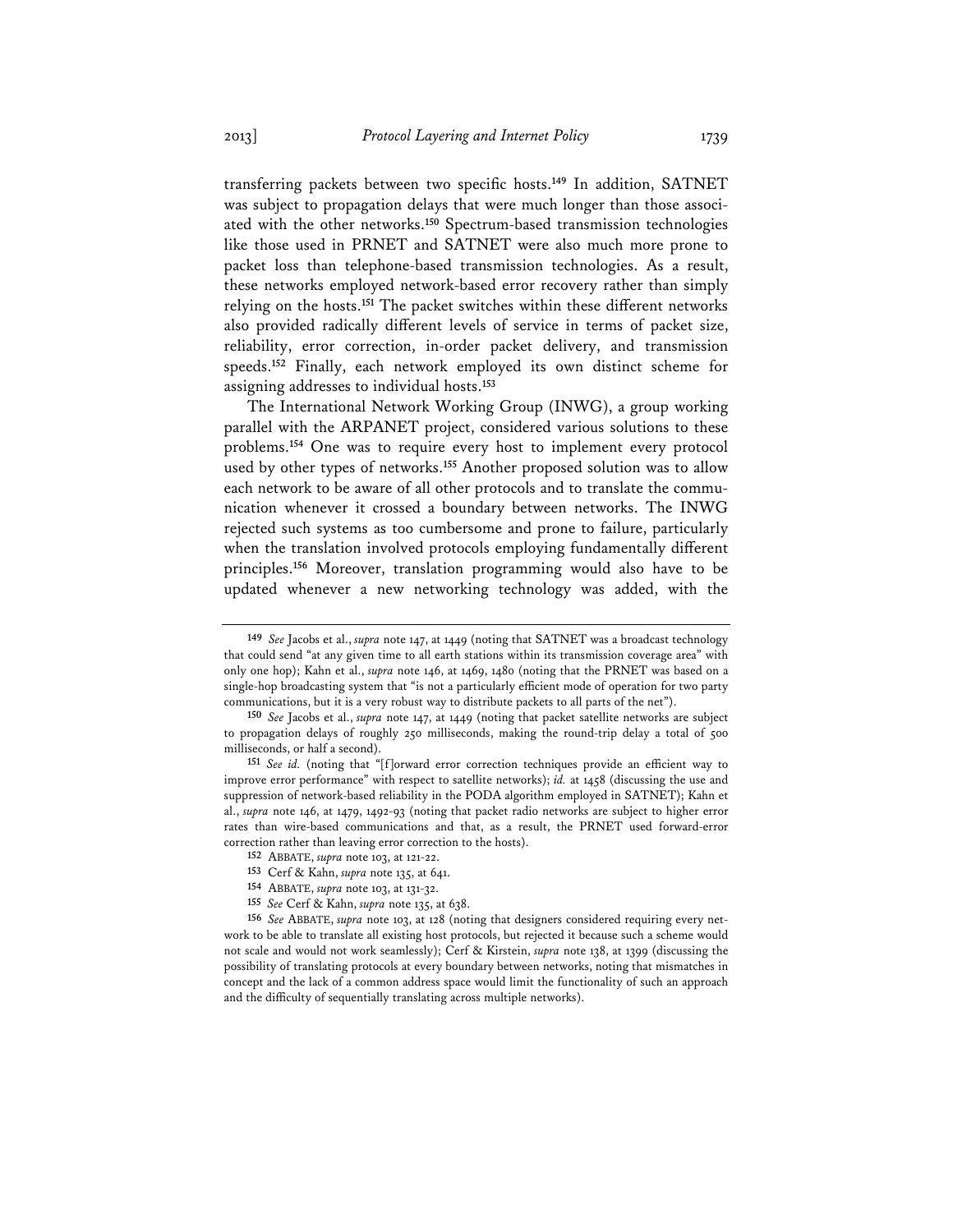number of updates increasing combinatorially as the number of protocols increased.

Perhaps the most celebrated demonstration of how gateways could facilitate the interconnection of heterogeneous networks occurred in 1977, when a communication initiated by a truck connected to the PRNET in the San Francisco area was routed through the ARPANET to London, transmitted via SATNET from London to West Virginia, rerouted again through an ARPANET connection in Cambridge, Massachusetts, and delivered to the University of Southern California's Information Sciences Institute in Marina del Rey, California.**<sup>157</sup>** The initial implementation of the network layer was incomplete, in that the network layer protocol was implemented on a network-by-network basis and discarded at the gateways. In effect, what we now think of as the network layer operated more like an end-toend transport layer until gateways became more universally deployed.

**Figure 7: Interconnecting the ARPANET with the Packet Radio and Satellite Radio Networks158**



The four-layer stack envisioned by the ARPANET's protocol architects largely ignored the structure below the network layer, lumping all of the

**<sup>157</sup>** *See* ABBATE, *supra* note 103, at 131-32.

**<sup>158</sup>** STANFORD RESEARCH INST., QUARTERLY MANAGEMENT REPORT NO. 15, PROJECT NO. 2325-N5, PACKET RADIO SYSTEM DEVELOPMENT 6 fig.1 (1976), *available at* http://archive. computerhistory.org/resources/text/2009/102686324.05.01.acc.pdf.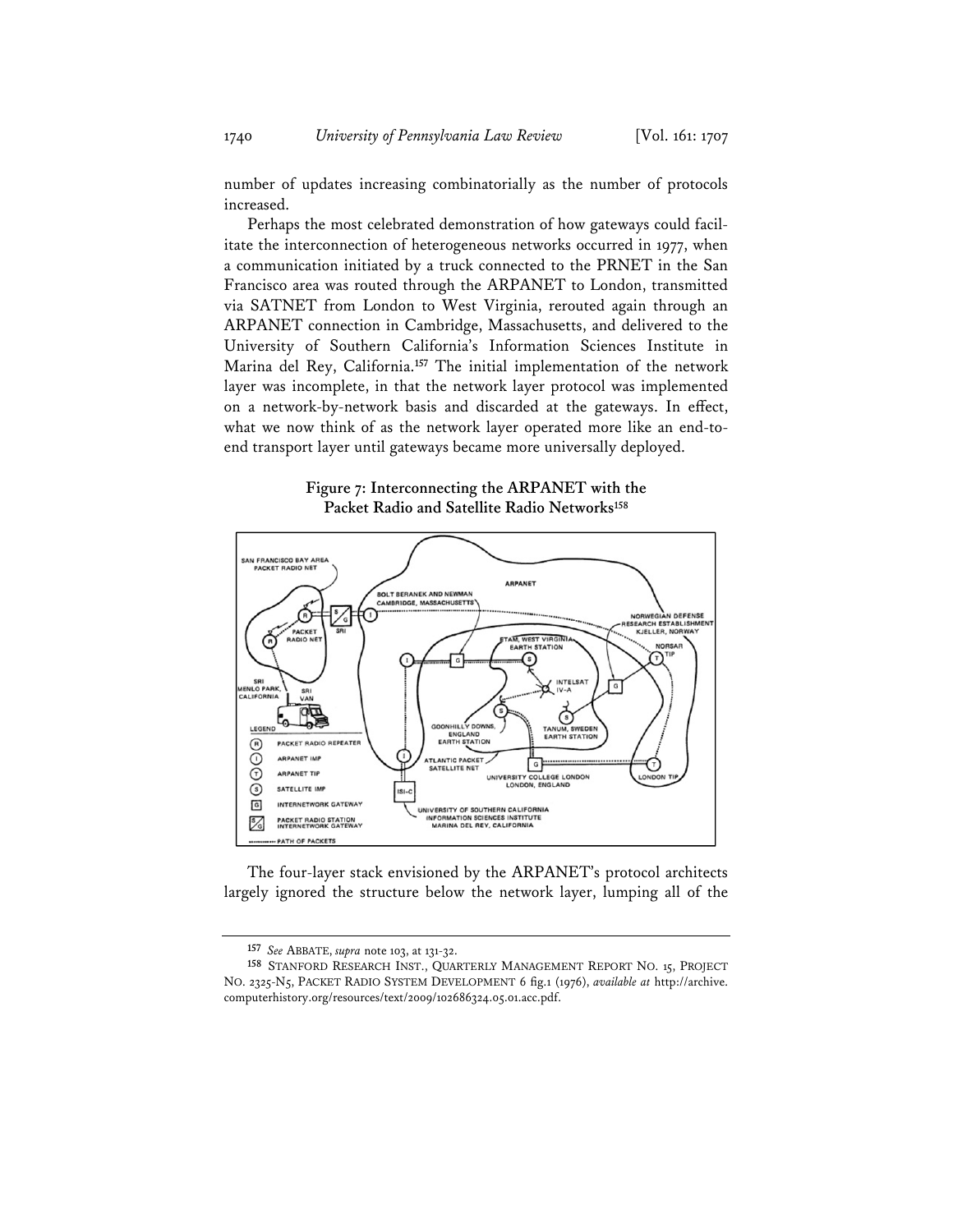functions below it into a single network access layer.**<sup>159</sup>** In so doing, this model failed to consider that a particular medium can run more than one networking technology (for example, spectrum can run Ethernet, 802.11 (WiFi), 802.16 (WiMax), or legacy circuit-switched technologies associated with telephony). In addition, the same networking technologies could run on different physical media (for example, Ethernet can run on a wide variety of wireline and wireless technologies). To take this additional level of abstraction into account, the Internet Protocol stack borrowed a concept from another stack known as the Open Systems Interconnection (OSI) Reference Model and divided the lowest layer into a data-link layer and a physical layer.**<sup>160</sup>** The result is the five-layer Internet stack in Figure 8 that appears in every modern textbook on network engineering.

| Layer          | Location           | <b>Protocols</b>                                                                        |
|----------------|--------------------|-----------------------------------------------------------------------------------------|
| Application    | Process-to-process | SMTP (email), HTTP (web), FTP (file<br>transfer), Telnet (remote login)                 |
| Transport      | Host-to-Host       | TCP (reliable); UDP (unreliable)                                                        |
| <b>Network</b> | Router-to-router   | Internet Protocol                                                                       |
| Datalink       | Switch-to-switch   | Ethernet, connection oriented (X.25, ATM,<br>Frame Relay), wireless (802.11, Bluetooth) |
| Physical       | Within network     | Twisted pair (telephone), coaxial cable,<br>fiber optics, spectrum                      |

**Figure 8: The Modern TCP/IP Reference Model<sup>161</sup>**

What is perhaps most striking is that although the ARPANET's protocol architects embraced layering as a fundamental principle from the very beginning, the design they ultimately adopted did not adhere to any preconceived notion about how functions should be divided among the different layers. Instead, as is typical of any modular design,**<sup>162</sup>** the layered model evolved during the design process through experimentation and

**<sup>159</sup>** TANENBAUM, *supra* note 4, at 44, 49.

**<sup>160</sup>** Zimmermann, *supra* note 3, at 430; *see also* Sicker, *supra* note 10, at 10 (distinguishing access providers and transport providers in the physical network).

**<sup>161</sup>** *See, e.g.*, COMER, *supra* note 4, at 161-63; KUROSE & ROSS, *supra* note 4, at 51-53; TANENBAUM, *supra* note 4, at 49.

**<sup>162</sup>** *See supra* notes 50-51 and accompanying text.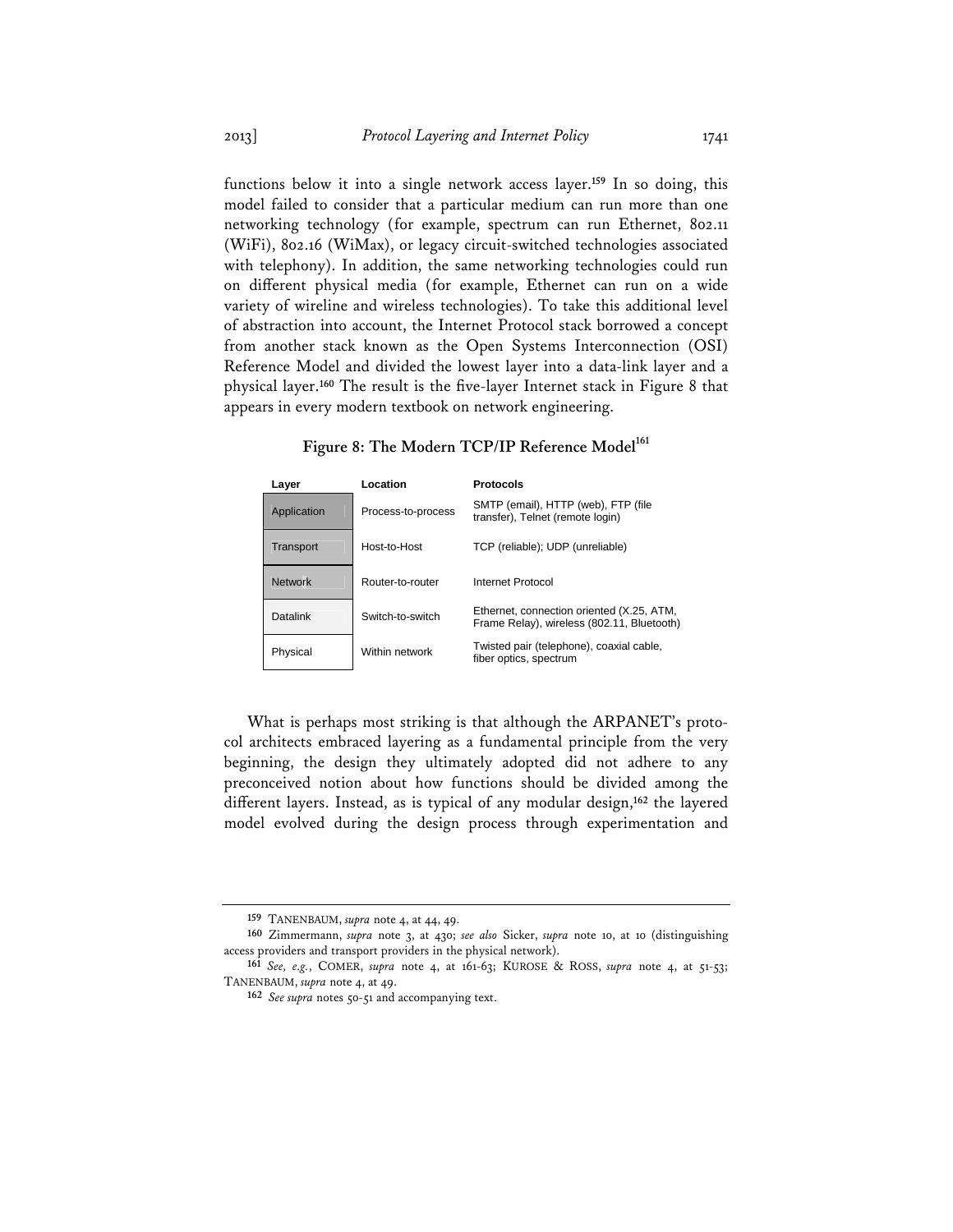compromise rather than through a precommitment to a particular set of principles around which the network architecture should be organized.**<sup>163</sup>**

In fact, when the TCP/IP Reference Model first emerged, it was far from a monolith. During the late 1980s, many people believed that it was simply a transitional step toward a more general architecture based on the OSI Reference Model championed by the International Standards Organization (ISO)**<sup>164</sup>** or that the TCP/IP and the OSI models would coexist for a long time.**<sup>165</sup>** In fact, the battle between TCP/IP and OSI represented not only different philosophies (decentralized vs. centralized control) but also different sponsoring communities (netheads vs. bellheads).**<sup>166</sup>**

#### C. *The TCP/IP Reference Model*

The foregoing history established the framework for the existing fivelayer protocol stack that underlies the modern Internet. Layers are traditionally numbered from the bottom of the stack, with the physical layer typically called layer 1, the data link layer typically called layer 2, the network layer typically called layer 3, the transport layer typically called layer 4, and the application layer typically called layer 5. For ease of exposition, however, in this Section the model will be presented from the top down.

### 1. The Application Layer

As was the case in the ARPANET, the topmost layer in the Internet stack is the application layer (typically called layer 5). This layer encompasses a wide variety of protocols, each designed to support particular classes of applications. For example, the HyperText Transfer Protocol (HTTP) is the application protocol that supports browsing the World Wide Web. It supports the entire class of web browsing programs, including

**<sup>163</sup>** *See* ABBATE, *supra* note 103, at 51 ("The ARPANET's builders did not start out with a specific plan for how functions would be divided up among layers or how the interfaces and protocols would work. Rather, a layered model evolved as the ARPANET developed."); TANENBAUM, *supra* note 4, at 45 (noting that in the Internet, the protocols preceded the model).

**<sup>164</sup>** TANENBAUM, *supra* note 4, at 45; *see also* Geoff Huston, *10 Years Later*, ISP COLUMN (June 2008), http://www.potaroo.net/ispcol/2008-06/10years.html (declaring the end of any suspicion that the Internet was a "waystop on the road to adoption of the [OSI] framework").

**<sup>165</sup>** D. Clark et al., *Towards the Future Internet Architecture* 3 (IETF Network Working Grp. RFC No. 1287, 1991), *available at* http://tools.ietf.org/pdf/rfc1287.

**<sup>166</sup>** *See generally* T.M. DENTON CONSULTANTS, NETHEADS VERSUS BELLHEADS: RE-SEARCH INTO EMERGING POLICY ISSUES IN THE DEVELOPMENT AND DEPLOYMENT OF INTERNET PROTOCOLS (Mar. 31, 1999), *available at* http://www.tmdenton.com/pub/bellheads. pdf.; Steve G. Steinberg, *Netheads vs. Bellheads*, WIRED, Oct. 1996, at 145.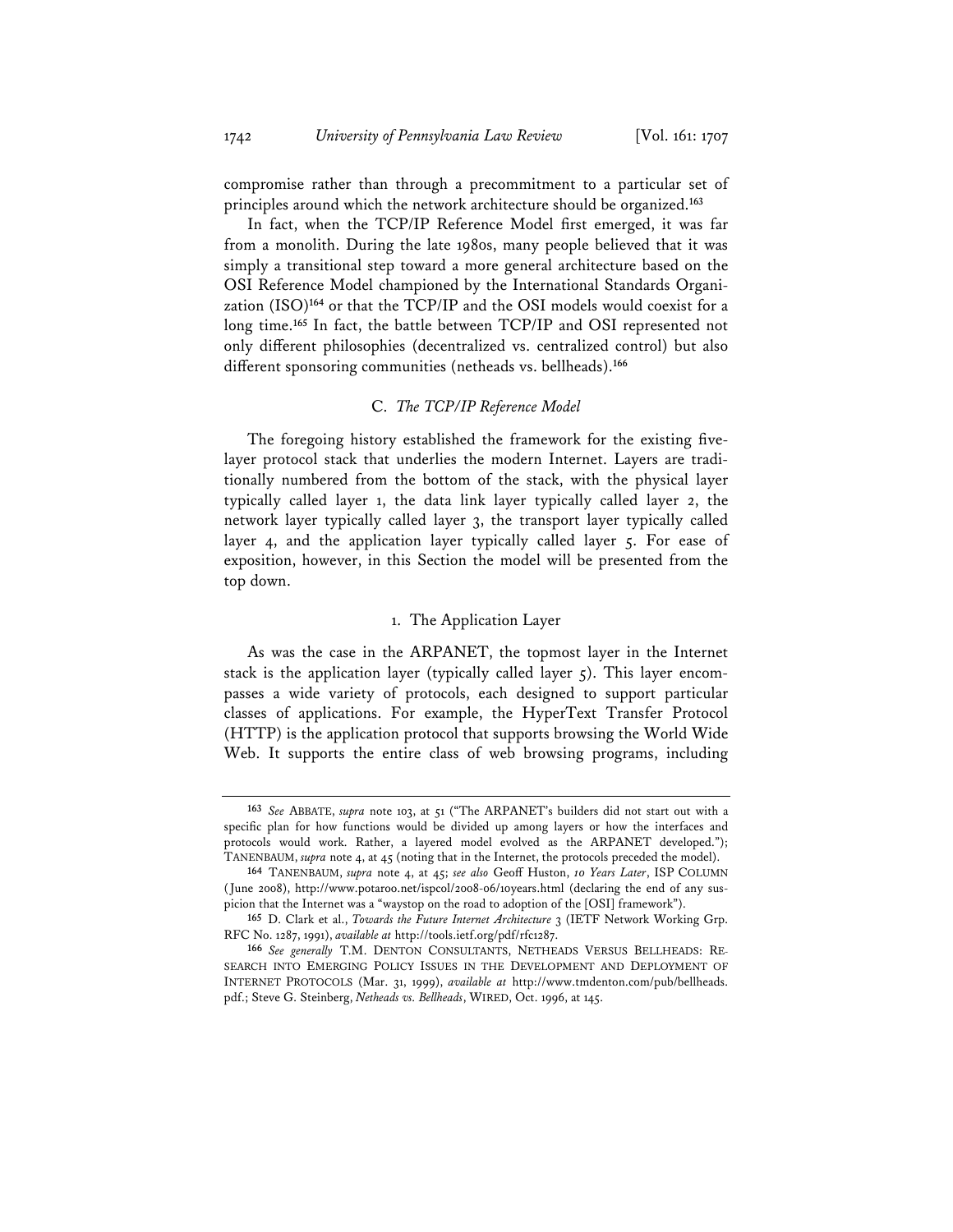Microsoft Internet Explorer, Mozilla Firefox, Google Chrome, Apple Safari, and Opera, to name a few. Similarly, the Simple Mail Transfer Protocol (SMTP) supports all email clients, such as Microsoft Outlook and Mozilla Thunderbird, as well as web-based email systems such as Google's Gmail and Microsoft's Hotmail. Other common application-layer protocols include the file transfer protocol (FTP) and Telnet (for remote logins). Application protocols run exclusively within the end host.**<sup>167</sup>**

#### 2. The Transport Layer

The next highest layer is the transport layer (typically called layer 4). It performs functions analogous to the ARPANET's host-to-host protocol. Whereas the application-layer protocols establish connections between processes, transport-layer protocols establish connections between hosts.**<sup>168</sup>**

Although the protocol designers envisioned a multitude of transport protocols, only two are widely used.**<sup>169</sup>** The first is the Transmission Control Protocol (TCP), which in 1983 replaced NCP as the Internet's primary transport protocol.**<sup>170</sup>** TCP operates on principles that are similar to NCP in many ways. As an initial matter, TCP uses a series of ports to direct data streams to the appropriate process running on the host.**<sup>171</sup>** Roughly 330 of the 65,536 existing ports have been preassigned to commonly used programs. HTTP, for example, is assigned to port 80, and FTP to port 21.**<sup>172</sup>**

TCP is also similar to NCP in that it uses an initial exchange of messages to establish a connection and to inform both hosts as to the port numbers that will be used. TCP likewise uses an exchange of messages to close a connection. In addition, TCP expects to receive a confirmation for every packet it sends. These confirmations are sent by the host, instead of the first-hop router to which that host is connected, and are called acknowledgments (ACKs) instead of RFNMs.**<sup>173</sup>**

**<sup>167</sup>** KUROSE & ROSS, *supra* note 4, at 54-55.

**<sup>168</sup>** TANENBAUM, *supra* note 4, at 42.

**<sup>169</sup>** *See* M Handley, *Why the Internet Only Just Works*, 24 BT TECH. J. 119, 122-23 (2006) ("In short, a new transport protocol is not going to become widespread on a time-scale shorter than a decade, if ever.").

**<sup>170</sup>** ABBATE, *supra* note 103, at 140-42.

**<sup>171</sup>** *See* Cerf & Kahn, *supra* note 135, at 641 (introducing "the notion of *ports* in order to permit a process to distinguish between multiple message streams" and to allow TCP to "demultiplex[] the stream of internetwork packets it receives" and to direct each stream to the appropriate process).

**<sup>172</sup>** KUROSE & ROSS, *supra* note 4, at 204.

**<sup>173</sup>** Cerf & Kahn, *supra* note 135, at 643; *see also* Saltzer et al., *supra* note 121, at 282 (relating that RFNMs were "never found to be very helpful" because they did not indicate "whether or not the target host acted on the message").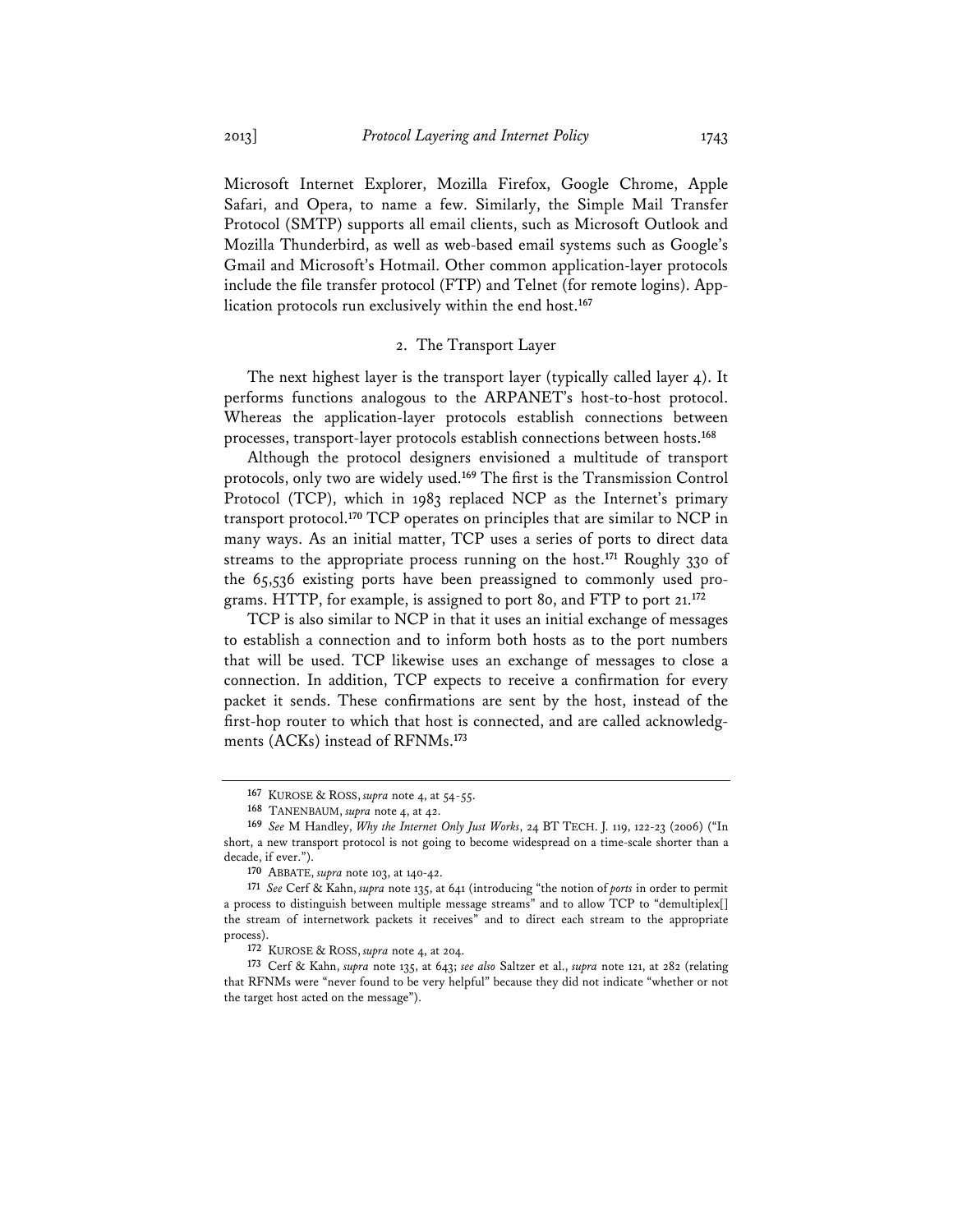TCP and NCP, however, differ in important ways. For example, NCP relied on the IMPs to ensure that every packet was delivered safely, while TCP places responsibility for reliability on the hosts. Specifically, every time TCP transmits a segment, it estimates the time that segment should take to reach the receiving host and return to the sender. If it has not received an ACK within the expected time frame the host duplicates the unacknowledged packet and resends it.**<sup>174</sup>** For reasons discussed in greater detail below, TCP also interprets a missing acknowledgment as a sign that the network is congested and, in those instances, cuts its sending rate in half.**<sup>175</sup>**

The other major transport protocol is known as the User Datagram Protocol (UDP), which in some ways is the natural successor to NVP. The protocol designers had originally thought that only one transport protocol was necessary and that all applications would run over TCP. But they soon discovered that certain applications do not run particularly well over TCP. This is because TCP inherently presumes that if a segment is dropped, the application will prefer to use the next available window of bandwidth to resend the old segment rather than to send a new segment. Unfortunately, the delay of waiting for TCP's retransmission timer to expire and for TCP to resend the packet creates an unacceptable delay for real-time interactive media. For example, packet voice works better if the listener asks the speaker to simply repeat the garbled message instead of having the application lock up while waiting for the dropped packet to be resent.**<sup>176</sup>**

The protocol architects thus created UDP to provide an alternative that would better support applications that are sensitive to latency. UDP uses the same port structure as TCP to ensure that the traffic arrives at the correct process in the receiving host. But unlike TCP, UDP begins transmitting data immediately without awaiting an exchange of messages to open a connection between the hosts. Even more importantly, unlike TCP, UDP simply sends a stream of segments without waiting for acknowledgments from the receiving hosts. As a result, UDP is unable to guarantee reliable delivery of messages. Finally, because UDP does not establish a connection

**<sup>174</sup>** This expected time is actually the estimated round-trip time plus a grace period. The grace period is usually four times an approximation of the standard deviation of the acknowledgment arrival time. KUROSE & ROSS, *supra* note 4, at 251-53; TANENBAUM, *supra* note 4, at 552.

**<sup>175</sup>** *See infra* Section IV.B.

**<sup>176</sup>** Clark, *supra* note 144, at 106, 108-09. The VoIP example is illustrative, although the increase in bandwidth and the ability to interpolate missing samples have largely obviated the need for retransmissions with respect to VoIP.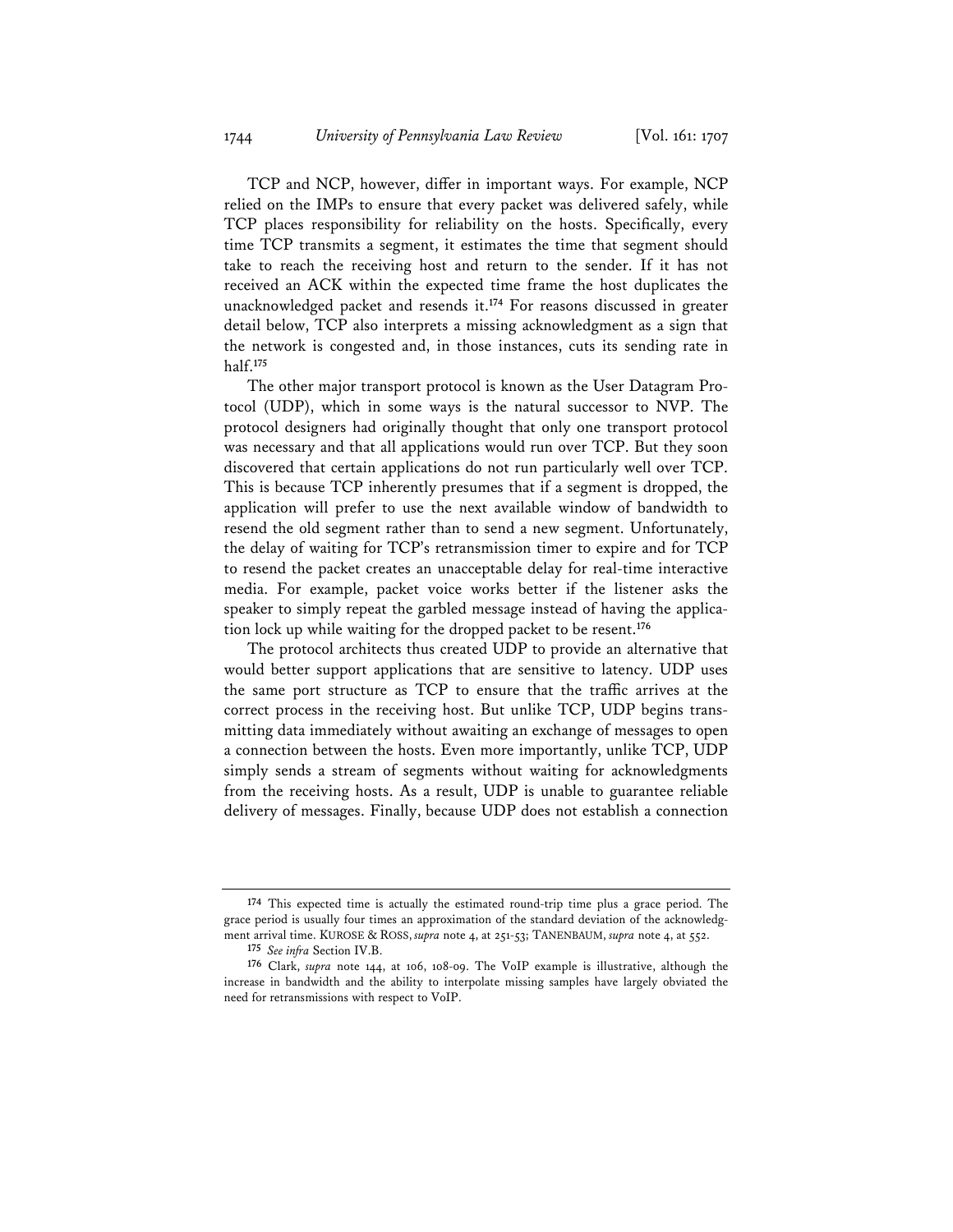with the receiving host, it does not need to exchange messages to close a transport-layer connection.**<sup>177</sup>**

The transport layer thus provides two very different types of services depending on which characteristics applications need the most. Applications that need reliability and can tolerate latency can use TCP to ensure reliable, error-free delivery. On the other hand, applications that are tolerant of packet loss and sensitive to latency are more likely to employ UDP.**<sup>178</sup>**

### 3. The Network Layer

The network layer (typically called layer 3) is generally regarded as the "glue that holds the entire Internet together," for this layer provides the uniform basis that each network connected to the Internet uses to transmit data communications across an ever-changing landscape of technologically heterogeneous systems.**<sup>179</sup>** Unlike application- and transport-layer protocols, network-layer protocols run in both routers and hosts. But because networklayer protocols govern only traffic transiting from one network to another, network-layer protocols need to run only in gateway routers and do not necessarily need to run in the switches operating the inside of a given network.**<sup>180</sup>**

The network layer protocol that integrates the entire Internet is known as the Internet Protocol (IP).**<sup>181</sup>** Unlike other layers, which are designed to permit a variety of protocols each designed to fulfill a different need, the network layer can support only a single uniform governing protocol.

To play this role effectively, IP had to strike a delicate balance. On the one hand, it had to include all of the information that any network would need to transmit packets to their destinations even when the packets had to traverse multiple, technologically heterogeneous networks. On the other hand, the desire to minimize the burden of running IP meant that it had to be kept as simple as possible.**<sup>182</sup>** As a result, IP encompasses only a minimal amount of information, including the source address, the destination

**<sup>177</sup>** *See* COMER, *supra* note 4, at 176-77; TANENBAUM, *supra* note 4, at 525-26.

**<sup>178</sup>** Clark, *supra* note 144, at 109.

**<sup>179</sup>** *See* KUROSE & ROSS, *supra* note 4, at 53; TANENBAUM, *supra* note 4, at 432.

**<sup>180</sup>** Leiner, *supra* note 140, at 30-31. For simplicity, many networks use IP-enabled nodes for both routers and switches.

**<sup>181</sup>** Although IP is the most important network layer protocol, there are others. *See* TANEN-BAUM, *supra* note 4, at 449 (noting additional network layer protocols, including ICMP, ARP, RARP, BOOTP, and DHCP).

**<sup>182</sup>** Leiner, *supra* note 140, at 31.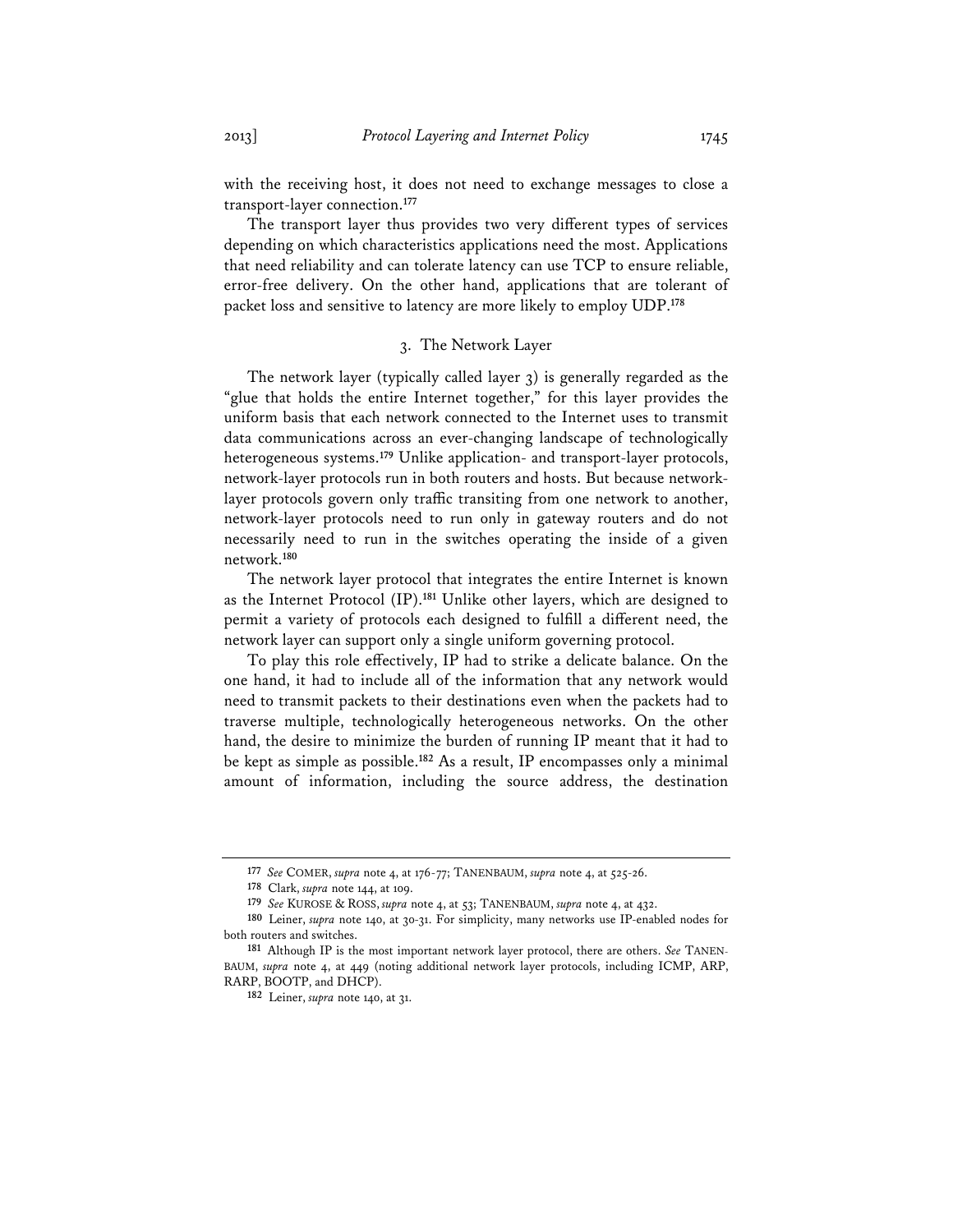address, and a small amount of technical information.**<sup>183</sup>** Most importantly for the purposes of the current Internet policy debate, IP also allows applications to include a type-of-service marker that is intended to support prioritization of certain traffic,**<sup>184</sup>** although the syntax of this field has since been displaced by a new quality-of-service regime known as Differentiated Services.**<sup>185</sup>** The central organizing principle is to limit the network layer to the information that routers need to know.

#### 4. The Data-Link Layer

The next layer is known as the data-link layer (typically called layer 2). Data-link layer protocols share with network-layer protocols the responsibility for guiding traffic through the network; as a result, data-link layer protocols necessarily run in switches as well as hosts. Because the data-link layer protocols were designed to govern how packets are transmitted within a single network as opposed to between two different networks, the layer is supposed to control the behavior of interior nodes,**<sup>186</sup>** although for technical reasons, networks may choose to deploy network-layer routers on interior nodes.**187** Whereas nodes that direct traffic based on network-layer information are typically called routers, nodes that direct traffic on the basis of data-link layer information are typically called switches.**<sup>188</sup>**

The data-link layer encompasses a wide variety of networking technologies. One of the most popular is Ethernet, which is almost undoubtedly the most widely used protocol in local area networks. Ethernet is basically a broadcast protocol that uses an unreliable, connectionless technology to send every packet it receives to every end user connected to it.**<sup>189</sup>**

In addition to Ethernet, the data-link layer includes many technologies that are byproducts of the connection-oriented approach to networking such as Frame Relay and Asynchronous Transfer Mode (ATM)—on which legacy telephone companies have long relied. In fact, ATM was initially touted as a replacement for the Internet approach and came complete with

**<sup>183</sup>** Cerf & Kahn, *supra* note 135, at 638-39. The technical information includes whether the packet is IP version 4 or version 6, the length of the header and the accompanying datagram, some instructions to guide the network should it have to divide a packet into smaller fragments, and some information to support error checking. *See* TANENBAUM, *supra* note 4, at 432-36.

**<sup>184</sup>** TANENBAUM, *supra* note 4, at 434.

**<sup>185</sup>** *See generally* S. Blake et al., *An Architecture for Differentiated Services* 12 (IETF Network Working Grp. RFC No. 2475, 1998), *available at* http://tools.ietf.org/pdf/rfc2475.

**<sup>186</sup>** Leiner, *supra* note 140, at 30.

**<sup>187</sup>** KUROSE & ROSS, *supra* note 4, at 491.

**<sup>188</sup>** *Id.* at 491-93.

**<sup>189</sup>** *See generally* TANENBAUM, *supra* note 4, at 65-68, 271-91 (describing the history and function of Ethernet).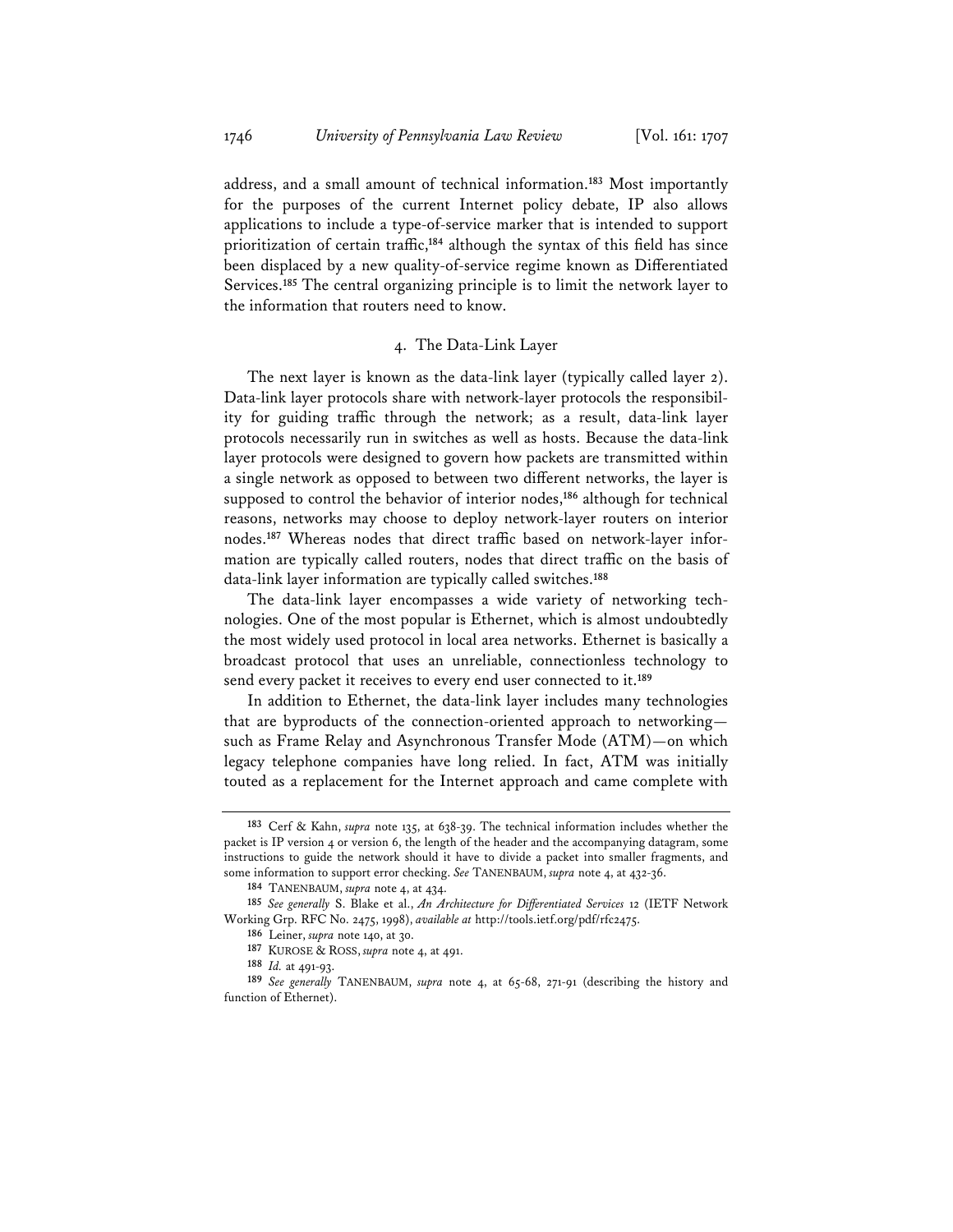its own reference model when launched in the early 1990s. Although it did not displace the basic Internet paradigm, it remains widely used in certain telephone systems.**<sup>190</sup>**

The data-link layer also encompasses networking technologies designed specifically for wireless systems.**<sup>191</sup>** These include the 802.11 family of protocols that support the WiFi systems widely used in home routers, the 802.16 protocol used to support WiMax systems like Clear, and the Bluetooth protocols designed to connect mobile phones to other devices. Wireless data-link architectures operate on very different principles. The frequent collisions resulting from the lack of a medium to monitor other users' activities**<sup>192</sup>** and the inherent unreliability of wave propagation forces data-link protocols that support wireless transmission to adopt different solutions than those used by wireline technologies.**<sup>193</sup>**

#### 5. The Physical Layer

The final layer is the physical layer (typically called layer 1), which moves individual bits from one node to the next.**<sup>194</sup>** Any path that can convey a message sequence can constitute a link in this layer, whether physical or not.**195** The means of encoding information varies widely depending on whether the carrier wave is composed of visible light passing through a fiber optics network, an electromagnetic wave passing through a copper wire, or an electromagnetic wave passing through the ether.**<sup>196</sup>** In addition, different transmission media can use different approaches to modulating the carrier wave, such as varying its amplitude, frequency, or phase.**<sup>197</sup>** Media also differ in terms of bandwidth, attenuation, susceptibility to interference, and a host of other dimensions.**<sup>198</sup>**

**<sup>190</sup>** *See id.* at 62 ("ATM was much more successful than OSI, and it is now widely used deep within the telephone system, often for moving IP packets.").

**<sup>191</sup>** Note, however, that like the PRNET, the Ethernet developed from the protocols used to run the ALOHANET. *See* Robert M. Metcalfe & David R. Boggs, *Ethernet: Distributed Packet Switching for Local Computer Networks*, 19 COMM. ACM 395, 396 (1976).

**<sup>192</sup>** TANENBAUM, *supra* note 4, at 69. Collisions were also a problem on early wired Ethernet implementations, but modern implementations have mitigated most of these problems. *See id.* at 66-67 (discussing the improved capability of Ethernet to listen for other activity).

**<sup>193</sup>** *Id.* at 292-309; KUROSE & ROSS, *supra* note 4, at 536-58.

**<sup>194</sup>** COMER, *supra* note 4, at 160; KUROSE & ROSS, *supra* note 4, at 51-53; TANENBAUM, *supra* note 4, at 41-44, 48-49.

**<sup>195</sup>** *See* Heart et al., *supra* note 107, at 553 ("A link is a conceptual path that has no physical reality  $\ldots$  .").

**<sup>196</sup>** PETERSON & DAVIE, *supra* note 4, at 64.

**<sup>197</sup>** TANENBAUM, *supra* note 4, at 126.

**<sup>198</sup>** *See* Christopher S. Yoo, *The Changing Patterns of Internet Usage*, 63 FED. COMM. L.J. 67, 77-78 (2010).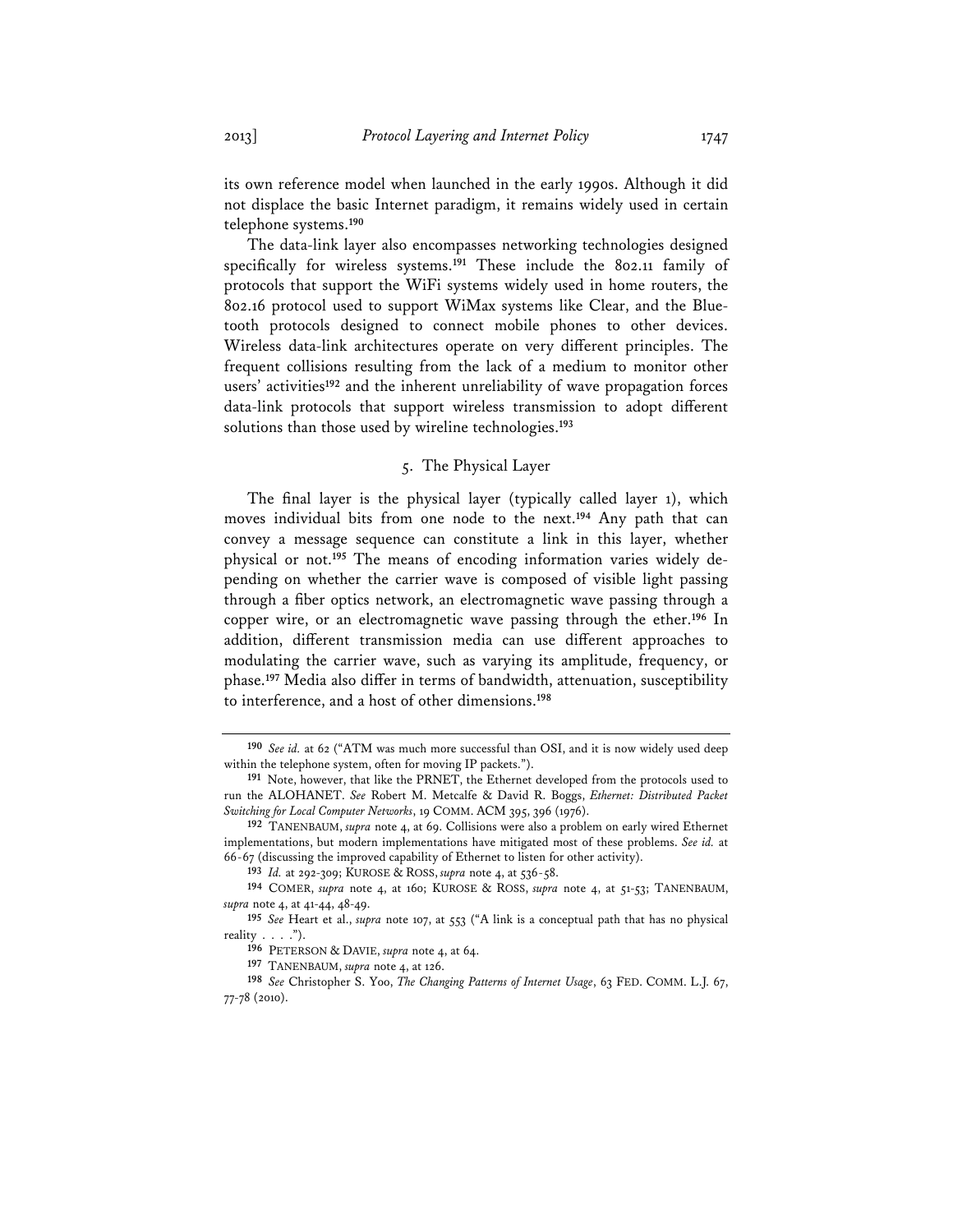#### 1748 *University of Pennsylvania Law Review* [Vol. 161: 1707

#### D. *Layering's Implications for Where Functions Are Performed*

The structure of the five-layer Internet stack dictates whether particular functions are performed by hosts operating at the network's edge or nodes operating in the network's core. The hosts operating at the edge of the network run all five levels of the stack, whereas the routers operating in the core of the network run only the bottom three layers. In addition, although the bottom three layers of the network stack—the network, data-link, and physical layers—operate in the routers serving as gateways between two networks, the switches operating inside a network run only the bottom two layers of the stack—the data-link and physical layers.

Autonomous System Autonomous System Autonomous System Host Host **pplicati** oplicati **Transpr** ranspo Routi Route **Netwo** Networ Networ Switch Switch Switch Switch Switch Switch Data Lin Data Lini Jata Lin lata Li .<br>Data Lin Data Lin ata Lir Data Lir **Data Lir** Data Lir Physica Physica hvsic hvsic hvsi <sup>2</sup>hvsic Physic hvsio Physic Physic

Figure 9: Where Layers Run<sup>199</sup>

Thus, the interface between the transport and the network layer defines a key boundary for determining where functions are performed. Although important exceptions exist, as a general matter services performed at or above the transport layer are provided by hosts, while the network layer defines the upper boundary for services provided by the routers and switches.**<sup>200</sup>**

### III. CHARACTERIZATIONS OF THE LAYERED MODEL APPEARING IN THE LEGAL LITERATURE

Despite the engineering community's embrace of the five-layer Internet stack, discussions of protocol layering appearing in the legal commentary rarely frame the architecture in these terms. The most common approach condenses the layered model into a four-layer stack by compressing the

**<sup>199</sup>** For a similar figure, see Leiner et al., *supra* note 140, at 30 fig.2.

**<sup>200</sup>** COMM. ON THE INTERNET IN THE EVOLVING INFO. INFRASTRUCTURE ET AL., *supra* note 2, at 126.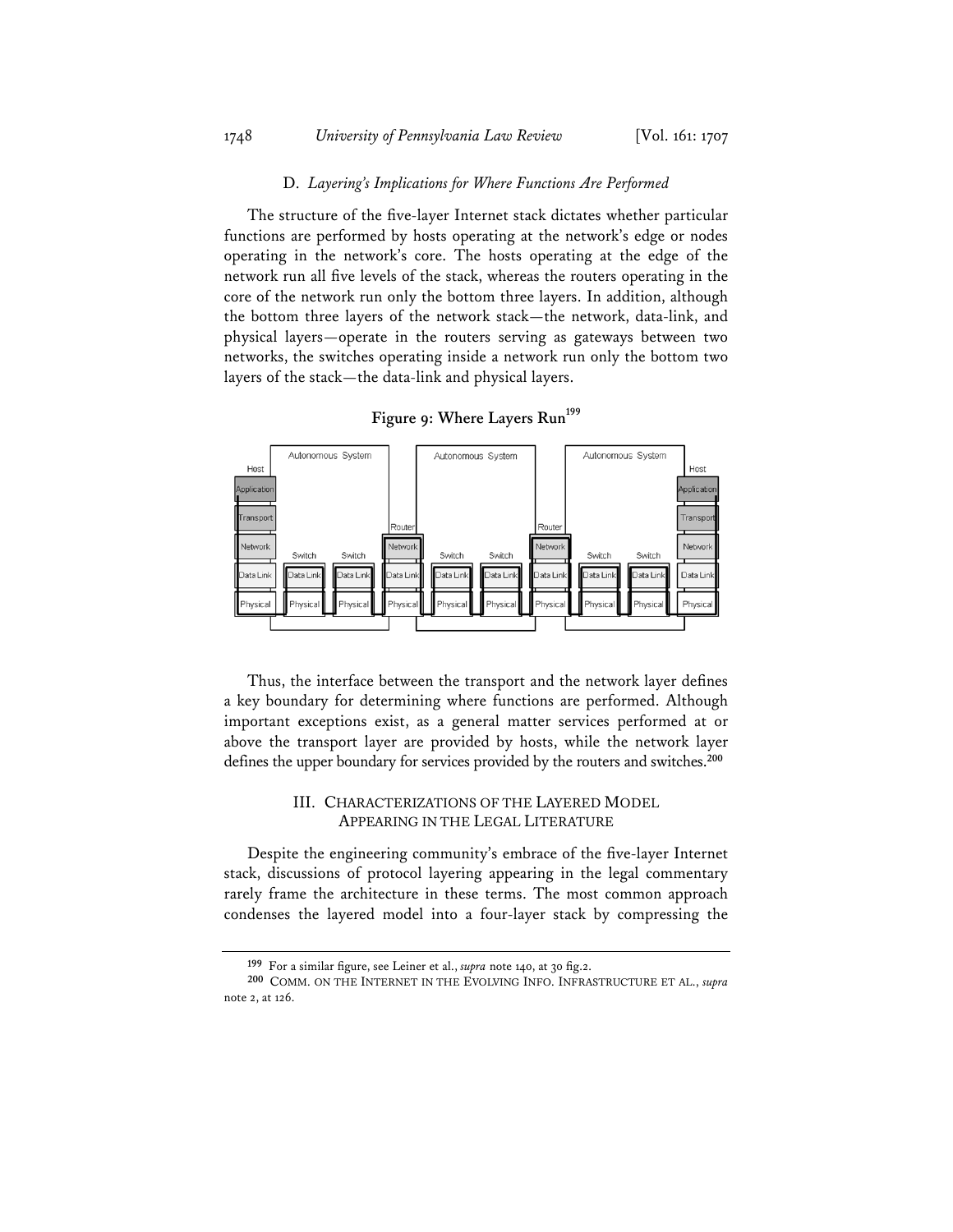transport and network layers into a single layer.**<sup>201</sup>** Others compress the analysis into a two-layer model that emphasizes a single interface separating the upper layers from the lower layers.**202** In either event, these commentators generally propose keeping the interfaces between layers open.**<sup>203</sup>**

### A. *Combining the Transport and Network Layers into a Single Layer*

Combining the transport layer and the network layer into a single layer deprives the layered model of much of its analytical power and misperceives the network layer's function as the basis for universal connectivity.**<sup>204</sup>** Indeed, the decision to separate the transport from the network layer represents one of the central architectural decisions underlying the Internet; this decision was essential to supporting real-time applications, such as packet voice.**<sup>205</sup>** For content and application providers, the critical resource is access to the network layer (and thus to the interface between the transport and the network layer).**<sup>206</sup>** Combining the transport and network layers buries the key interface in the middle of a reconceptualized layer. As

**<sup>201</sup>** *See, e.g.*, ZITTRAIN, *supra* note 7, at 67-68; Entman, *supra* note 12, at 2; Craig McTaggart, *A Layered Approach to Internet Legal Analysis*, 48 MCGILL L.J. 571, 582 (2003); Sicker & Blumensaadt, *supra* note 37, at 309-10; Werbach, *supra* note 7, at 59-64; Whitt, *supra* note 7, at 624; *see also* LESSIG, *supra* note 7, at 23-25 (discussing a three-layer model).

**<sup>202</sup>** *See* Cannon, *supra* note 11, at 196-97 (conceiving of the network stack as a physical layer beneath a logical layer); Kevin Werbach, *Breaking the Ice: Rethinking Telecommunications Law for the Digital Age*, 4 J. ON TELECOMM. & HIGH TECH. L. 59, 78 (2005) (describing "the legacy regulatory structure" as "a nascent two-layer framework"); Whitt, *supra* note 7, at 652-53 (identifying the two-layer model as underlying the current regulatory regime and criticizing it for "miss[ing] the importance of interfaces between layers" (citing Werbach, *supra* note 7, at 55-56)); Tim Wu, *Why Have a Telecommunications Law? Anti-Discrimination Norms in Communications*, 5 J. ON TELECOMM. & HIGH TECH. L. 15, 22-23 (2006) (describing proposals for an "implicit, but un-codified two-layer system"); Wu, *supra* note 7, at 1191 ("So while there are actually four layers in the Internet architecture, for many purposes the most important distinction is between the transport layers . . . and the interpretation layers . . . .").

**<sup>203</sup>** *See* Entman, *supra* note 12, at 16 ("Most participants agreed that . . . public policy should keep interfaces open to interconnection at each layer."); Werbach, *supra* note 202, at 81-82 (arguing for reorienting regulation to keep the connective layers open, including the one intermediating between the application layer and the physical layer); Wu, *supra* note 7, at 1192 (focusing on the need for regulation to keep open the interface between the application layer and the transport layer).

**<sup>204</sup>** *See supra* subsection II.C.3.

**<sup>205</sup>** *See supra* notes 176-78 and accompanying text.

**<sup>206</sup>** *See* COMM. ON THE INTERNET IN THE EVOLVING INFO. INFRASTRUCTURE ET AL., *supra* note 2, at 128-29 (noting that inability to access the network layer would "constrain[] user choice and deteriorate[] . . . the quality of products"); RFC 1958, *supra* note 99, at 2 ("The key to global connectivity is the inter-networking layer.").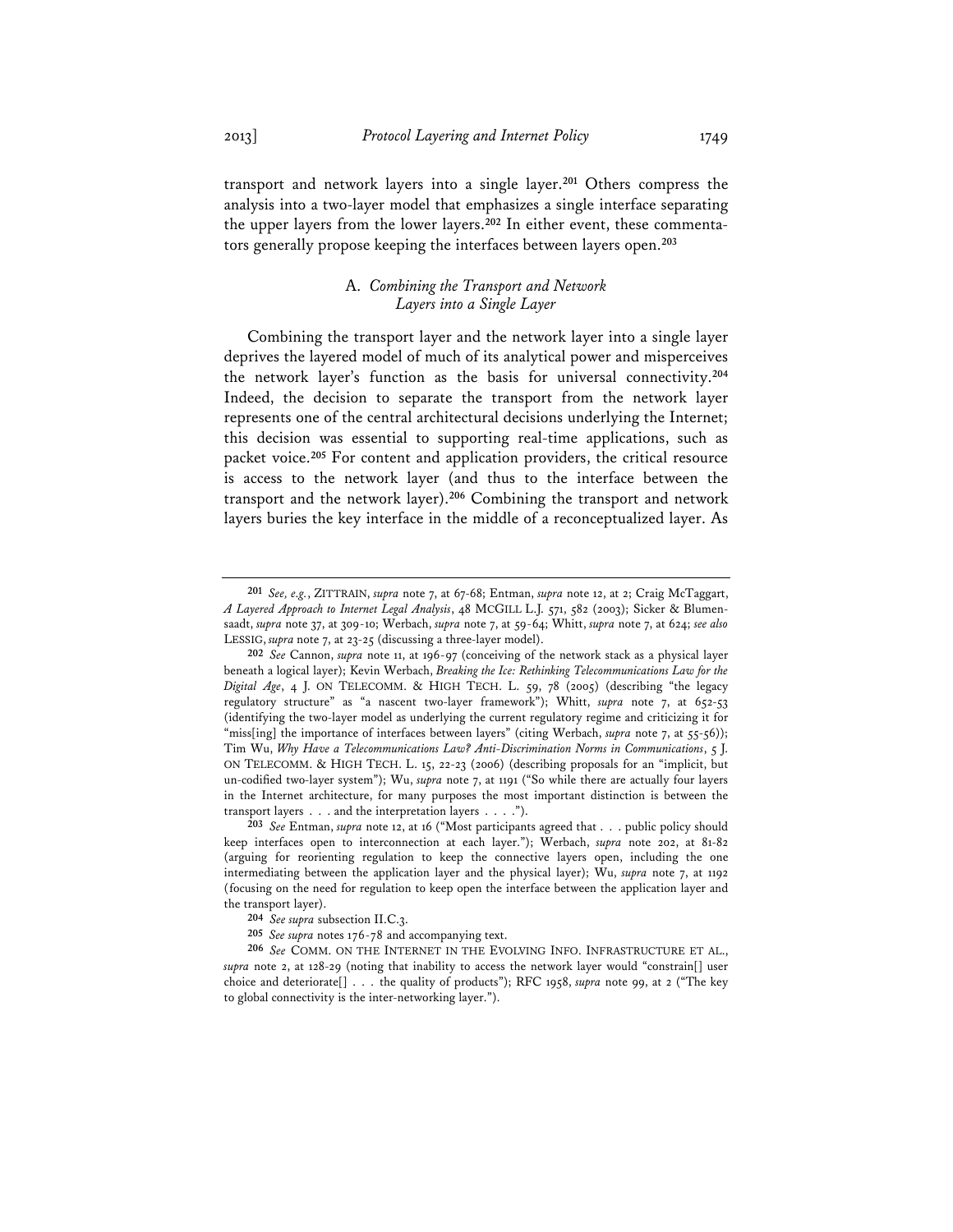such, it obscures important issues by making it impossible to examine access at this interface.

Moreover, the transport layer runs exclusively in hosts, while the network layer defines the upper boundary for services provided by the routers and switches.**<sup>207</sup>** Compressing the layers in this manner thus contradicts the central tenet of layering that limits entities to interacting only with their peers—gateways only with other gateways, hosts only with other hosts.**<sup>208</sup>** Combining a layer that operates in both routers and hosts with one that runs solely at the edge of the network makes it impossible to map the resulting layered stack onto the end-to-end argument.**<sup>209</sup>** Finally, if the single-logical-layer argument is combined with an argument for nondiscrimination in the logical layer,**<sup>210</sup>** users would be prohibited from utilizing one of the core features built into the network layer from the outset: the Typeof-Service flag included in IP to permit prioritization.**<sup>211</sup>** These problems have led even engineers who are sympathetic to the goals of network neutrality to criticize the manner in which these models have oversimplified the TCP/IP Reference Model.**<sup>212</sup>**

#### B. *Dumb Pipes vs. the Hourglass Model*

In addition to permitting the Internet to run a wide variety of applications and host processes seamlessly, the Internet Protocol also enables the network to run an arbitrary variety of transmission technologies. This ability is facilitated by a thin, simple layer in the middle of the protocol

**<sup>207</sup>** *See supra* note 200 and accompanying text.

**<sup>208</sup>** *See supra* note 54 and accompanying text.

**<sup>209</sup>** *See* Scott Jordan, *A Layered Network Approach to Network Neutrality*, 1 INT'L J. COMM. 427, 443-44 (2007) [hereinafter Jordan, *Layered Network Approach*]; Scott Jordan, *Implications of Internet Architecture on Net Neutrality*, ACM TRANSACTIONS ON INTERNET TECH., May 2009, at 5:1, 5:16 [hereinafter Jordan, *Internet Architecture*].

**<sup>210</sup>** *See, e.g.*, VAN SCHEWICK, *supra* note 7, at 73 ("[F]iltering and control mechanisms in the network's core may also violate the layering principle if the mechanisms operate at the Internet layer or at a lower layer but access or modify the message . . . ."); Tim Wu, *Network Neutrality, Broadband Discrimination*, 2 J. ON TELECOMM. & HIGH TECH. L. 141, 168 (2003) ("[A]bsent evidence of harm to the local network or the interests of other users, broadband carriers should not discriminate in how they treat traffic on their broadband network on the basis of inter-network criteria.").

**<sup>211</sup>** *See supra* note 184 and accompanying text. For a description of the Type-of-Service flag, see TANENBAUM, *supra* note 4, at 434.

**<sup>212</sup>** *See* Jordan, *Internet Architecture*, *supra* note 209, at 5:16; Jordan, *Layered Network Approach*, *supra* note 209, at 443; *see also* Kai Zhu, Note, *Bringing Neutrality to Network Neutrality*, 22 BERKELEY TECH. L.J. 615, 634 (2007) (criticizing accounts that "simplify[] the technically complex and elegant TCP/IP into a 'dumb pipe' or a 'code layer'" as "both technically inaccurate and conceptually misleading").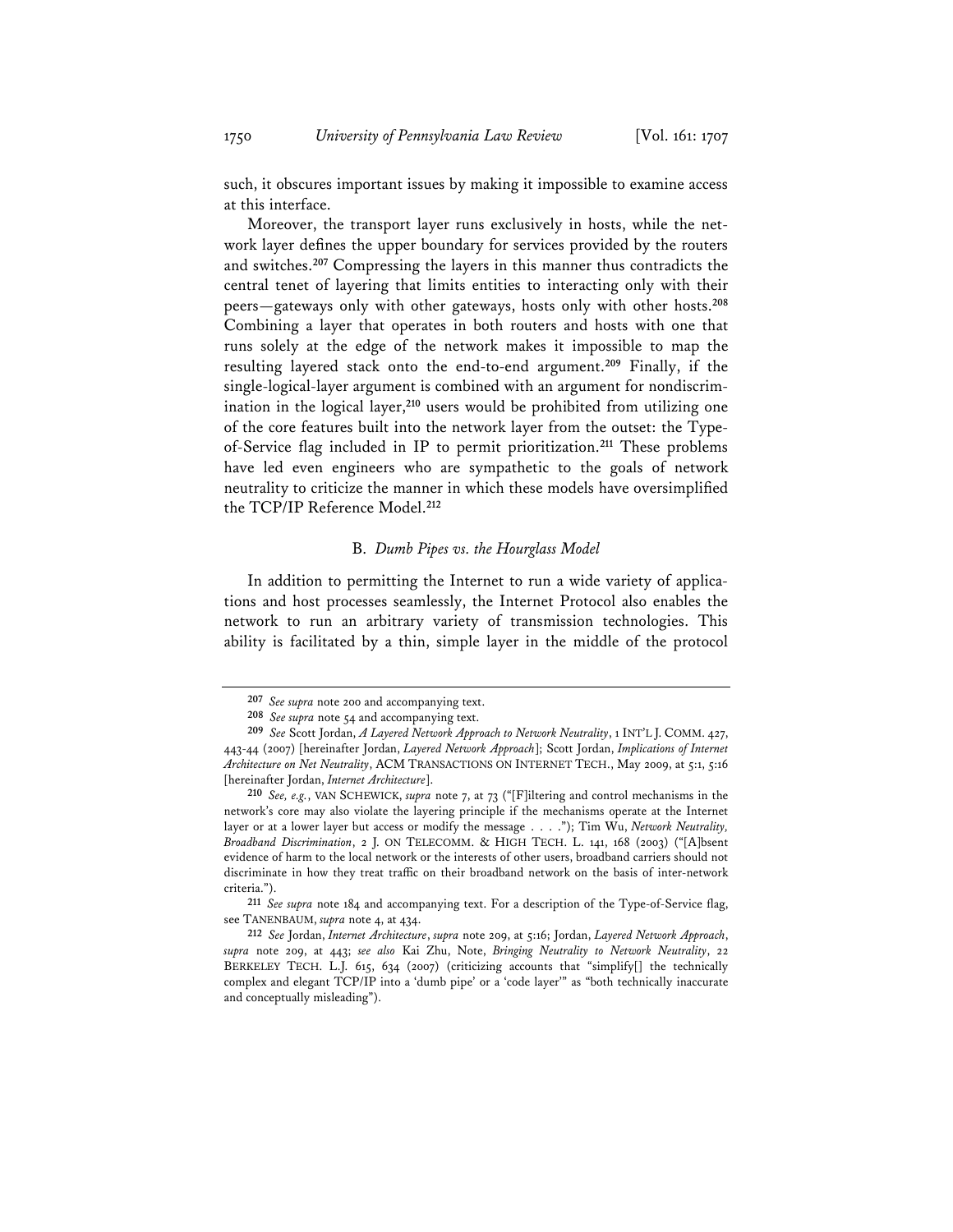stack to mediate between any heterogeneity in the upper and lower layers. The solution was not to require that all of the lower layers be simple or uniform, as some proponents of general protocols have suggested.**<sup>213</sup>** Instead, the architecture envisions a wide variety of technologies both above and below the network layer, with many lower layer protocols containing sophisticated functionality, including Frame Relay, Asynchronous Transfer Mode, Active Queue Management, and MultiProtocol Label Switching.



## **Figure 10: The Hourglass Model of the Internet Protocol Stack<sup>214</sup>**

It is for this reason that the classic representation of the TCP/IP Reference Model takes the shape of an hourglass, with the Internet Protocol serving as the thin waist.**<sup>215</sup>** The hourglass structure emphasizes that only

**<sup>213</sup>** *See* Cannon, *supra* note 11, at 197 (dividing information services into lower-layer basic services and upper-layer enhanced services); Wu, *supra* note 7, at 1191-92 (arguing that his proposed four-layer model can be simplified into two layers).

**<sup>214</sup>** For a similar figure, see Steve Deering, *Watching the Waist of the Protocol Hourglass*, PROC. FIFTY-FIRST INTERNET ENG'G TASK FORCE 2 (2001), *available at* http://www.ietf.org/ proceedings/51/slides/plenary-1/sld002.html.

**<sup>215</sup>** *See* COMM. ON THE INTERNET IN THE EVOLVING INFORMATION INFRASTRUCTURE ET AL., *supra* note 2, at 36, 126-28; Walter Willinger & John Doyle, *Robustness and the Internet: Design and Evolution*, *in* ROBUST DESIGN: A REPERTOIRE OF BIOLOGICAL, ECOLOGICAL, AND ENGINEERING CASE STUDIES 231, 242-43 (Erica Jen ed., 2005); RFC 3439, *supra* note 26, at 3; *see also* VAN SCHEWICK, *supra* note 7, at 89 (noting that with "the Internet Protocol as the hourglass's waist," developers can innovate independently on either end); ZITTRAIN, *supra* note 7, at 67-69 (describing the hourglass and explaining, "It is only the middle that is narrow, containing Internet protocol, because it is meant to be as feature-free as possible"). The hourglass model is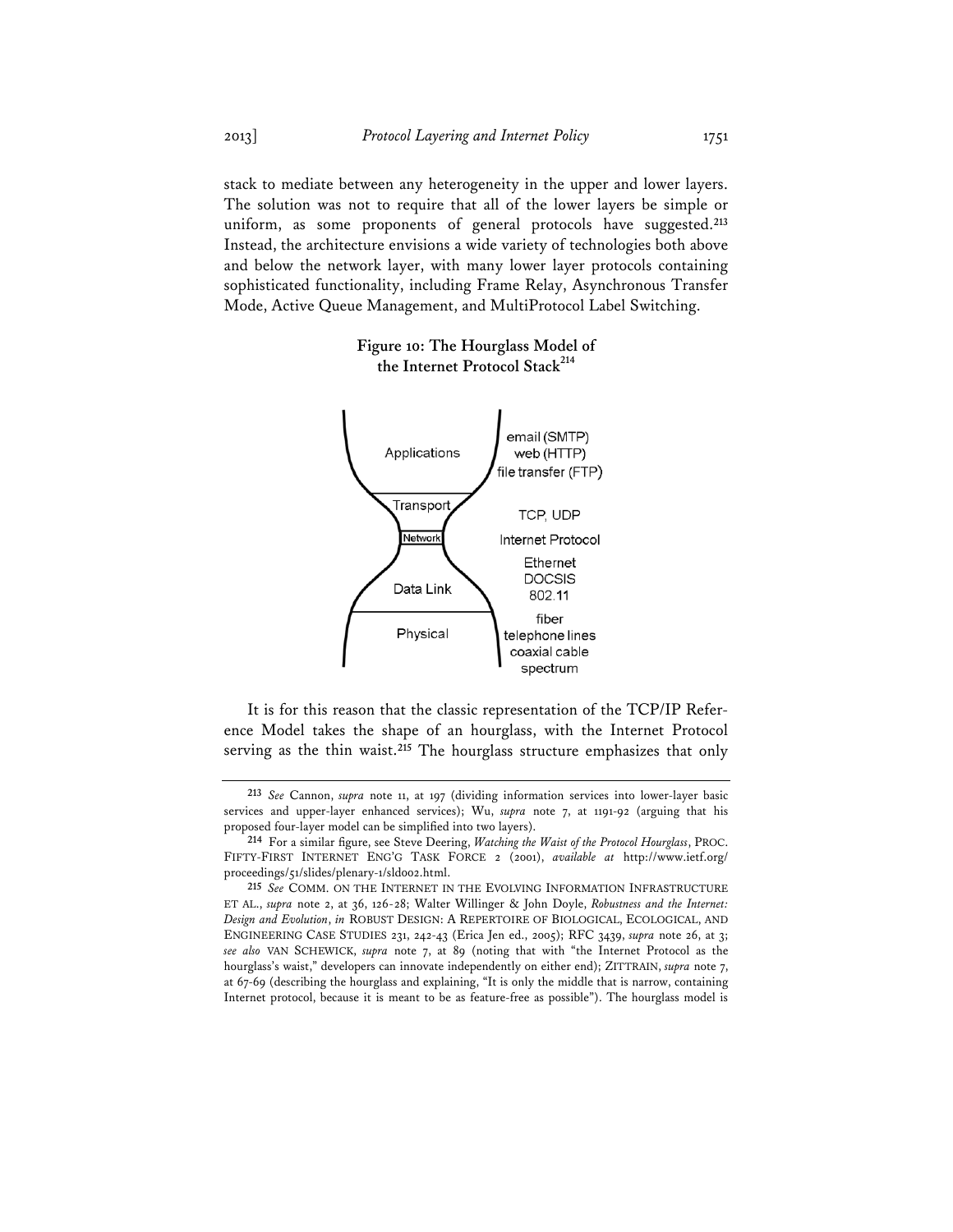the network layer must remain uniform and relatively simple. The services provided by the upper and lower layers of the protocol stack are anything but uniform and can employ complex and elaborate network management practices. It is for this reason that many in the engineering community have rejected attempts to reduce protocol layering into the simple policy inference that lower layers should be kept as dumb as possible.**<sup>216</sup>**

## C. *Layering and Competition Policy*

An additional concern is that analyses based on engineering concepts like protocol layering are sometimes offered as substitutes for conventional tools of policy analysis. For example, debates over Internet policy sometimes focus on whether a particular practice is consistent with layering without addressing whether that practice furthers other policy concerns, such as promoting economic competition. In particular, many have invoked the layers model to justify subjecting the lower layers of the Internet to regulation while largely exempting the upper layers from regulatory scrutiny.**<sup>217</sup>**

usually attributed to John Aschenbrenner in connection with the OSI layered stack. *See* Jean Bartik, *OSI: From Model to Prototype as Commerce Tries to Keep Pace*, DATA COMM., Mar. 1984, at 307, 314-15; B Carpenter & S Brim, *Middleboxes: Taxonomy and Issues* 25 (IETF Network Working Grp. RFC No. 3234, 2002) [hereinafter RFC 3234], *available at* http://tools.ietf.org/pdf/rfc3234.pdf.

**<sup>216</sup>** *See, e.g.*, Jordan, *Internet Architecture*, *supra* note 209, at 5:21; Jordan, *Layered Network Approach*, *supra* note 209, at 446; *see also* Zhu, *supra* note 212, at 634 (offering a technical critique of arguments that TCP/IP mandates "dumb pipe[s]").

**<sup>217</sup>** *See* Mark Cooper, *Open Communications Platforms: The Physical Infrastructure as the Bedrock of Innovation and Democratic Discourse in the Internet Age*, 2 J. ON TELECOMM. & HIGH TECH. L. 177, 180 (2003) (arguing for regulation "preserving an open physical layer within the communications platform" because its owners "are in a unique position" to "employ singular, narrow motives and leverage market power in order to protect existing monopoly rents to achieve domination over neighboring products"); Susan Crawford, *The Internet and the Project of Communications Law*, 55 UCLA L. REV. 359, 375-76 (2007) (surveying literature arguing that upper layers should remain unregulated); Werbach, *supra* note 7, at 59-60 ("In general terms, regulation is more justified at lower layers, because openness at one layer often allows for innovation at higher layers."); Whitt, *supra* note 7, at 592 (noting that "when applied in the telecommunications industry context, the Network Layers Model targets the lower network layers for discrete regulation based on the existence of significant market power" while "leaving otherwise competitive content and applications markets unfettered by regulation"). Both Whitt and Werbach later qualified these statements by acknowledging that anticompetitive problems can arise in any layer. *See* Kevin Werbach, *Bringing Home the Bits*, 4 J. ON TELECOMM. & HIGH TECH. L. 59, 80 (2005) (rejecting approaches that presuppose heavy regulation on lower layers and little to no regulation on the upper layers); Werbach, *supra* note 7, at 60 n.90 ("Under some circumstances, more extensive regulation may be justified at a higher layer, or competition may be sufficient to ensure openness without the need for regulatory intervention."); Whitt, *supra* note 7, at 635 ("Of course, . . . one cannot assume that the exclusive gatekeeper will only exist at the physical layer. Indeed, a recent study solicited by the European Commission explains that Next Generation Networks ('NGNs') likely will contain new 'control points' that can reside in any layer or 'plane' of the network hierarchy." (footnote omitted)).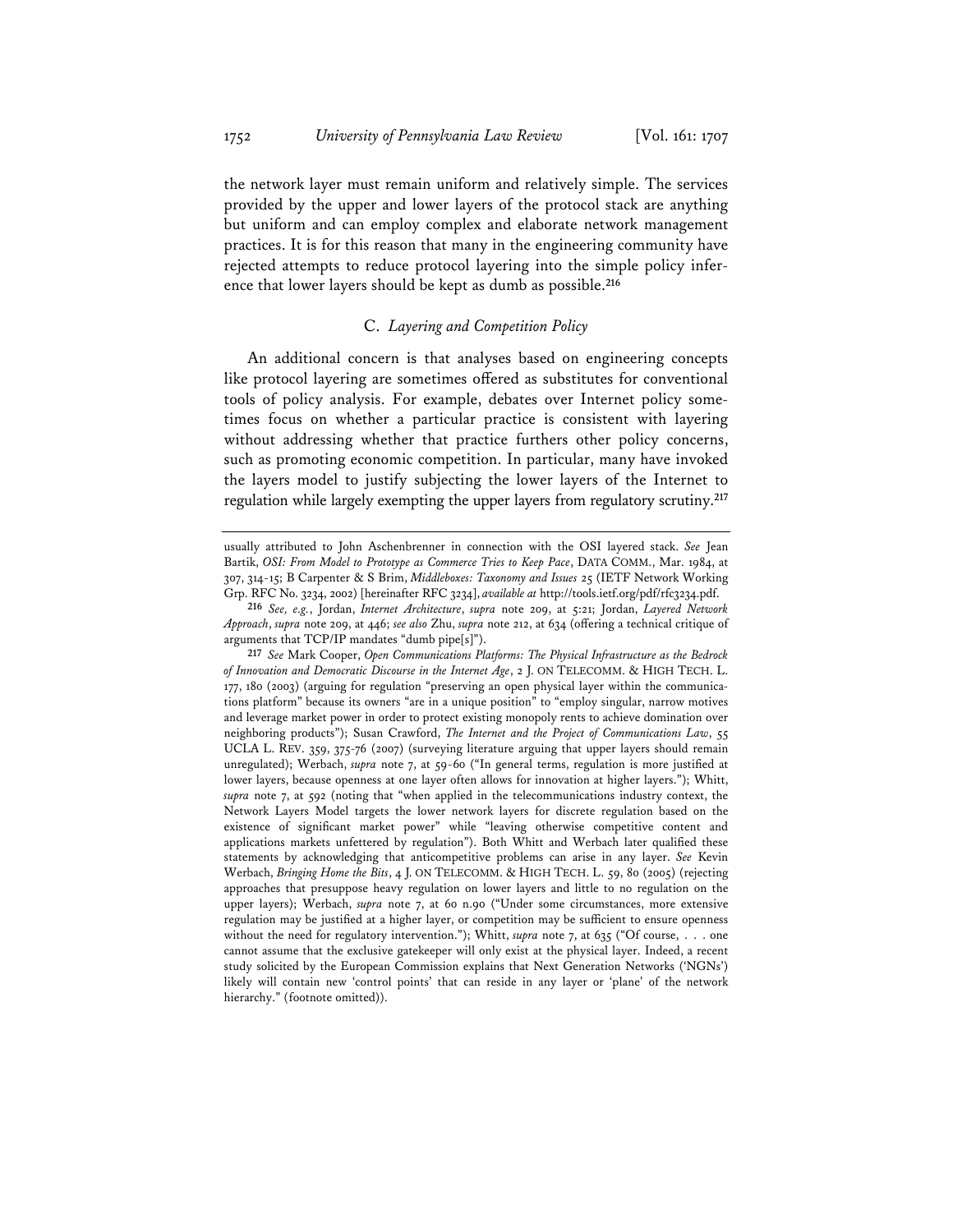Other proposals suggest that network management techniques that violate protocol layering be regarded as inherently problematic.**<sup>218</sup>**

Calls for singling out the physical layer for regulatory scrutiny are both overinclusive and underinclusive. They are underinclusive in that not every aspect of the physical layer is characterized by the type of high fixed costs that tend to create market failure. The FCC, for instance, has rejected regulating backbone providers on the theory that the market is sufficiently competitive.**<sup>219</sup>** It is only the "last mile"**<sup>220</sup>** that is the source of concern (and even that aspect is becoming more competitive, particularly as the deployment of 4G LTE makes wireless an increasingly plausible alternative).**<sup>221</sup>** Hence, many layers commentators argue that the physical layer must be disaggregated into core and last-mile components.**<sup>222</sup>**

The underinclusive nature of focusing regulatory attention exclusively on the physical layer stems from the fact that market power is possible at the upper layers as well, which is reflected in the recent antitrust cases against Microsoft and Google.**<sup>223</sup>** Admittedly, upper-layer services are not characterized by the high fixed costs that have been the traditional source of market domination in the telecommunications industry. That said, other economic features such as first-mover advantages, network effects, or intellectual property can create anticompetitive concerns. This is why many who advocate using layering as the basis for regulatory policy acknowledge

**221** *See id.* at 17, 40 (describing how the emergence of competition in last-mile broadband service justified deregulation); *id.* at 9-10, 25-27 (tracing the emergence of wireless as the leading last-mile broadband platform and noting that "the FCC has specifically rejected the conclusion that last-mile broadband services constitute a natural monopoly").

**222** *See* Sicker, *supra* note 10, at 11, 16 (dividing physical layer services into "access," i.e. lastmile, and "transport," i.e. the core of the network); Whitt, *supra* note 7, at 623-24 (same).

**223** The antitrust authorities' recent interest in Facebook indicates that market power can exist in applications as well. *See* Christopher S. Yoo, *When Antitrust Met Facebook*, 19 GEO. MASON L. REV. 1147, 1148-54 (2012) (describing "network effects," which "exist when the value of a network depends on the number of other users connected to the network," as a source of market power for Facebook and other social networking sites). The cable program access rules indicate that market power can arise with respect to content as well. Werbach, *supra* note 202, at 79 ("The program access rules in the 1992 Cable Act . . . were designed to prevent cable operators from using their dominance of certain high-value content to prevent competition at the physical layer  $\ldots$  .").

**<sup>218</sup>** *See, e.g.*, Comments of Google, *supra* note 18, at 69-70 ("Network congestion [management] techniques . . . should be consistent with Internet layers architecture . . . .").

**<sup>219</sup>** *See* Daniel F. Spulber & Christopher S. Yoo, *Mandating Access to Telecom and the Internet: The Hidden Side of* Trinko, 107 COLUM. L. REV. 1822, 1891 (2007) (describing the FCC's policy that in the absence of a dominant backbone player, individual backbones have sufficient incentive to interconnect even absent regulation).

**<sup>220</sup>** The "last mile" refers to the final leg of the delivery of telecommunications services to consumers. Daniel F. Spulber & Christopher S. Yoo, *Rethinking Broadband Internet Access*, 22 HARV. J.L. & TECH. 1, 2 n.3 (2009).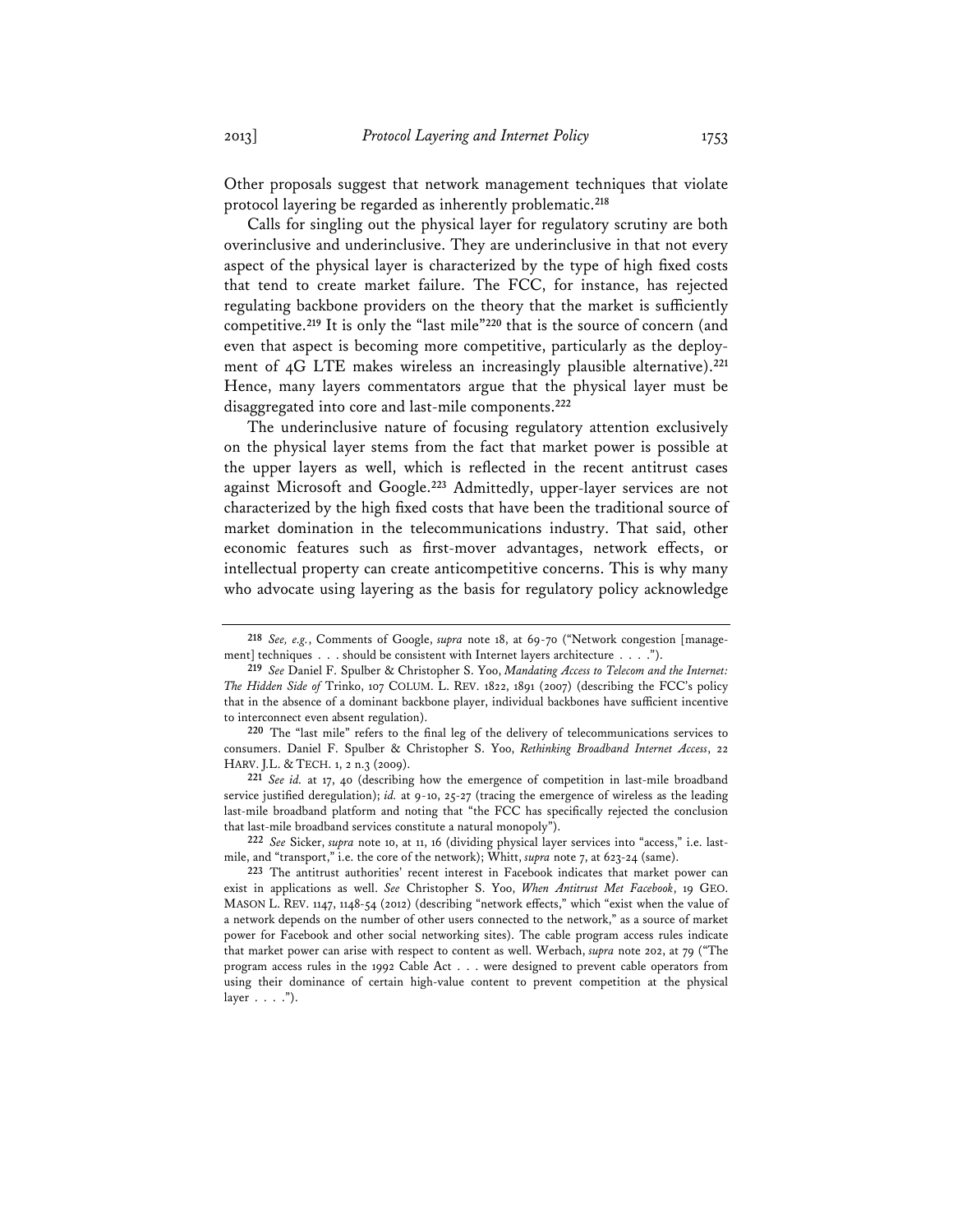that market power can arise at any layer.**<sup>224</sup>** It also explains why the FCC's Open Internet Order "reject[ed] proposals to limit [its] rules to actions taken at or below the lower network layer."**<sup>225</sup>**

Protocol layering is also frequently lauded for its ability to promote competition in another way. As a general matter, enabling actors to connect without asking permission and to innovate within their layers without affecting other layers is likely to promote competition. A closer examination, however, reveals that the combination of open connectability and intra-layer freedom can actually limit competition. Professor Timothy Bresnahan has emphasized the potential benefits of what he calls "divided technical leadership," in which firms with similar technical and marketing capabilities push against the vertical boundaries separating them in an attempt to seize control over key platform elements.**<sup>226</sup>** Regulation that mandates access would freeze these interfaces and threaten to block these markets from this important source of rivalry.**<sup>227</sup>** While Bresnahan offered this theory in a somewhat different context, the same insights apply to the Internet with considerable force.

Other studies have emphasized how coordination between input providers can internalize the positive externalities created by general purpose technologies**<sup>228</sup>** or can allow new entrants to manage the market power wielded by input suppliers before undertaking relationship-specific investments.**<sup>229</sup>** These countervailing considerations underscore the extent to which the relationship between openness and competition policy is more complex than suggested by the arguments of those who equate layering with promoting competition.

## IV. THE IMPACT OF TECHNOLOGICAL CHANGE ON THE LAYERED MODEL

There can be little question that the five-layer TCP/IP Reference Model that frames the structural analysis of the Internet represents a tremendous technical achievement. It has proven remarkably stable and robust, scaling to accommodate a dazzling variety of users, applications, and networking

**<sup>224</sup>** Katz, *supra* note 12, at 37-38; Weiser, *supra* note 37, at 13; Werbach, *supra* note 202, at 79; Whitt, *supra* note 7, at 635-36.

**<sup>225</sup>** Open Internet Order, *supra* note 1, at 17,948 n.235.

**<sup>226</sup>** Bresnahan, *supra* note 102, at 166.

**<sup>227</sup>** *See* Christopher S. Yoo, *Beyond Network Neutrality*, 19 HARV. J.L. & TECH. 1, 11 (2005) [hereinafter Yoo, *Beyond Network Neutrality*]; Christopher S. Yoo, *Vertical Integration and Media Regulation in the New Economy*, 19 YALE J. ON REG. 171, 282-85 (2002).

**<sup>228</sup>** Bresnahan & Trajtenberg, *supra* note 36, at 96.

**<sup>229</sup>** Teece, *supra* note 36, at 302.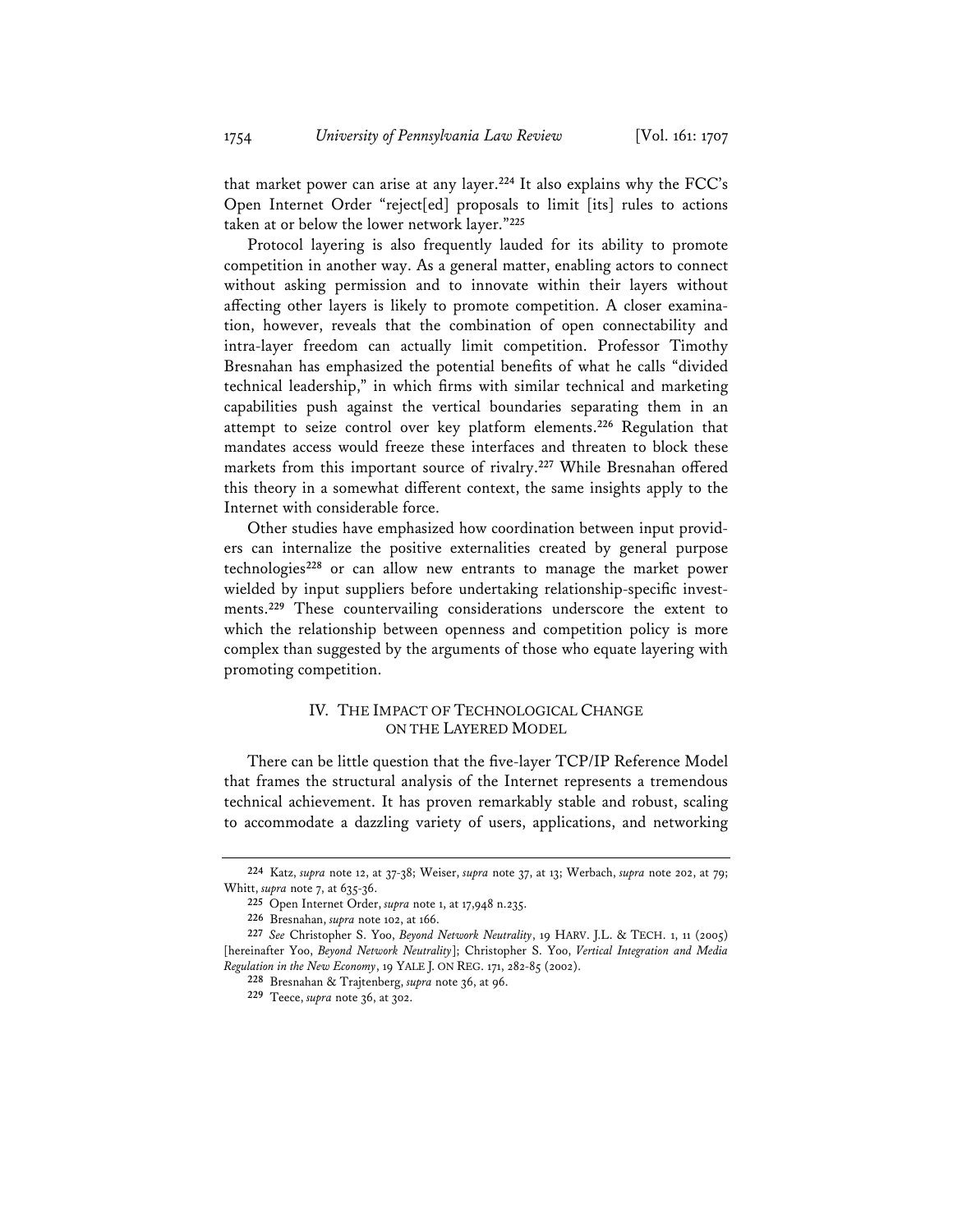technologies. Its past success has understandably led many in the policy debate to embrace it as an essential pillar to preserve.

But the success of the model makes it easy to forget that, like all layered architectures, it is the product of a series of tradeoffs determined largely by the nature of the underlying technological interdependencies and the nature of the services being demanded of the network. It is thus appropriate to examine the conditions under which circumstances have changed sufficiently to merit changing the architecture as well.

## A. *Reliability*

One area that is undergoing technological change is with respect to the way that the current layered stack ensures reliability. Although reliability in the ARPANET was largely guaranteed by the IMPs operating in the core of the network, the existing layered architecture assigns responsibility for guaranteeing reliable transmission to the transport layer.**<sup>230</sup>** As a result, the current architecture assigns the responsibility for ensuring reliability to the hosts operating at the edge of the network. However, the advent of wireless transmission technologies has begun to place pressure on the assumption that the transport layer should remain the locus for ensuring reliability.

As noted earlier, when TCP sends a packet, it sets a retransmission timer; if it has not received an acknowledgment by the time the timer expires, it presumes the packet has been lost and resends it.**<sup>231</sup>**

The rationale generally invoked for this decision is laid out in the landmark article on the end-to-end argument by Jerome Saltzer, David Reed, and David Clark. They argued that performing intermediate error checking provided few additional benefits because the hosts at either end of the communication are likely to perform an end-to-end error check anyway, which necessarily involves information only available at the network's edge.**<sup>232</sup>** Moreover, implementing reliability in the core would require all applications, even those applications whose tolerance for damaged or lost

**<sup>230</sup>** *See* Geoff Huston, *The End of End to End?*, ISP COLUMN (May 2008), http://www.potaroo. net/ispcol/2008-05/eoe2e.html (noting that the predominant approach to digital networking during the 1970s and 1980s required that each switch in a path store a local copy of the data until it received confirmation that the downstream switch had received the data and calling approaches that placed responsibility for reliability on hosts "heresy"); *see also* ABBATE, *supra* note 103, at 125 (calling approaches giving hosts the responsibility for maintaining reliability "unconventional").

**<sup>231</sup>** *See supra* note 174 and accompanying text.

**<sup>232</sup>** Saltzer et al., *supra* note 121, at 278-81.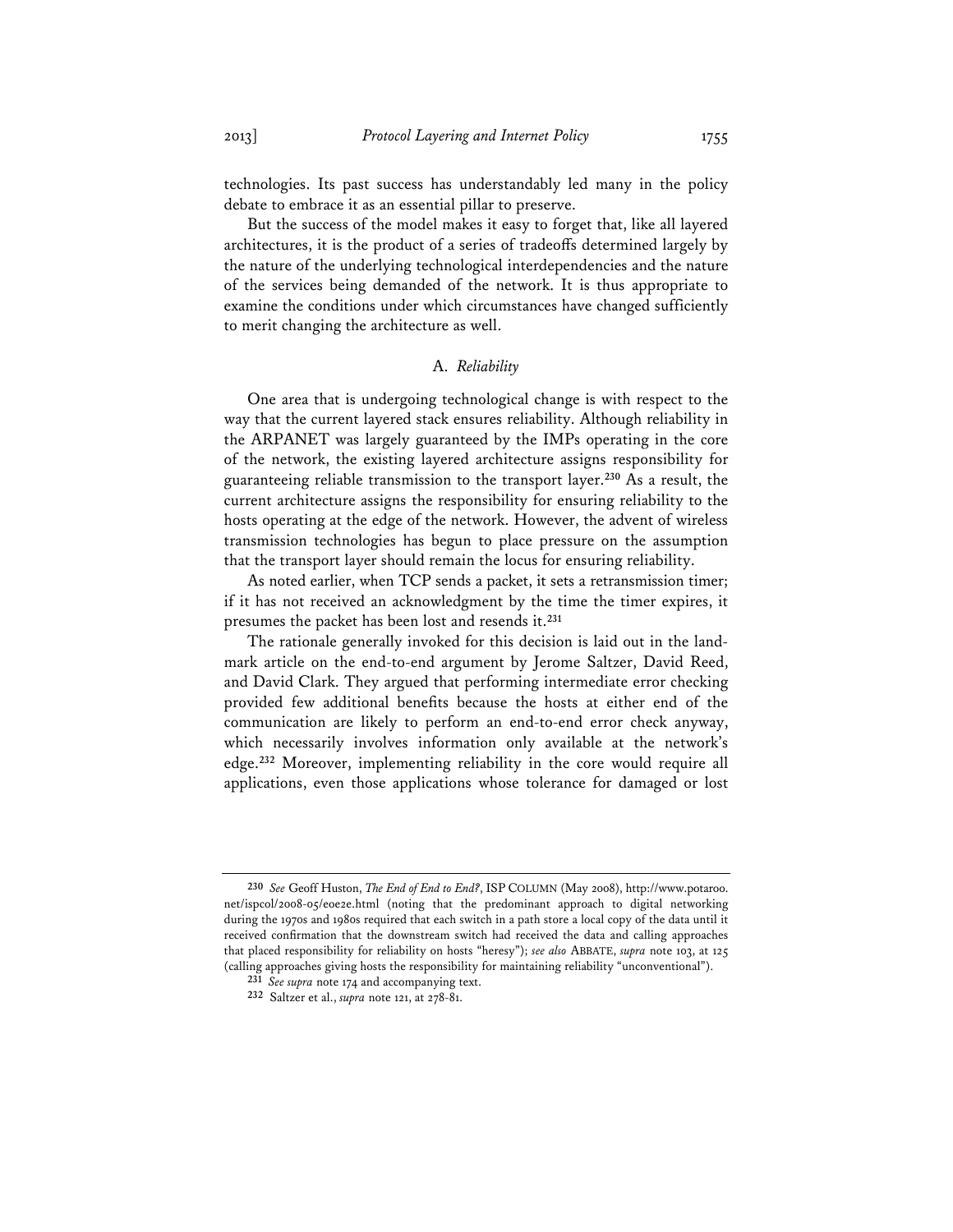1756 *University of Pennsylvania Law Review* [Vol. 161: 1707

packets was very high, to bear the delays associated with maintaining reliability.**<sup>233</sup>**

For these reasons, the Internet's protocol designers shifted responsibility for error recovery from the nodes to the hosts.**<sup>234</sup>** The nodes in the core of the network became pure store-and-forward routers that no longer had to keep track of what happened to packets after transmission.

A closer analysis of the decision not to implement reliability in the core reveals a decisionmaking process that is somewhat more complex. Assigning responsibility for reliability to the core of the network would have meant that nodes had to track packets already transmitted until the next downstream router confirmed receipt. If a node failed, the only way the network could have recovered from such a loss would have been to restart the entire session from scratch.**<sup>235</sup>**

More importantly for our purposes, the decision to assign responsibility for maintaining reliability to the hosts was the result of a pragmatic tradeoff. Saltzer, Reed, and Clark explicitly recognized that "it would be too simplistic to conclude that the lower levels should play no part in obtaining reliability" and that "the amount of effort to put into reliability measures within the data communication system is seen to be an engineering tradeoff based on performance, rather than a requirement for correctness."**<sup>236</sup>** Indeed, they recognized that some networks may be so unreliable as to justify giving the lower layers greater responsibility for ensuring reliability.**<sup>237</sup>**

The advent of wireless broadband may represent an example of when it may make sense to shift responsibility for ensuring reliability to a lower layer. Unlike wireline networks, which rarely drop packets for reasons other than congestion, wireless networks suffer from much higher loss rates

**<sup>233</sup>** *See id.* at 284-85 (citing real-time voice conversations as an example of an application with a high tolerance for damaged packets but a low tolerance for delay). As David Clark observed,

<sup>[</sup>T]he most serious source of delay in networks is the mechanism to provide reliable delivery. A typical reliable transport protocol responds to a missing packet by requesting a retransmission and delaying the delivery of any subsequent packets until the lost packet has been retransmitted. It then delivers that packet and all remaining ones in sequence. The delay while this occurs can be many times the round trip delivery time of the net, and may completely disrupt the speech reassembly algorithm. In contrast, it is very easy to cope with an occasional missing packet.

Clark, *supra* note 144, at 109.

**<sup>234</sup>** Cerf & Kahn, *supra* note 135, at 643.

**<sup>235</sup>** *See* Clark, *supra* note 144, at 107-08.

**<sup>236</sup>** Saltzer et al., *supra* note 121, at 280-81.

**<sup>237</sup>** See *id.* at 281 (acknowledging that, at times, "[p]erforming a function at a low level may be more efficient, if the function can be performed with a minimum perturbation of the machinery already included in the low-level subsystem").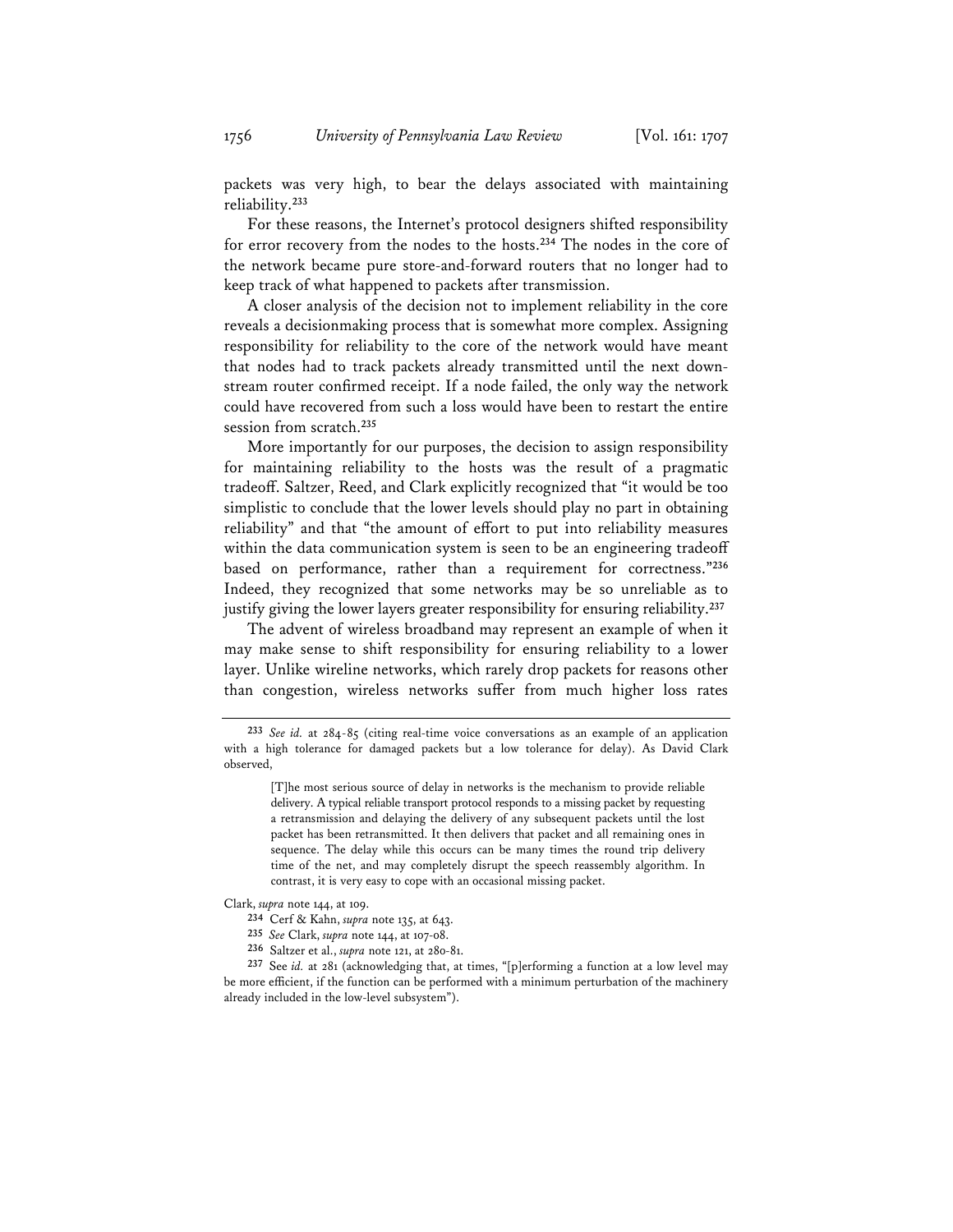caused by the sensitivity of spectrum-based transmission to local conditions.**<sup>238</sup>** Recovering from packet loss can be quite slow, as the process must wait for a sending host's retransmission timer to expire. Moreover, sending the duplicate packet from the host necessarily consumes additional network resources.

For this reason, modern wireless broadband networks increasingly deploy network-based reliability systems, such as Automatic Repeat reQuest (ARQ), that allow the data-link layer to access information associated with the transport layer in order to improve error recovery. Under ARQ, the data-link layer uses acknowledgments between adjacent switches to achieve faster recovery from errors.**<sup>239</sup>** In addition, the data-link layer installs an entity known as a snoop agent that sniffs all packets heading toward the receiver to determine whether they are using TCP. If the snoop agent receives the data-link layer acknowledgment, it generates its own TCP acknowledgment and drops the TCP acknowledgment generated by the receiving host.**<sup>240</sup>**

Shifting functions currently performed by the transport layer into either the data-link layer or routers operating in the core (and allowing the datalink layer to observe information associated with the transport layer) diverges from the TCP/IP reference model. These proposals have been controversial, principally because deviating from the layered model introduces variation, which increases the number of interdependencies that each layer must take into account.**<sup>241</sup>** For example, there are reports that additional latency introduced by ARQ is exacerbating problems with bufferbloat.**<sup>242</sup>**

Experiments allowing lower layers to access information associated with higher layers in order to improve network performance are part of the burgeoning literature on cross-layer design in wireless networks.**<sup>243</sup>** The engineering community has yet to reach consensus on the merits of crosslayer design. That said, the pragmatic nature of network engineering

**<sup>238</sup>** Yoo, *supra* note 198, at 77-80.

**<sup>239</sup>** For a detailed explanation of ARQ, see Dzmitry Kliazovich & Fabrizio Granelli, *A Cross-Layer Scheme for TCP Performance Improvement in Wireless LANs*, 2004 PROC. IEEE GLOBAL TELECOMM. CONF. 840, 841.

**<sup>240</sup>** *Id.* 

**<sup>241</sup>** Kawadia & Kumar, *supra* note 34, at 7-8.

**<sup>242</sup>** For more discussion of bufferbloat, see generally Mark Allman, *Comments on Bufferbloat*, 43 COMPUTER COMM. REV. 31 (2013); and Jim Gettys & Kathleen Nichols, *Bufferbloat: Dark Buffers in the Internet*, 55 COMM. ACM 57 (2012).

**<sup>243</sup>** For surveys of this literature, see Fotis Foukalas et al., *Cross-Layer Design Proposals for Wireless Mobile Networks: A Survey and Taxonomy*, 10 IEEE COMM. SURVS. & TUTORIALS 70 (2008); Sanjay Shakkottai et al., *Cross-Layer Design for Wireless Networks*, IEEE COMM., Oct. 2003, at 74; Vineet Srivastava & Mehul Motani, *Cross-Layer Design: A Survey and the Road Ahead*, IEEE COMM., Dec. 2005, at 112.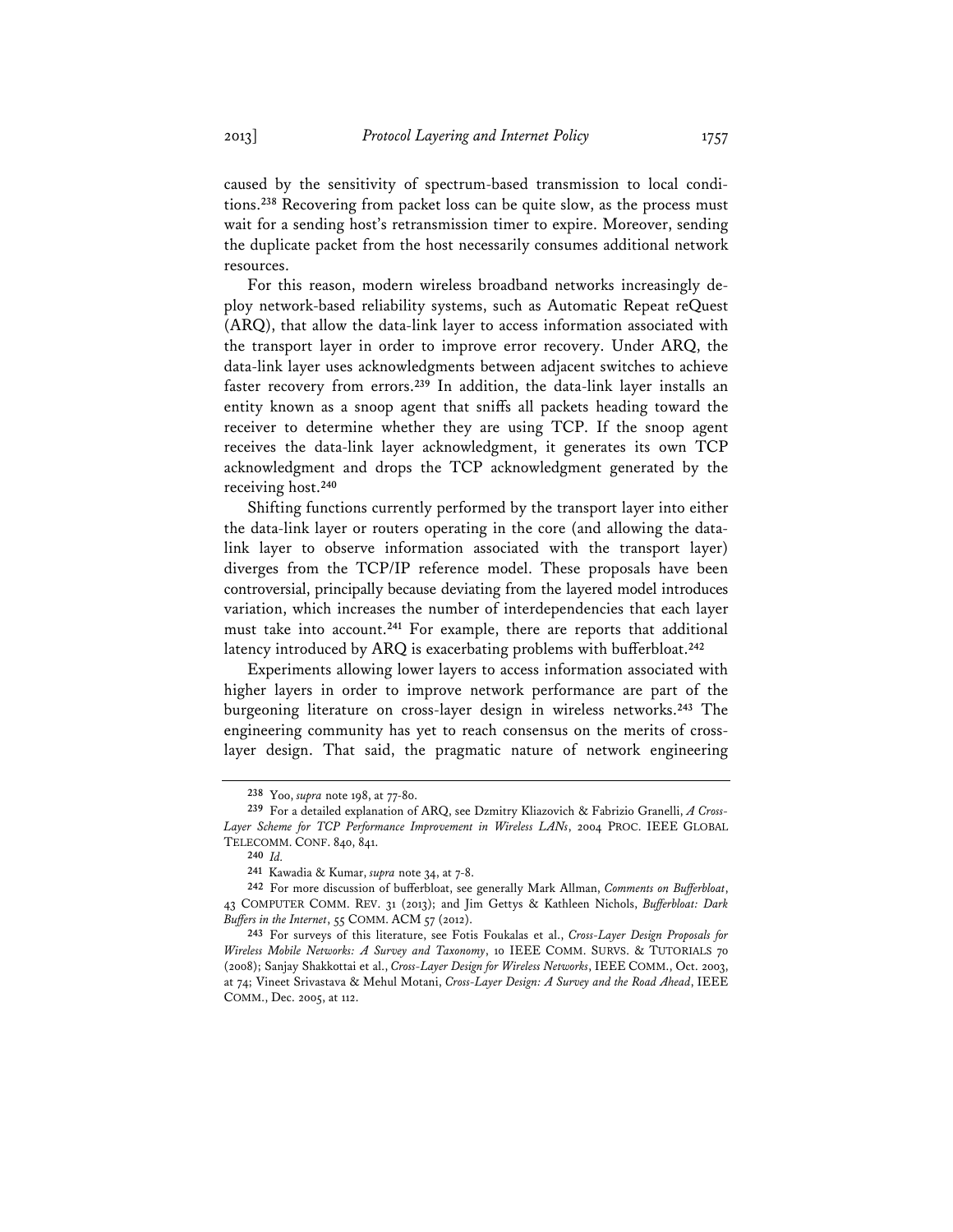counsels against basing objections on rigid adherence to a fundamentalist principle.**<sup>244</sup>** A better policy would be to understand how the determinants of layering may change and to develop heuristic guides to determine when a change in the underlying tradeoffs may justify a shift to a different layered architecture.

### B. *Congestion*

Congestion management represents another interesting case study of how the protocol architects allocated a particular function to particular layers. The ARPANET placed primary responsibility for congestion management on the IMP connected to the receiving host, which used RFNMs as a form of flow control to ensure that it did not receive more packets than it could handle.**<sup>245</sup>**

The Internet's initial design similarly followed a core-based approach, having routers send ICMP source quench messages to hosts when they became congested,**<sup>246</sup>** but that method proved to be ineffective.**<sup>247</sup>** Adopting a strikingly different approach, the Internet manages congestion by assigning primary responsibility to the sending host. The principles articulated by Saltzer, Reed, and Clark, which note that functions should be implemented where necessary information resides,<sup>248</sup> suggest that the sending host is a problematic locus for managing congestion. Congestion is typically the product of what multiple hosts are doing, but individual hosts generally possess information about only their own activities and lack information about the behavior of other hosts. The nodes in the core of the network are better positioned to observe the flows being generated by multiple users.**<sup>249</sup>**

**<sup>244</sup>** *See The Rise of the Middle and the Future of End-to-End: Reflections on the Evolution of the Internet Architecture* 8, 10 (IETF Network Working Grp. RFC No. 3724, J. Kempf & R. Austen eds., 2004) [hereinafter RFC 3724], *available at* http://tools.ietf.org/pdf/rfc3724 (contending that insistence on a fundamentalist principle is "an unproductive approach").

**<sup>245</sup>** *See supra* Section I.A.

**<sup>246</sup>** *See* J. Postel, *Internet Control Message Protocol: DARPA Internet Program Protocol Specification* 10-11 (IETF Network Working Grp. RFC No. 792, 1981), *available at* http://tools.ietf.org/pdf/ rfc792.pdf (explaining ICMP source quench messages); RFC 1122, *supra* note 116, at 103 (requiring hosts to react to these messages).

**<sup>247</sup>** Fernando Gont, *Deprecation of ICMP Source Quench Messages* 3 (IETF Network Working Grp. RFC No. 6633, 2012), *available at* http://tools.ietf.org/pdf/rfc6633.pdf.

**<sup>248</sup>** *See supra* note 232 and accompanying text.

**<sup>249</sup>** *See* Sally Floyd & Van Jacobson, *Random Early Detection Gateways for Congestion Avoidance*, 1 IEEE/ACM TRANSACTIONS NETWORKING 397, 397 (1993) ("The most effective detection of congestion can occur in the gateway itself."); *see also* Handley, *supra* note 169, at 120 ("Congestion is essentially a network-level problem rather than a transport-level problem . . . .").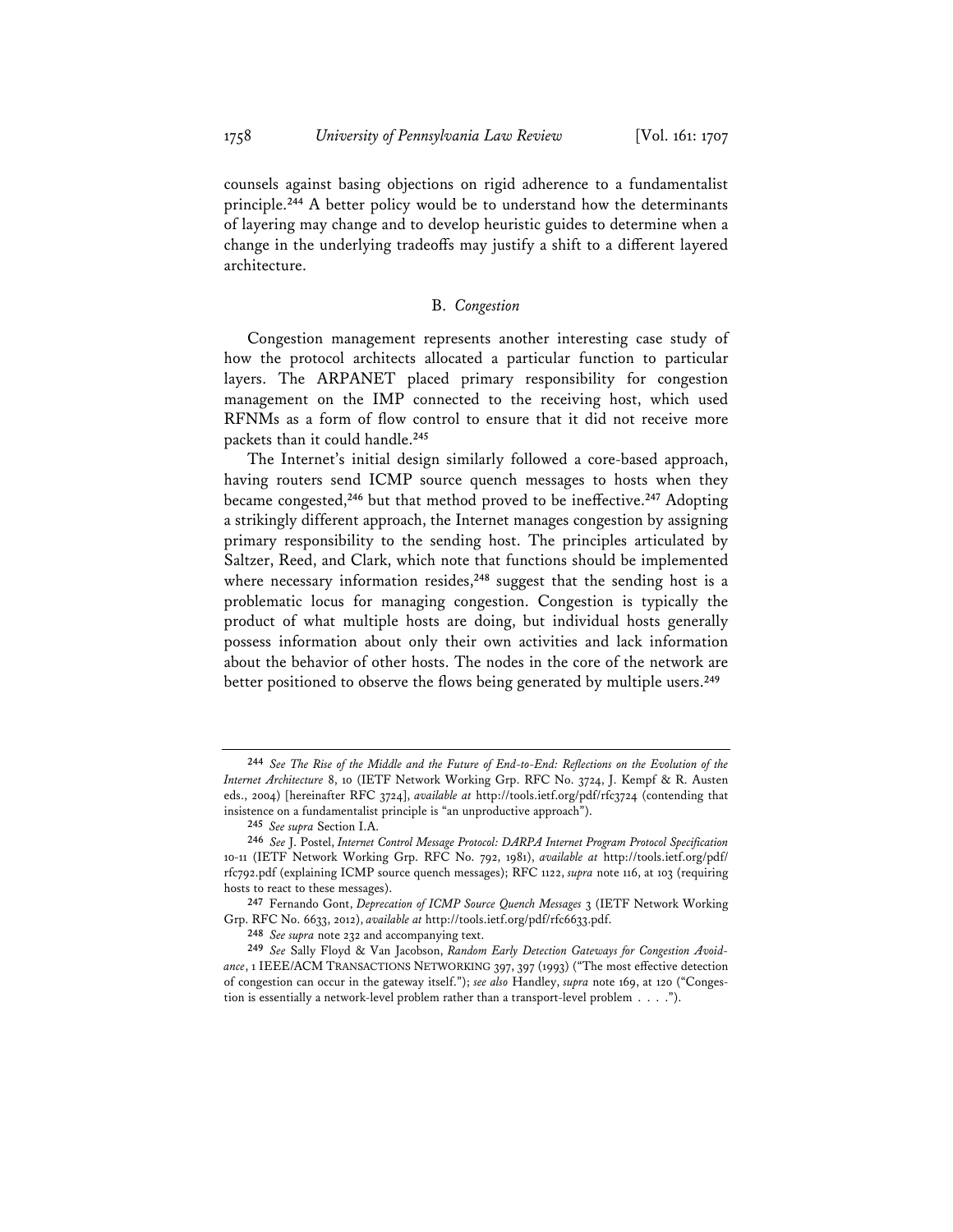Thus, the same information-requirements rationale that suggested that reliability should be managed from the edge of the network now suggests that congestion should be managed by the core. Since congestion management is arguably a service required by a broad range of applications and since it requires information that is available only in the core, a core-based solution seems most appropriate.**<sup>250</sup>**

The decision to deviate from the logical locus for congestion management is best understood in light of the sense of urgency during the mid-1980s, when the decision to manage congestion from the edge was made. In one of the few instances in which network engineers did not stay ahead of major problems, the network "suffered from a series of congestion collapses."**<sup>251</sup>** Any network-based solution would have required modifying all of the network's core routers, which would have taken a long time and been prohibitively expensive.**<sup>252</sup>**

Host-based congestion management depends on hosts' exponentially ramping down the amount of traffic they are transmitting whenever the network becomes congested. Without a direct congestion signal, however, hosts needed some basis for inferring from the signals that were visible to them when the network was congested. Van Jacobson and Mike Karels devised an ingenious solution to this problem that required adding only a few lines of code to the next release of UNIX.**<sup>253</sup>** They noted that networks typically drop packets for only two reasons: either the packet becomes corrupted or it encounters a congested buffer that was full.**<sup>254</sup>** Because wireline networks rarely corrupt packets, hosts could take the failure to receive an acknowledgment within the expected amount of time as a de facto signal that the network was congested and as an indication that they needed to reduce the amount of traffic they were sending through the network.**<sup>255</sup>**

**<sup>250</sup>** Indeed, Raj Jain proposed a core-based solution that would have enabled routers to notify hosts about congestion at the time the edge-based solution was adopted. RAJ JAIN ET AL., DIGITAL EQUIP. CORP., CONGESTION AVOIDANCE IN COMPUTER NETWORKS WITH A CONNECTIONLESS NETWORK LAYER 6-7 (1997), *available at* http://www1.cse.wustl.edu/~jain/ papers/ftp/cr5.pdf (describing a scheme in which "[a]ll routers in the subnet monitor their load").

**<sup>251</sup>** Handley, *supra* note 169, at 120.

**<sup>252</sup>** *See* Van Jacobson, *Congestion Avoidance and Control*, COMPUTER COMM. REV., Aug. 1988, at 314, 319 (noting that a network-based solution would "require[] a . . . modification to *all* existing gateways").

**<sup>253</sup>** *Id.* at 314-15, 321.

**<sup>254</sup>** *Id.* at 319.

**<sup>255</sup>** *Id.*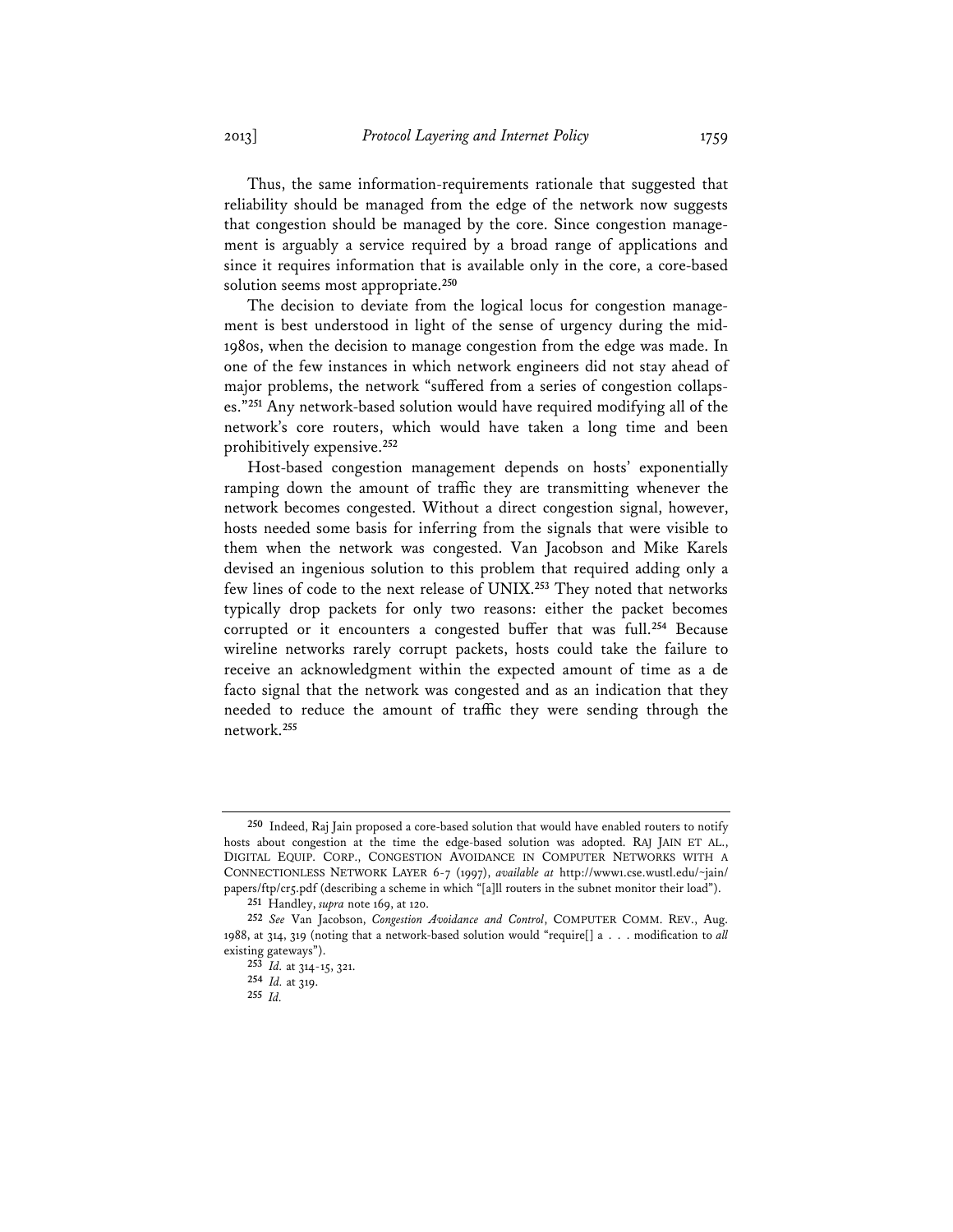This regime was deployed relatively quickly and has served as the primary mechanism for managing congestion on the Internet ever since.**<sup>256</sup>** Assigning responsibility for congestion management to the hosts also made the network more flexible by eliminating the need to knit together different approaches to congestion management employed by heterogeneous networks. Although subsequent mechanisms have been developed to enlarge the core's role in managing congestion, such as Random Early Discard (RED) and Explicit Congestion Notification (ECN),**<sup>257</sup>** these mechanisms are designed around the scheme devised by Jacobson and Karels. Thus, they are effectively supplements to, rather than replacements for, host-based congestion management.

This host-based approach was never intended to be a permanent solution.**<sup>258</sup>** As an initial matter, because it depended on an inference from the lack of an acknowledgment, it worked only for traffic based on TCP.**<sup>259</sup>** The advent of latency-sensitive applications, such as streaming video and VoIP, has placed increasing emphasis on UDP. The increase in the proportion of traffic that does not use acknowledgments has pressured developers and computer scientists to find a better solution.**<sup>260</sup>** Some scholars have proposed requiring that all UDP implementations be "TCP friendly," consuming the same amount of bandwidth as a typical TCP-based communication.**<sup>261</sup>** Thus

**259** Handley, *supra* note 169, at 120.

**260** *See* KUROSE & ROSS, *supra* note 4, at 213 (calling UDP's lack of congestion control "controversial" because its failure to reduce its rate in response to packet loss can cause UDP traffic to "crowd[] out . . . TCP sessions"). Kurose and Rose also note that

[f]rom the perspective of TCP, the multimedia applications running over UDP are not being fair—they do not cooperate with the other connections nor adjust their transmission rates appropriately. Because TCP congestion control will decrease its transmission rate in the face of increasing congestion (loss), while UDP sources need not, it is possible for UDP sources to crowd out TCP traffic.

#### *Id.* at 293.

**261** *E.g.*, Sally Floyd et al., *Equation-Based Congestion Control for Unicast Applications*, 30 COM-PUTER COMM. REV. 43, 43 (2000); E. Kohler et al., *Datagram Congestion Control Protocol (DCCP)* 6 (IETF Network Working Grp. RFC No. 4340, 2006), *available at* http://tools.ietf.org/ pdf/rfc4340; Jamshid Mahdavi & Sally Floyd, TCP-Friendly Unicast Rate-Based Flow Control

**<sup>256</sup>** TANENBAUM, *supra* note 4, at 547.

**<sup>257</sup>** For more on RED, see Bob Braden et al., *Recommendations on Queue Management and Congestion Avoidance in the Internet* 2-3, 7-8 (IETF Network Working Grp. RFC No. 2309, 1998), *available at* http://tools.ietf.org/pdf/rfc2309.pdf. For more on ECN, see K. Ramakrishnan et al., *The Addition of Explicit Congestion Notification (ECN) to IP* 3, 10-13 (IETF Network Working Grp. RFC No. 3168, 2001), *available at* http://tools.ietf.org/pdf/rfc3168.pdf. Interestingly, problems with bufferbloat strengthen the use case for deploying RED. For a detailed discussion, see Gettys & Nichols, *supra* note 242, at 59-63.

**<sup>258</sup>** *See* Jacobson, *supra* note 252, at 322 (envisioning host-based congestion recovery as an intermediate step toward gateway-based congestion detection).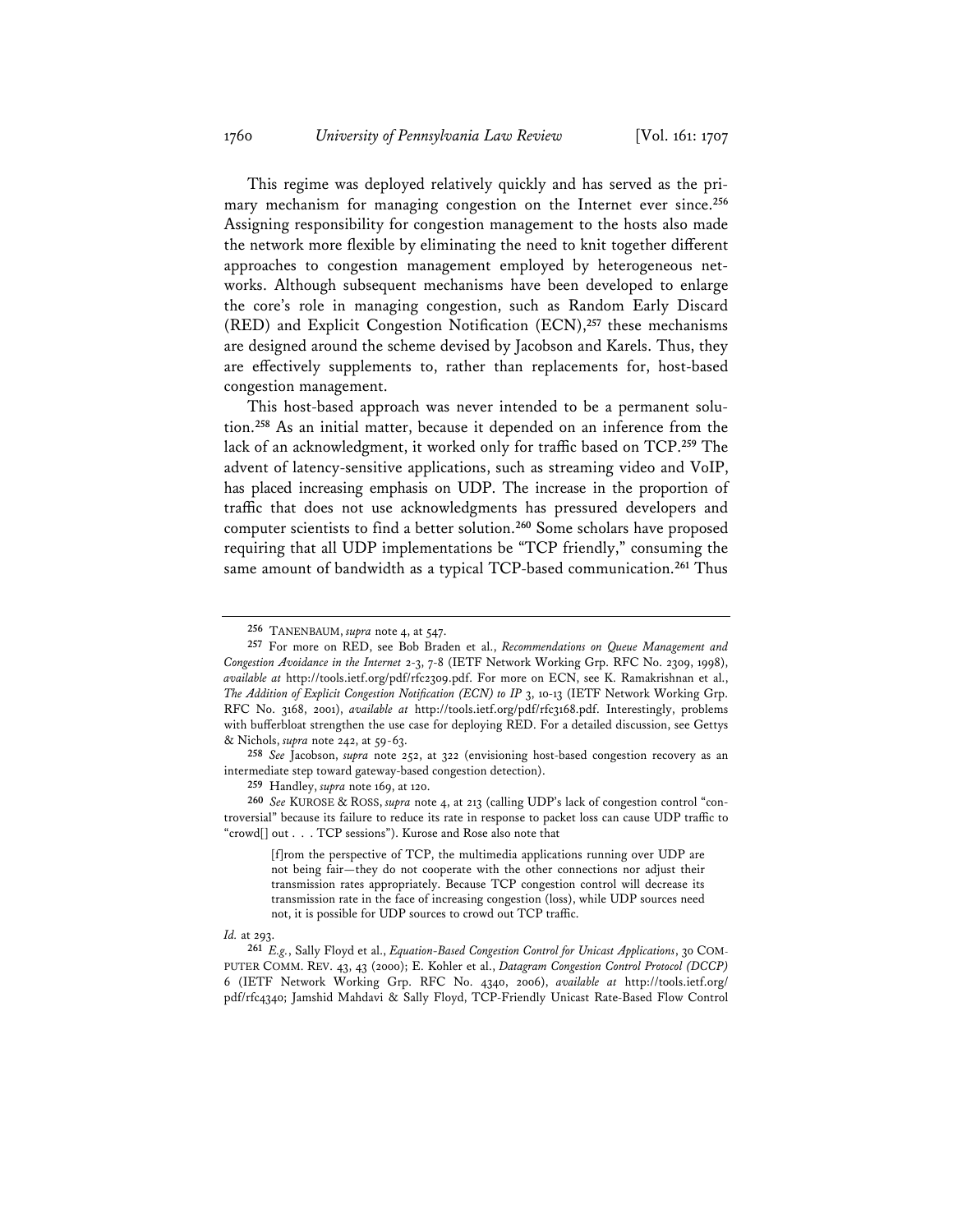the analytical coherence of TCP-friendly solutions has been subject to increasing analytical attack.**<sup>262</sup>**

The growing popularity of streaming video and other UDP-based applications may also be making the need for core-based congestion management more important. When email and web browsing were the dominant forms of Internet traffic, one could plausibly argue that variation in applications' ability to tolerate congestion militated against incorporating congestion management into lower layers of the protocol stack. The growth of latencysensitive applications as a proportion of network traffic has increased the justification for returning to a core-based approach to congestion control. Of course, network owners can also reduce congestion by increasing capacity. Whether increasing capacity or returning to a core-based approach is the more efficient solution is largely a matter of relative cost.**<sup>263</sup>**

The growing importance of wireless broadband technologies is also increasing the pressure on the status quo. Unlike wireline networks, wireless networks often drop packets for reasons other than congestion, such as when atmospheric conditions or reflections create a dead spot that limits the amount of bandwidth available or when a bad handoff between cell sites leads to a dropped transmission.**<sup>264</sup>** Thus, the advent of wireless broadband further undercuts the inference upon which the current system of congestion management is based. Also, unlike in wireline systems, which can simply increase raw capacity, the limited amounts of spectrum available for wireless broadband restrict bandwidth expansion to measures such as reducing cell size, and these measures are ultimately limited by Shannon's Law.**<sup>265</sup>**

<sup>(</sup>Jan. 1997) (unpublished manuscript), *available at* http://www.psc.edu/index.php/component/ remository/Networking/Networking-Papers/TCP-Friendly-Unicast-Rate-Based-Flow-Control.

**<sup>262</sup>** *See* Bob Briscoe, *Flow Rate Fairness: Dismantling a Religion*, COMPUTER COMM. REV., Apr. 2007, at 63, 65 ("Flow rate fairness was the goal behind fair resource allocation in widely deployed protocols like . . . TCP-friendly rate control. But it is actually just unsubstantiated dogma to say that equal flow rates are fair." (endnotes omitted)); *id.* ("To be realistic for largescale Internet deployment, relative flow rates should be the *outcome* of another fairness mechanism, not the mechanism itself. That other mechanism should share out the 'cost' of one user's actions on others . . . ."); Jacobson, *supra* note 252, at 322 (cautioning that while TCP "algorithms at the transport endpoints can insure the network capacity isn't exceeded, they cannot insure fair sharing of that capacity"); M. Mathis, Rethinking TCP Friendly 5 (IETF Congestion Control Research Grp. Internet-Draft, Mar. 2009) (unpublished draft), *available at* http://tools. ietf.org/pdf/draft-mathis-iccrg-unfriendly-00.pdf (questioning the assumptions made by the TCPfriendly model).

**<sup>263</sup>** *See* Yoo, *Beyond Network Neutrality*, *supra* note 227, at 22-23.

**<sup>264</sup>** *See* Yoo, *supra* note 198, at 79 (noting that transmission errors, such as those involving interference problems, are frequent within wireless networks).

**<sup>265</sup>** Shannon's Law holds that "the maximum rate with which information can be transmitted given limited bandwidth is a function of the signal-to-noise ratio." *Id.* at 78; *see also* Claude F.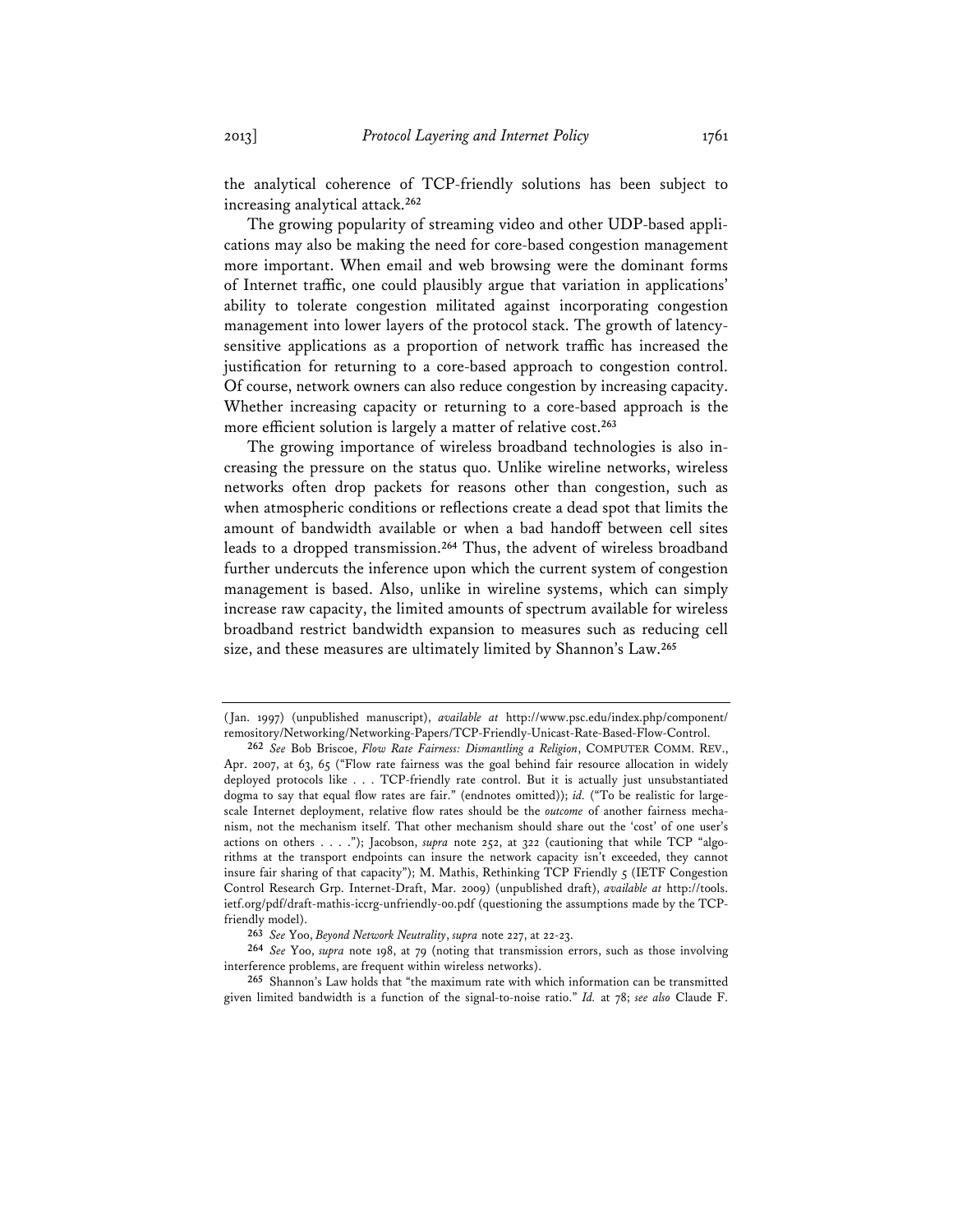Moreover, the solutions to managing congestion on wireless networks often deviate from the established layered architecture.**<sup>266</sup>** Some solutions employ a split TCP connection in which the sending host receives an acknowledgment from the wireless base station rather than the receiving host.**<sup>267</sup>** Others employ a snoop module solution in the base station (much like ARQ) that sniffs TCP packets as they pass by, sets a shorter retransmission timer than TCP, and then retransmits the packet if it does not receive a quick acknowledgment (making sure to discard any duplicated acknowledgments).**<sup>268</sup>**

#### C. *Distributed Optimization*

As noted earlier, one of the virtues of protocol layering is that it renders each layer largely independent of the others. This allows any entity operating at one layer to optimize its behavior without considering the impact on the overall system.**<sup>269</sup>**

Enabling distributed optimization provides all of the advantages discussed above,**<sup>270</sup>** but it is not without its drawbacks.**<sup>271</sup>** There is no guarantee that individual optimization decisions will necessarily lead to a globally optimal solution.**<sup>272</sup>** A few examples will demonstrate this point.

## 1. Aggressive TCP Implementations

Leading network engineers have long recognized that because no one feels responsible for thinking broadly about the Internet, actors have incentives to act in ways that promote their selfish best interests without regard to their impact on the overall system.**<sup>273</sup>** One classic case is aggressive TCP implementations.

Shannon, *Communication in the Presence of Noise*, 37 PROC. INST. RADIO ENGINEERS 10, 20-21 (1949) (explaining the theory).

**<sup>266</sup>** Yoo, *supra* note 198, at 79.

**<sup>267</sup>** *See* Ajay Bakre & B.R. Badrinath, *I-TCP: Indirect TCP for Mobile Hosts*, PROC. 15TH INT'L CONF. ON DISTRIBUTED COMPUTER SYS. 136, 137 (1995) (describing a method of accommodating the special requirements of mobile hosts by splitting connections in two).

**<sup>268</sup>** Hari Balakrishnan et al., *Improving Reliable Transport and Handoff Performance in Cellular Wireless Networks*, 1 WIRELESS NETWORKS 469, 471-72 (1995). Wireless backhaul through satellite, terrestrial microwave, or other spectrum-based technologies remains relatively rare, so such solutions are typically deployed only near the edges of the network.

**<sup>269</sup>** *See supra* note 69 and accompanying text.

**<sup>270</sup>** *See supra* Section I.C.

**<sup>271</sup>** Yoo, *supra* note 42, at 26-27.

**<sup>272</sup>** *See* RFC 3439, *supra* note 26, at 7-8; Crowcroft et al., *supra* note 26, at 23-24.

**<sup>273</sup>** *See* Robert Braden et al., Developing a Next-Generation Internet Architecture 16 (July 15, 2000) (unpublished manuscript), *available at* http://www.isi.edu/newarch/DOCUMENTS/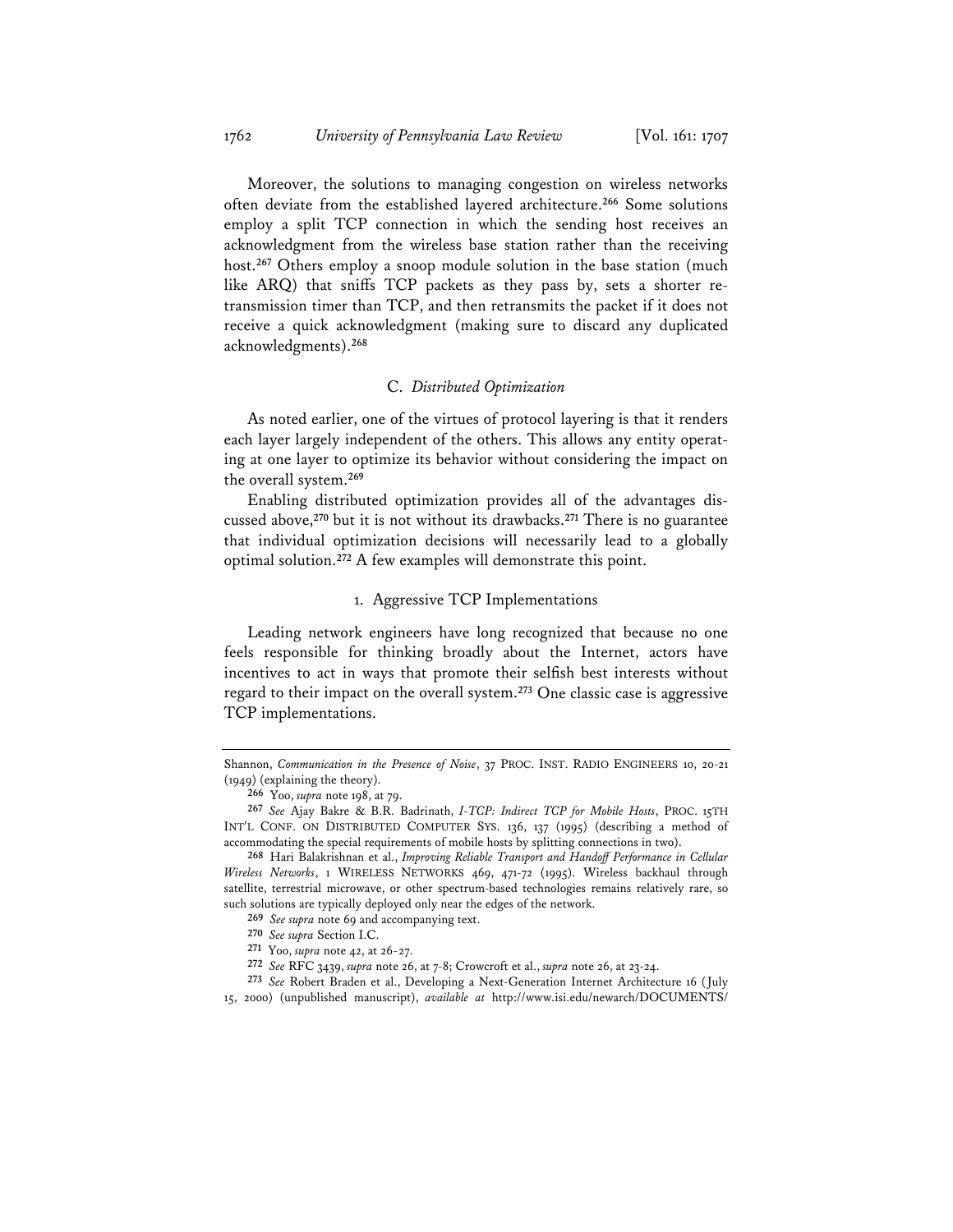The host-based approach to managing congestion in the current layered architecture means that this regime depends on what amounts to the honor system.**<sup>274</sup>** To avoid congestion collapse, Jacobson's algorithm requires every host that detects network congestion to reduce exponentially the number of unacknowledged packets it permits to remain outstanding.**<sup>275</sup>** The lack of any effective governance mechanism gives rise to a classic cartel cheating problem; each host has the incentive to continue to send at a high rate and to depend on others to eliminate congestion by reducing their sending rates.**<sup>276</sup>** Although the Internet community may once have represented the type of close-knit community that could prevent such deviations from occurring, the rapid expansion of the Internet has undercut its ability to rely on social norms to protect against this type of behavior.**<sup>277</sup>**

#### b. *Multiple TCP Sessions*

Network engineers have also long recognized that a host can obtain a larger proportion of the available bandwidth simply by opening multiple

WhitePaper.pdf ("There is no commercial provider who believes that they [*sic*] hold the responsibility for the Internet architecture.").

**<sup>274</sup>** *See* Charles L. Jackson, *Wireless Efficiency Versus Net Neutrality*, 63 FED. COMM. L.J. 445, 448-50 (2011) ("Users' systems must act altruistically, sacrificing their network service for the greater good, in order for these congestion control approaches to be effective.").

**<sup>275</sup>** *See* Jacobson, *supra* note 252, at 318.

**<sup>276</sup>** *See* PETERSON & DAVIE, *supra* note 4, at 470 ("[B]ecause the entire congestion-control mechanism is implemented at the sources and [first in, first out] queuing does not provide a means to police how well the sources adhere to this mechanism, it is possible for an ill-behaved source (flow) to capture an arbitrarily large faction of the network capacity."); Bob Braden et al., *Recommendations on Queue Management and Congestion Avoidance in the Internet* 9-11 (IETF Network Working Grp. RFC No. 2309, 1998), *available at* http://tools.ietf.org/pdf/rfc2309.pdf (noting that TCP implementations "can grab an unfair share of the network bandwidth" by aggressively refusing to back off in an attempt "to claim to have a 'faster TCP,'" which would logically lead to "a spiral of increasingly aggressive TCP implementations, leading back to the point where there is effectively no congestion avoidance and the Internet is chronically congested"); D. Papadimitriou et al., *Open Research Issues in Internet Congestion Control* 31 (IETF Network Working Grp. RFC No. 6077, Dmitri Papadimitriou ed., 2011), *available at* http://tools. ietf.org/pdf/rfc6077.pdf ("[C]ongestion control depends on parties acting against their own interests. It is not in a receiver's interest to honestly return feedback about congestion on the path, effectively requesting a slower transfer [or the] sender's interest to reduce its rate . . . if it can rely on others to do so."); M. Mathis, Relentless Congestion Control (IETF Congestion Control Research Grp. Internet-Draft, 2009), *available at* http://tools.ietf.org/pdf/draftmathis/iccrg/ relentless-tcp-00.pdf (describing an alternative approach to congestion control that does not back off as much as the Jacobson-Karels algorithm).

**<sup>277</sup>** YOO, *supra* note 32, at 17-18.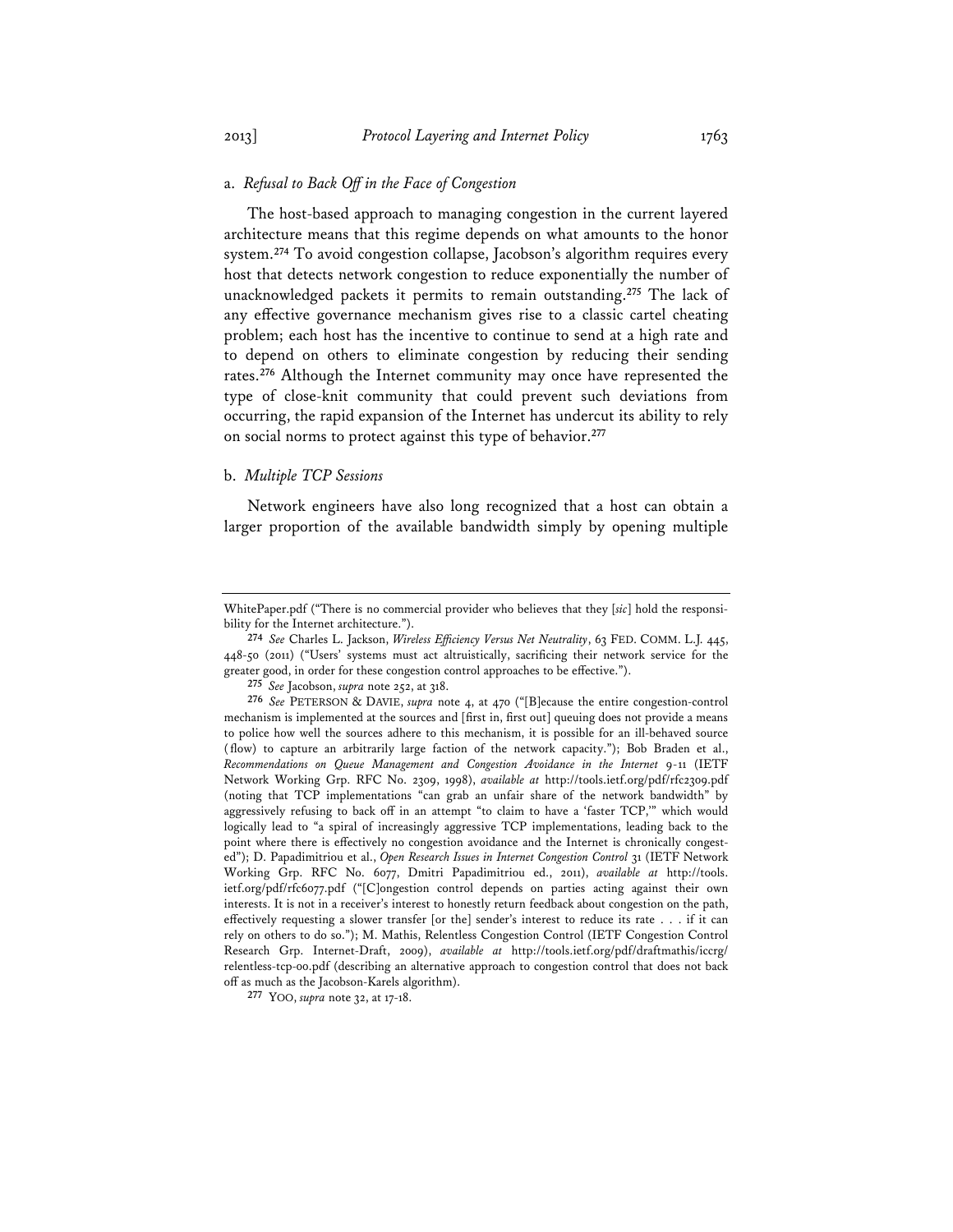TCP connections.**<sup>278</sup>** The engineering community attempted to deter such behavior by recommending that hosts open no more than two simultaneous TCP connections,**<sup>279</sup>** but the lack of enforcement mechanisms meant that compliance depended entirely on the honor system. The problem with this approach is that it is individually rational for each host to deviate from the collectively rational solution.**<sup>280</sup>**

Browser manufacturers began defecting from this restriction in an attempt to obtain better performance than their rivals. The first was Netscape, which permitted hosts to open as many as eight TCP connections in order to download information in parallel.**<sup>281</sup>** Other new entrants, such as Mozilla Firefox, Opera, and Apple Safari, also configured their browsers to permit hosts to open eight connections.**<sup>282</sup>** Google's Chrome browser and

**279** *See, e.g.*, R. Fielding et al., *Hypertext Transfer Protocol—HTTP/1.1*, at 47 (IETF Network Working Grp. RFC No. 2616, 1999), *available at* http://tools.ietf.org/pdf/rfc2616.pdf ("Clients that use persistent connections SHOULD limit the number of simultaneous connections that they maintain to a given server. A single-user client SHOULD NOT maintain more than 2 connections with any server or proxy . . . . These guidelines are intended to improve HTTP response times and avoid congestion.").

**281** Nelson Minar & Marc Hedlund, *A Network of Peers: Peer-to-Peer Models Through the History of the Internet*, *in* PEER-TO-PEER: HARNESSING THE BENEFITS OF A DISRUPTIVE TECH-NOLOGY 3, 12 (Andy Oram ed., 2001).

**282** Dylan Schiemann, *IE8: 6 Connections Per Host*, COMET DAILY (Mar. 5, 2008), http:// cometdaily.com/2008/03/05/ie8-6-connections-per-host.

**<sup>278</sup>** This problem was suggested in the very first specification of the host-to-host protocol in 1970. *See* Carr et al., *supra* note 106, at 590 (describing the assumption "that a user does not use multiple links to achieve a wide band"). Subsequent publications have frequently noted the problem. *See, e.g.*, KUROSE & ROSS, *supra* note 4, at 293 ("[T]here is nothing to stop a TCP-based application from using multiple parallel connections . . . . When an application uses multiple parallel connections, it gets a larger fraction of the bandwidth in a congested link."); Sally Floyd & Kevin Fall, *Promoting the Use of End-to-End Congestion Control in the Internet*, 7 IEEE/ACM TRANSACTIONS ON NETWORKING 458, 468 (1999) ("[T]he use of concurrent connections increases throughput for those applications that break a TCP connection into multiple connections . . . ."); RFC 2309, *supra* note 276, at 10 ("Note that there is a well-known way to achieve more aggressive TCP performance without even changing TCP: open multiple connections to the same place, as has been done in some Web browsers."); Sally Floyd, *Congestion Control Principles* 4 (IETF Network Working Group RFC No. 2914, 2000), *available at* http://tools.ietf.org/pdf/ rfc2914 ("[T]o achieve more aggressive performance without even changing the transport protocol . . . , open multiple connections to the same place . . . . Thus, instead of a spiral of increasingly aggressive transport protocols, we would instead have a spiral of increasingly aggressive web browsers, or . . . applications.").

**<sup>280</sup>** *See* Floyd & Fall, *supra* note 278, at 463, 465 (discussing the lack of incentives to employ "cooperative methods of congestion control"); John Nagle, *On Packet Switches with Infinite Storage* 5 (IETF Network Working Grp. RFC No. 970, 1985) [hereinafter RFC 970], *available at* http://tools. ietf.org/pdf/rfc970 (using a game-theory view of datagram networks to illustrate how there can be a tragedy of the commons "in which the optimal strategy for each player is suboptimal for all players"); John Nagle, *Congestion Control in IP/TCP Internetworks* 2 (IETF Network Working Grp. RFC No. 896, 1984), *available at* http://tools.ietf.org/pdf/rfc896 (observing "suboptimal behavior by host TCP implementations").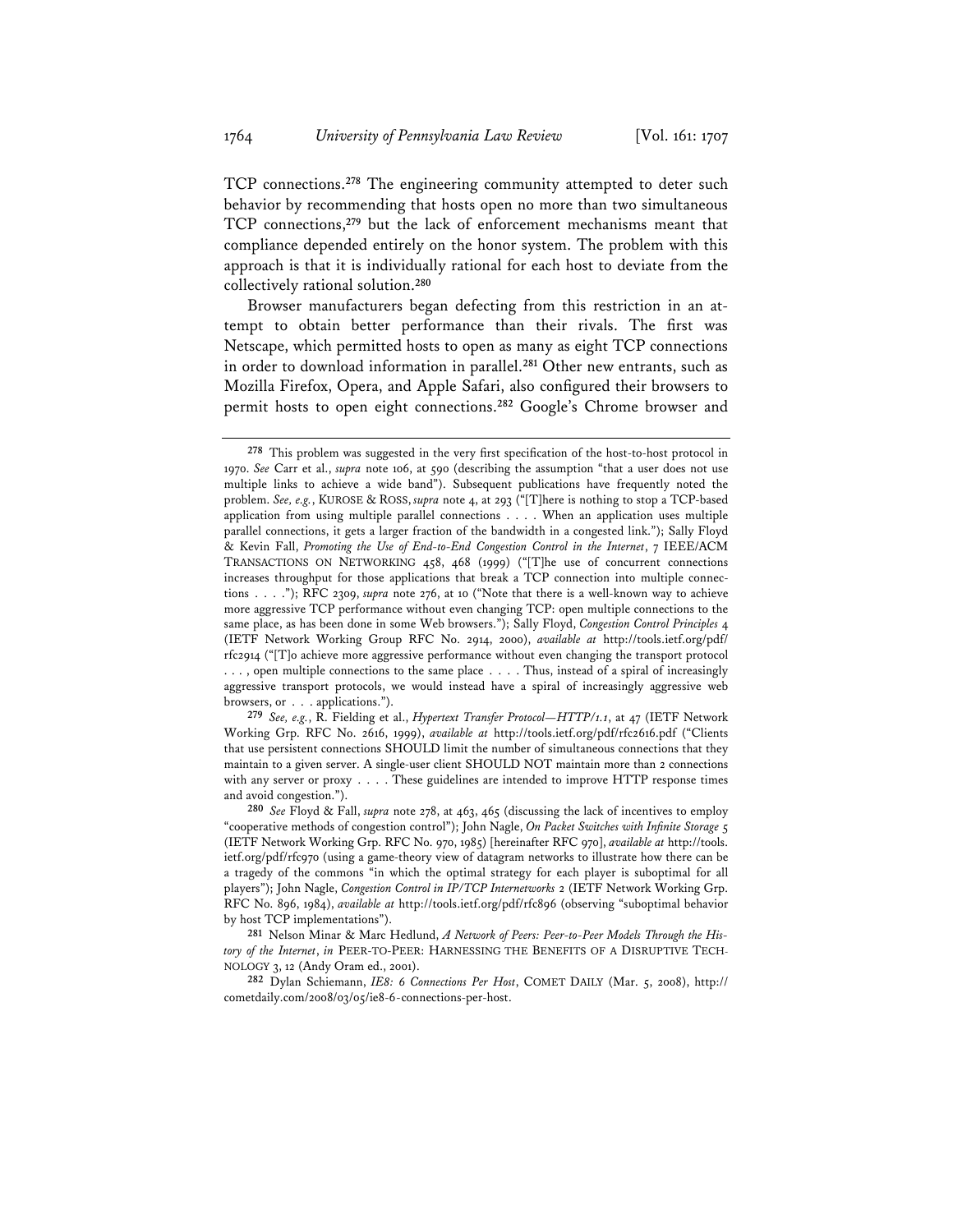Microsoft's Internet Explorer 8 browser showed greater restraint, limiting hosts to opening six connections.**283** In 2009, Firefox upped the ante, reconfiguring its browser to permit hosts to open up to 15 TCP connections.**<sup>284</sup>**

#### c. *Autotuning*

A new form of aggressive flow is associated with a feature commonly known as autotuning. Every TCP implementation signals to sending hosts the maximum data rate it is willing to accept by identifying in an advertised window the available buffer space in every acknowledgment.**<sup>285</sup>** Because the field in the TCP header for the advertised window is sixteen bits wide, the maximum amount of traffic that the receiving host could acknowledge was long thought to be 2<sup>16</sup> or 65,536 bytes, which equates to a rate of 5.24 Mbps in a path with a roundtrip time of 100 milliseconds.**<sup>286</sup>**

Although this size was appropriate for the constraints of the narrowband Internet, the carrying capacity of modern broadband networks has rendered this limitation obsolete. Modern TCP implementations have used autotuning to overcome this limitation without deviating from the semantics of IP.**<sup>287</sup>** TCP implementations that apply autotuning can use a new feature to increase the size of the advertised window by a factor of 2**<sup>14</sup>** (more than sixteen thousand times larger). With that capacity, the receiver can advertise windows of more than 1 billion bytes,<sup>288</sup> which can increase throughput rates on a path with a roundtrip time of 100 milliseconds to increase transmission rates to over 85 Gbps.

Long built into Linux and Apple O/S, autotuning has now been incorporated into Windows Vista and Windows 7.**<sup>289</sup>** TCP implementations that lack autotuning capabilities will unilaterally constrain the amount of traffic sent to the size of the available buffer advertised by the receiver, which is limited to 65,535 bytes without autotuning.

**<sup>283</sup>** *Id.*; *see* Alsciende, Answer to *Max Parallel http Connections in a Browser?*, STACKOVER-FLOW (June 12, 2009, 8:59), http://stackoverflow.com/questions/985431/max-parallel-http-connectionsin-a-browser (listing the number of permitted connections for various browsers).

**<sup>284</sup>** *See Issue 12066: Match Firefox's Per-Host Connection Limit of 15*, CHROMIUM (May 15, 2009), http://code.google.com/p/chromium/issues/detail?id=12066.

**<sup>285</sup>** COMER, *supra* note 4, at 198; Walter Willinger & John Doyle, Robustness and the Internet: Design and Evolution 11 (2002) (unpublished manuscript), *available at* http://netlab. caltech.edu/publications/JDoylepart1\_vers42002.pdf.

**<sup>286</sup>** Joseph Davies, *TCP Receive Window Autotuning*, TECHNET MAG. (Jan. 2007), http:// technet.microsoft.com/en-us/magazine/2007.01.cableguy.aspx.

**<sup>287</sup>** V. Jacobson et al., *TCP Extensions for High Performance* 5, 8 (IETF Network Working Grp. RFC No. 1323, 1992) [hereinafter RFC 1323], *available at* http://tools.ietf.org/pdf/rfc1323.

**<sup>288</sup>** *Id.* at 11.

**<sup>289</sup>** Davies, *supra* note 286, at 4-5.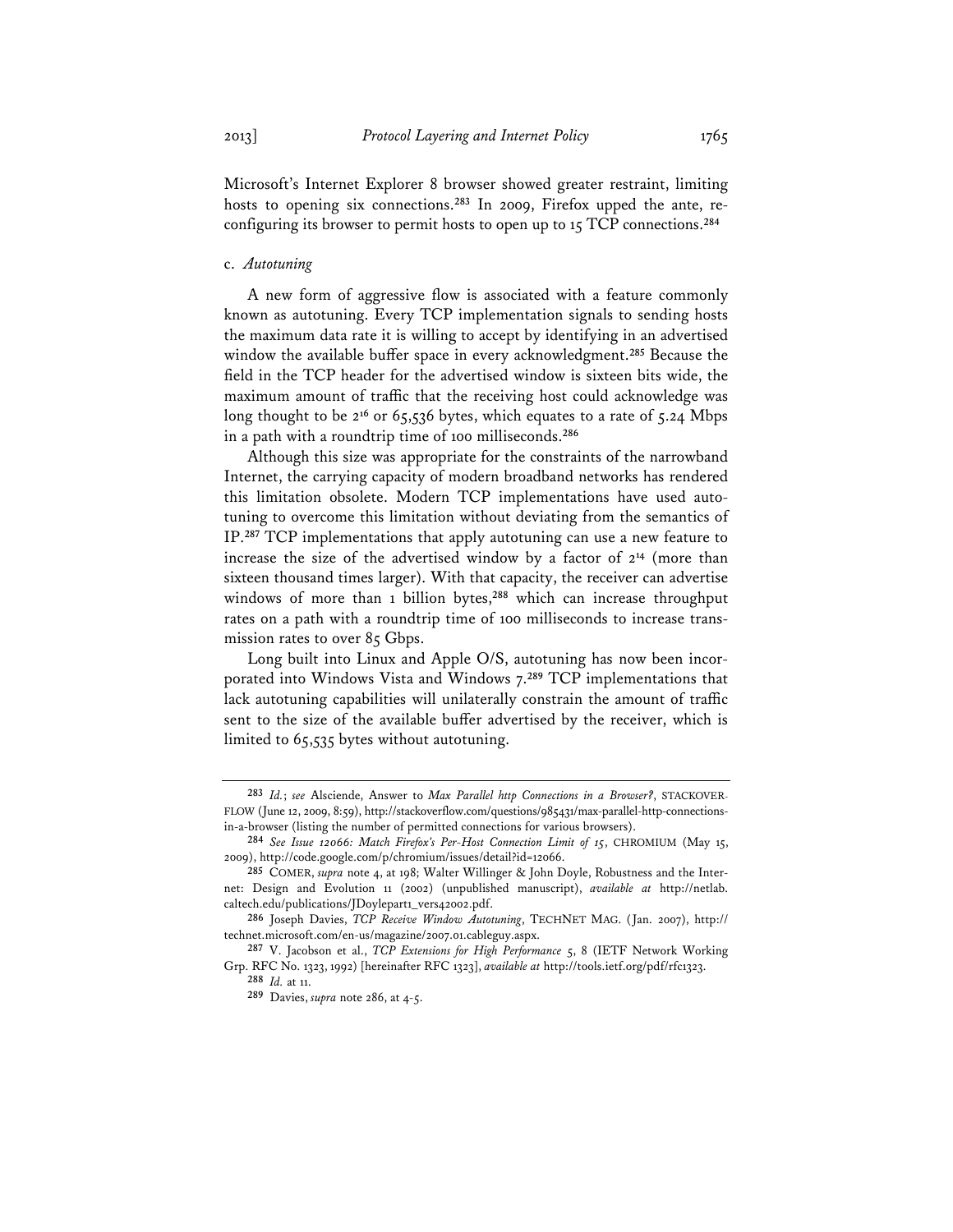Autotuning raises two basic problems. First, previous TCP implementations naturally constrained bandwidth usage by not allowing more than 65 thousand bytes per session to be in transit. Implementations running autotuning are much less constrained. To the extent that this transmission rate exceeds the carrying capacity of the network, new implementations will increase their sending rates until they create congestion somewhere in the network. Second, to the extent that implementations with and without autotuning operate on the same network, the newer implementations will consume a disproportionate amount of the bandwidth,**<sup>290</sup>** providing another example of interactions between the transport and the data-link layers.

Curbing these opportunistic behaviors may require a network-based solution operating in the lower layers that identifies and limits the behavior of aggressive transport protocols. Leading examples include Weighted Fair Queuing (WFQ)**<sup>291</sup>** and flow-valve mechanisms such as the RED "penalty box."**<sup>292</sup>** To the extent that these solutions require the inspection of transport layer data and penalizing certain transport layer implementations, they are inconsistent with protocol layering.

#### 2. Simultaneous Optimization

Another classic problem arises when two different layers attempt to optimize the same parameter. The fact that both layers attempt to make adjustments at the same time will interfere with the feedback that each is receiving. This is precisely the concern that is the focus of the longstanding literature critical of layering.**<sup>293</sup>**

**<sup>290</sup>** *See* Geoff Huston, *A Decade in the Life of the Internet*, INTERNET PROTOCOL J., June 2008, at 7, 13; Video, *Changing Technology and the Limits of the Layered and End-to-End Models*, CTR. FOR TECH., INNOVATION AND COMPETITION, U. PA. L. SCH. (May 6, 2010), https://www.law. upenn.edu/institutes/ctic/conferences/internet-policy.php. I personally experienced this phenomenon when I added a new machine running Windows 7 to a home network that consisted of machines running Windows XP. Until I disabled the autotuning feature on the new machine, its relative lack of restraint caused downloads to all other machines to slow to a crawl whenever the Windows 7 machine was downloading Internet content.

**<sup>291</sup>** Floyd & Fall, *supra* note 278, at 459.

**<sup>292</sup>** Kenjiro Cho, *Flow-Valve: Embedding a Safety-Valve in RED*, 3 PROC. GLOBAL TELE-COMM. CONF. 1753, 1754 (1999).

**<sup>293</sup>** *See supra* note 26 and accompanying text. Barbara van Schewick similarly notes the problems posed by the distributed nature of optimization. VAN SCHEWICK, *supra* note 7, at 43-44. Her subsequent discussion focuses on the potential downsides of more integrated optimization in terms of monopoly profit and innovation effects without discussing the potential efficiency benefits. *Id.* at 152-63.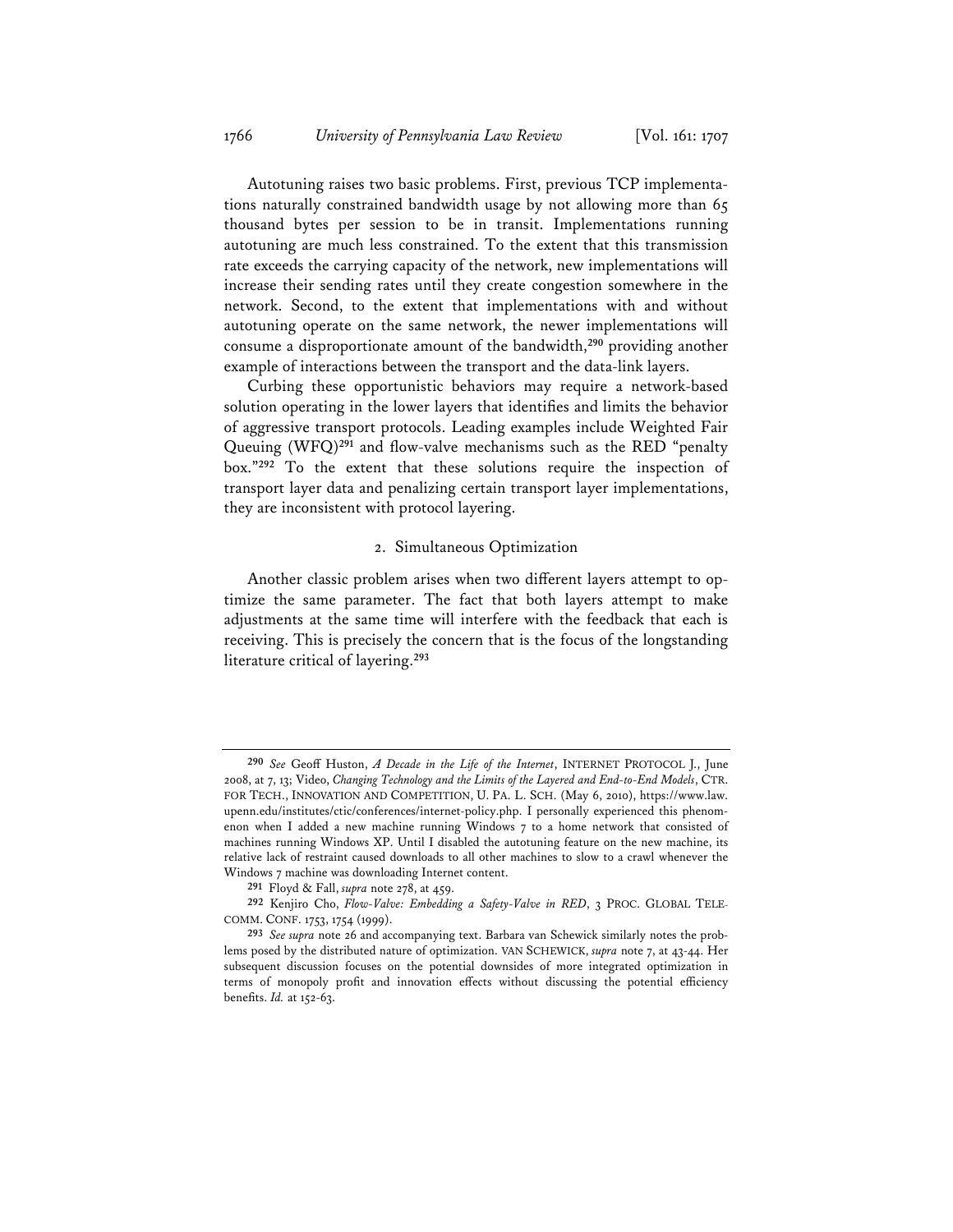On some level, the recent dispute between Comcast and BitTorrent can be understood through this lens.**<sup>294</sup>** BitTorrent attempts to maximize throughput by opening up hundreds of TCP connections and searching for the five with the fastest links.**<sup>295</sup>** Comcast, for its part, initially attempted to manage congestion by targeting the hosts' transport layers by sending TCP resets.**<sup>296</sup>** Comcast's current implementation operates exclusively at the data-link layer, detecting when portions of the network are congested and temporarily slowing down the traffic from the heaviest users that are creating the congestion.**<sup>297</sup>** As a result, both the data-link and the transport layers may both adjust flows simultaneously to optimize throughput. Moreover, layering permits BitTorrent to focus solely on optimizing its own operations, which may or may not coincide with the outcome Comcast was pursuing or the global optimum.

Network engineers have begun to use unified theories of distributed optimization to evaluate the performance of the existing Internet. They have concluded that the existing system of layers is only one of several possible solutions to the problem and have used the distributed optimization framework to identify cross-layer structures that may perform better.**<sup>298</sup>** These solutions, however, necessarily diverge from the layered architecture by making information visible to other layers that would otherwise remain hidden.

### 3. Other Considerations

The net result is that the emergence of wireless broadband, the growing importance of UDP-based applications, and attempts by upper layers to avoid interdependencies are putting pressure on the existing layered architecture. Waiting in the wings are new applications such as cloud

**<sup>294</sup>** *See* Comcast Corp. v. FCC, 600 F.3d 642, 645 (D.C. Cir. 2010) (adjudicating Comcast's appeal of an FCC ruling that Comcast could not manage its network in such a way as to discriminate against peer-to-peer sharing services using the BitTorrent protocol).

**<sup>295</sup>** R. Penno et al., *LEDBAT Practices and Recommendations for Managing Multiple Concurrent TCP Connections* 4-6, 11 (IETF Transport Working Grp. Internet Draft, 2010), *available at*  http://tools.ietf.org/pdf/draft-ietf-ledbat-practices-recommendations-00.pdf.

**<sup>296</sup>** Formal Complaint of Free Press & Public Knowledge Against Comcast Corp. for Secretly Degrading Peer-to-Peer Applications, 23 FCC Rcd. 13028, 13029 para. 3 (2008) (memorandum opinion and order).

**<sup>297</sup>** Letter from Kathryn A. Zachem, Vice Pres., Regulatory & State Legislative Affairs, Comcast Corp., to Dana Shaffer, Chief, Wireline Competition Bureau, and Matthew Berry, Gen. Counsel, FCC (Jan. 30, 2009), *available at* http://apps.fcc.gov/ecfs/document/view?id=6520194593.

**<sup>298</sup>** *See, e.g.*, Mung Chiang et al., *Layering as Optimization Decomposition: Framework and Examples* ("'Layering as optimization decomposition' is a unifying framework for understanding and designing distributed control and cross-layer resource allocation in wired and wireless networks."), *in* IEEE INFO. THEORY WORKSHOP 52, 56 (2006).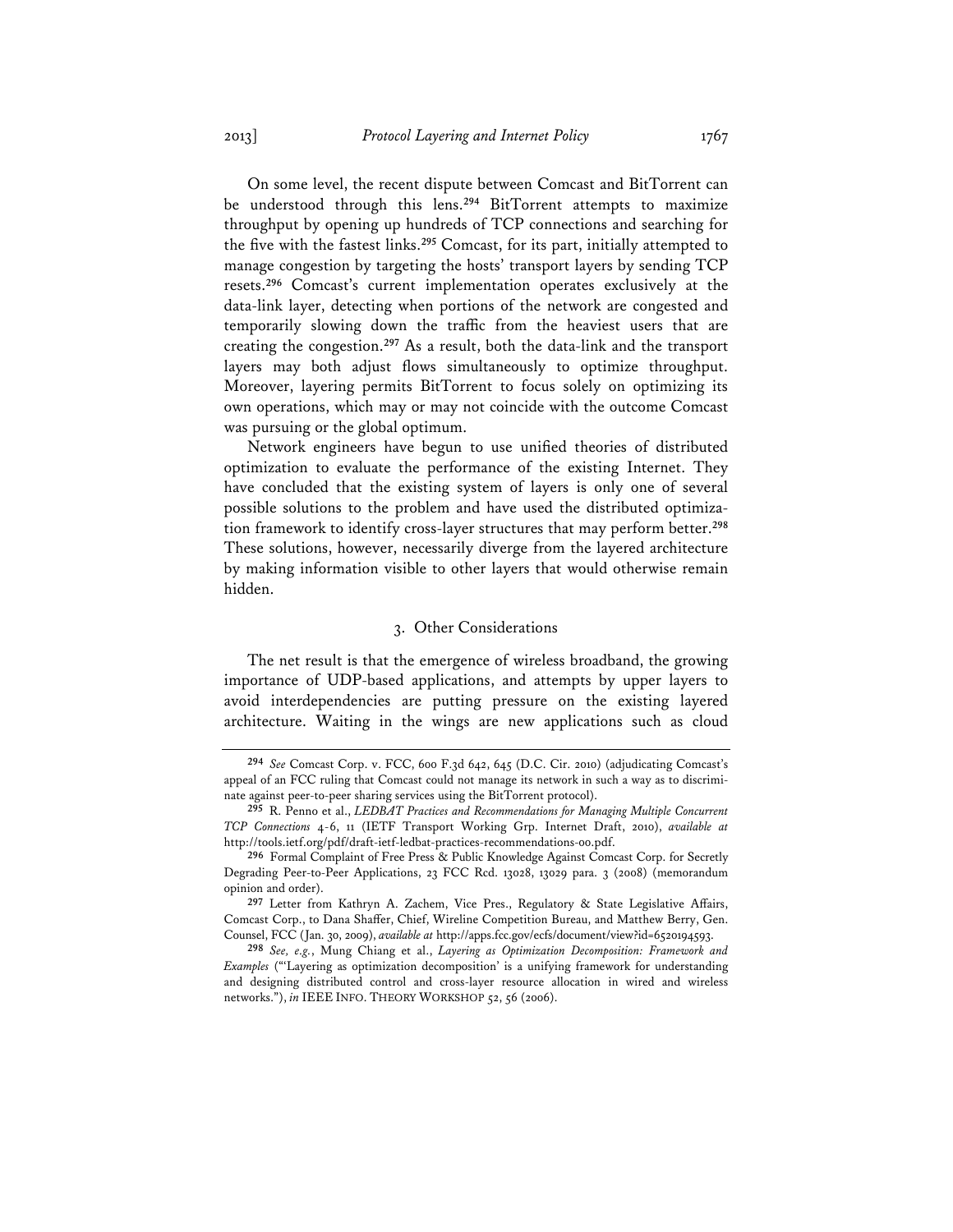computing that may demand different functionality and may require a remodularization of the layered stack.**<sup>299</sup>**

### D. *Security*

Another development pressuring the layered model is the growing need for security. Although IP datagrams include a source IP address in their header, that information is not reliable and can easily be forged.**<sup>300</sup>** Although solutions to this problem exist, they have not yet been widely deployed.**<sup>301</sup>** Moreover, the TCP/IP Reference Model does not allow end users to verify the paths along which a particular communication has traveled. Although verification was less problematic when the Internet remained a close-knit community, the growth in the size and heterogeneity of end users is placing increasing emphasis on the importance of trust.**<sup>302</sup>**

Although network-based features such Internet Protocol Security (IP-Sec) and Domain Name System Security (DNSSec) exist, security and identity verification have been regarded primarily as the responsibility of the hosts.**303** More recently, responsibility for some security-related functions has begun shifting to third-party proxies operating in the network's core rather than the host.**<sup>304</sup>** The shift of these functions into the network's core is consistent with the principle of locating particular functions where the information needed to perform those functions resides.**<sup>305</sup>** Accurate spam detection, for example, often requires the ability to examine email destined for many different users. Modern approaches to botnet detection often examine the DNS queries being submitted by a large number of hosts

**<sup>299</sup>** For a discussion of cloud computing, see Yoo, *supra* note 198, at 83-86.

**<sup>300</sup>** *See* David Moore et al., *Inferring Internet Denial-of-Service Activity*, 24 ACM TRANSAC-TIONS COMPUTER SYS. 115, 118 (2006) (noting that "many attackers forge, or 'spoof,' the IP source address of each packet they send").

**<sup>301</sup>** J. Touch et al., *Problem and Applicability Statement for Better-than-Nothing Security (BTNS)* 7 (IETF Network Working Grp. RFC No. 5387, 2008), *available at* http://tools.ietf.org/pdf/rfc5387.

**<sup>302</sup>** *See* YOO, *supra* note 32, at 17 ("[T]he universe of end users has become less trustworthy, as reflected by the increased frequency of spam, viruses, invasions of privacy, and other forms of malicious behavior."); Marjory S. Blumenthal & David D. Clark, *Rethinking the Design of the Internet: The End-to-End Arguments vs. the Brave New World*, 1 ACM TRANSACTIONS ON INTERNET TECH. 70, 75-76 (2001) (describing the breakdown in trust on the Internet); RFC 3724, *supra* note 244, at 6 ("Perhaps the single most important change from the Internet of 15 years ago is the lack of trust between users.").

**<sup>303</sup>** *See* Scott Bradner, *The End of End-to-End Security?*, IEEE SECURITY & PRIVACY, Mar./Apr. 2006, at 76, 77 (noting that under the current architecture "security and privacy are the responsibilities of the end nodes," not the network); Saltzer et al., *supra* note 121, at 282-83 (arguing that security by encryption is properly the responsibility of the end nodes).

**<sup>304</sup>** YOO, *supra* note 32, at 90.

**<sup>305</sup>** *See supra* notes 248-50 and accompanying text.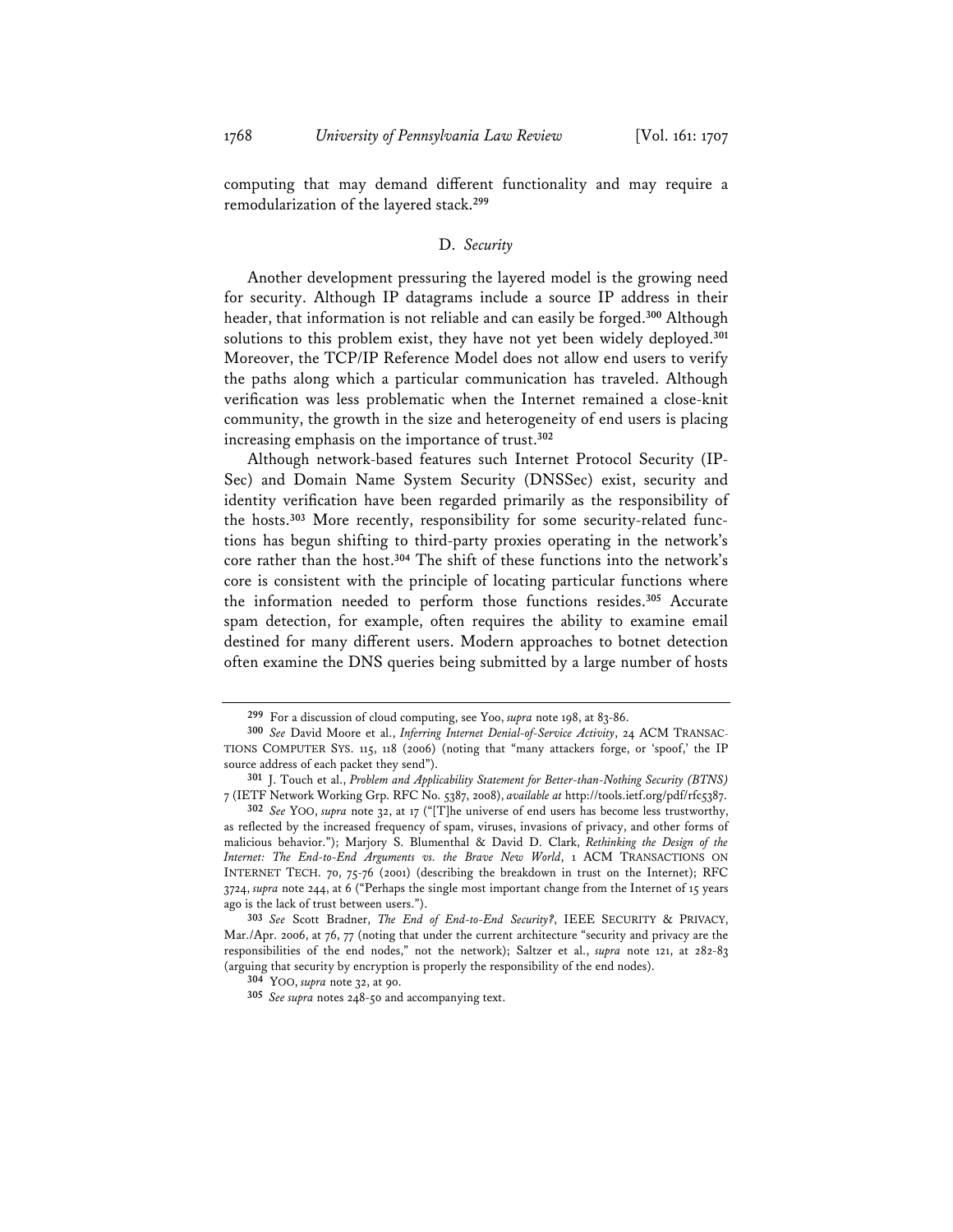to identify the bot master.**<sup>306</sup>** Increased reliance on third-party proxies stems from the fact that many end users no longer trust their own machines. In what computer scientists Marjory Blumenthal and David Clark call "the ultimate insult," these end users may trust a third-party proxy residing in the network more than they trust the computer sitting on their desk.**<sup>307</sup>**

These considerations have increasingly led end users to look to networkbased solutions to provide security.**<sup>308</sup>** Many of these security implementations violate the principles of protocol layering. Firewalls are core-based technologies that examine transport-layer information—such as port numbers—to determine which information to filter.**<sup>309</sup>** Spam detection often requires that the middlebox operating in the network layer pass beyond the transport layer to examine email at the application layer in order to detect spam. In addition, major ISPs routinely sample the traffic passing through their network and use deep packet inspection (DPI) to examine it for security threats.**<sup>310</sup>** Each of these practices represents a violation of the layering principle prohibiting devices in the network's core from examining information associated with the transport or application layers.

In addition to its security benefits, DPI can also enhance a network's functionality. For example, Plusnet uses DPI to divide the data stream into multiple levels of priority.**<sup>311</sup>** Prioritizing traffic in this manner has enabled Plusnet to win numerous industry awards for the quality of its network connections and for customer satisfaction.**<sup>312</sup>** Despite these benefits, however, using DPI to examine content in the core of the network represents a clear violation of layering.

Most radically, the National Science Foundation's Future Internet Architecture initiative places greater emphasis on designing architectures in which identity and path verification are inherent properties of the layered stack rather than a feature added after the fact.**<sup>313</sup>** A good example of this

**<sup>306</sup>** YOO, *supra* note 32, at 91.

**<sup>307</sup>** David D. Clark & Marjory S. Blumenthal, *The End-to-End Argument and Application Design: The Role of Trust*, 63 FED. COMM. L.J. 357, 379 (2011).

**<sup>308</sup>** *Id.* at 375-78.

**<sup>309</sup>** Steven M. Bellovin & William R. Cheswick, *Network Firewalls*, IEEE COMM., Sept. 1994, at 50.

**<sup>310</sup>** Comments of Christopher S. Yoo 6-7 (2010), *available at* http://fjallfoss.fcc.gov/ecfs/ document/view?id=7020919810, *commenting on* Preserving the Open Internet, 24 FCC Rcd. 13064, GN Docket No. 09-191 (2009) (notice of proposed rulemaking).

**<sup>311</sup>** *Broadband: All About Traffic Management*, PLUSNET, http://www.plus.net/support/ broadband/quality\_broadband/traffic\_prioritisation.shtml (last updated Dec. 19, 2012).

**<sup>312</sup>** *See Award Winning Broadband and Quality Customer Service*, PLUSNET, http://www.plus. net/press/awards.shtml (last visited Apr. 10, 2011).

**<sup>313</sup>** *See* Press Release, Nat'l Sci. Found., NSF Announces Future Internet Architecture Awards (Aug. 27, 2010), *available at* http://www.nsf.gov/news/news\_summ.jsp?cntn\_id=117611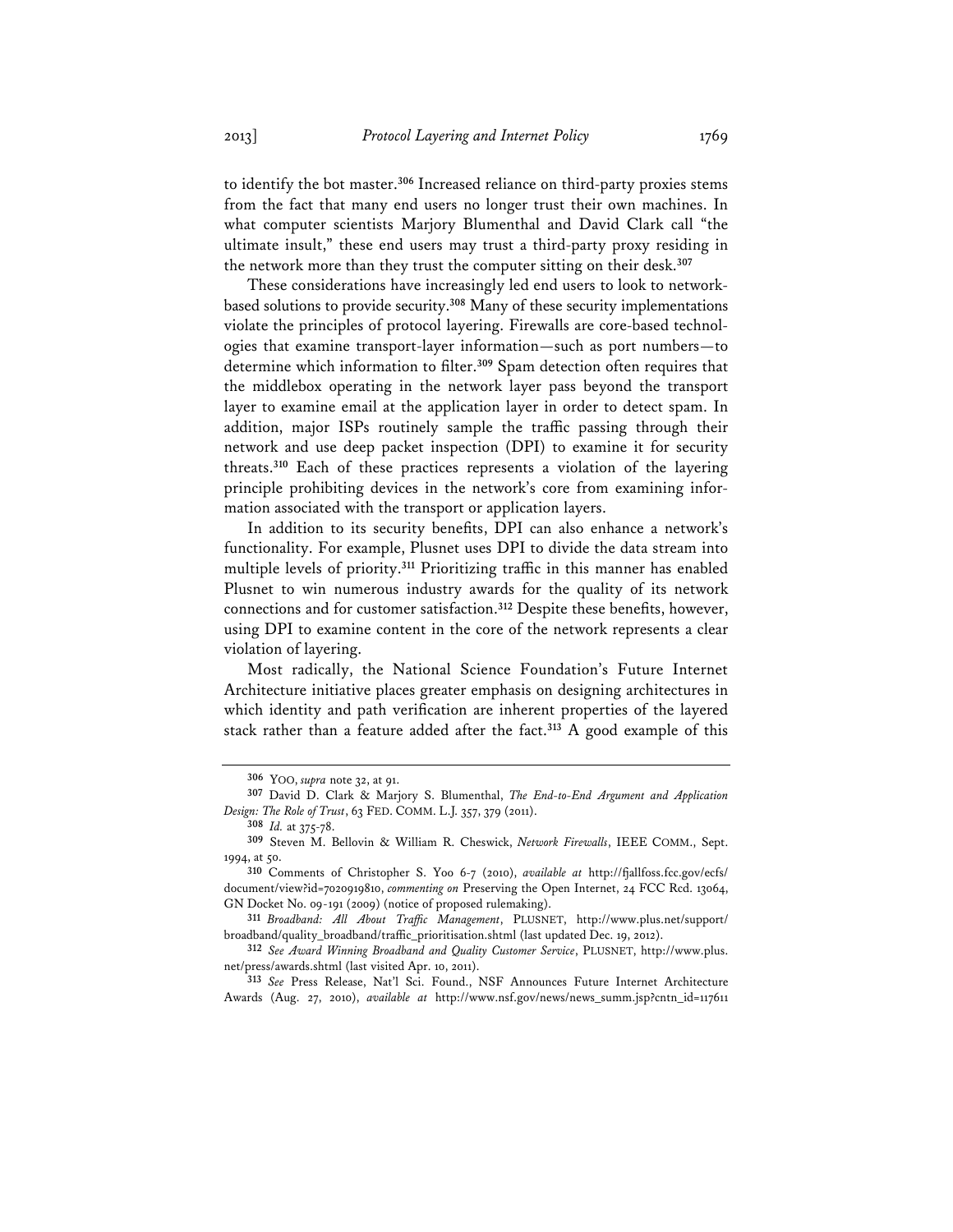limitation is network security. The current architecture does not permit verifiable information about the identity of particular end users to pass through the protocol stack.**<sup>314</sup>** Despite the growing need for security caused by the increasing size of the Internet and its utilization for increasingly delicate tasks, the network has been slow to adapt to this new reality. The shifting importance of these concerns emphasizes the importance of not regarding any particular layered architecture as if it were a natural construct. Moreover, it underscores the potential dangers of using regulation to enshrine any particular architecture into law.

#### **CONCLUSION**

Layering has emerged as a popular way to analyze emerging issues of Internet policy. In addition to providing a more integrated and functionally oriented alternative to the approach enshrined in the Communications Act of 1934, under which each mode of transmission is treated as a regulatory universe unto itself, layering conforms to the manner in which the engineering community views the network. Layering also plays a key role in making the complexities of network management more tractable. Indeed, it is hard to see how one would solve such a complex engineering problem as the Internet without it.

Policymakers should not forget the engineering literature that analyzes circumstances under which layering can lead to suboptimal outcomes. Although layering is designed to facilitate interconnection and promote innovation by modularizing clusters of tasks and thus making them independent, it comes at a cost of reduced functionality and efficiency. Moreover, like all forms of modularity, layering works by information hiding and by minimizing the extent to which interdependencies cross module boundaries. As such, any set of layered protocols reflects a preexisting vision of how layers should interact and which interdependencies matter. Changes in the technology and environment surrounding the Internet are putting new pressures on those commitments. Rather than mandating access to the existing interfaces or opposing practices that deviate from the existing architecture, policymakers should adopt a more dynamic perspective that allows for the possibility that the optimal layered structure may change over time.

The dynamic way that the layered model evolved also underscores that network engineering is an inherently pragmatic enterprise that is ill suited

<sup>(</sup>announcing awards for projects that, for example, explore ways to "incorporate adequate mechanisms to support secure content-oriented functionality" and to "bridg[e] the gap between human and intrinsically secure identifiers").

**<sup>314</sup>** *See supra* note 300-02 and accompanying text.